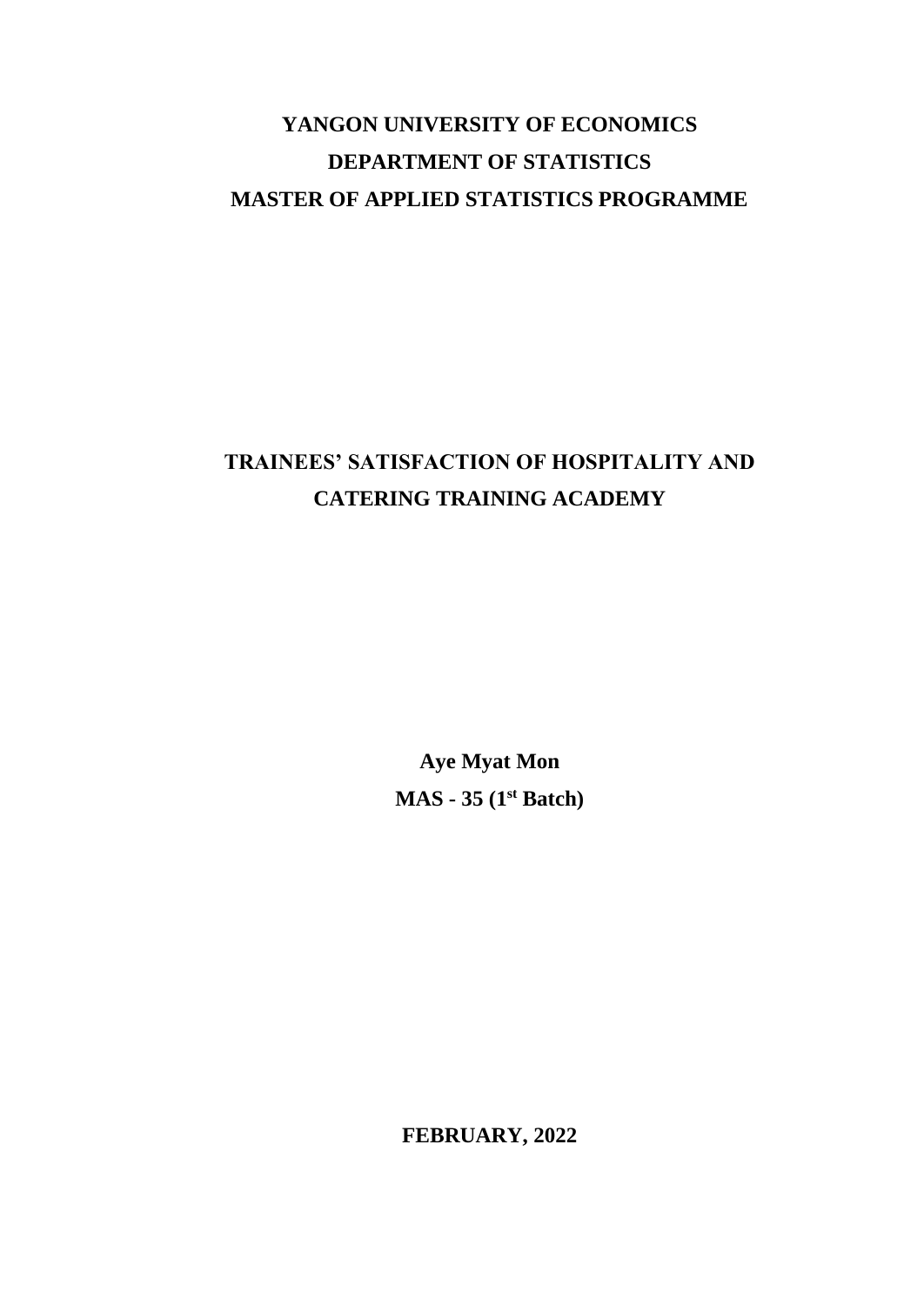# **YANGON UNIVERSITY OF ECONOMICS DEPARTMENT OF STATISTICS MASTER OF APPLIED STATISTICS PROGRAMME**

# **TRAINEES' SATISFACTION OF HOSPITALITY AND CATERING TRAINING ACADEMY**

This thesis is submitted to the Board of Examination as partial fulfillment of the requirements for the Degree of Master of Applied Statistics

**Supervised by: Submitted by:**

Prof. Dr Mya Thandar Aye Myat Mon Pro-Rector Roll No. 35 Department of Statistics MAS (Batch-1) Yangon University of Economics Yangon University of Economics

**FEBRUARY, 2022**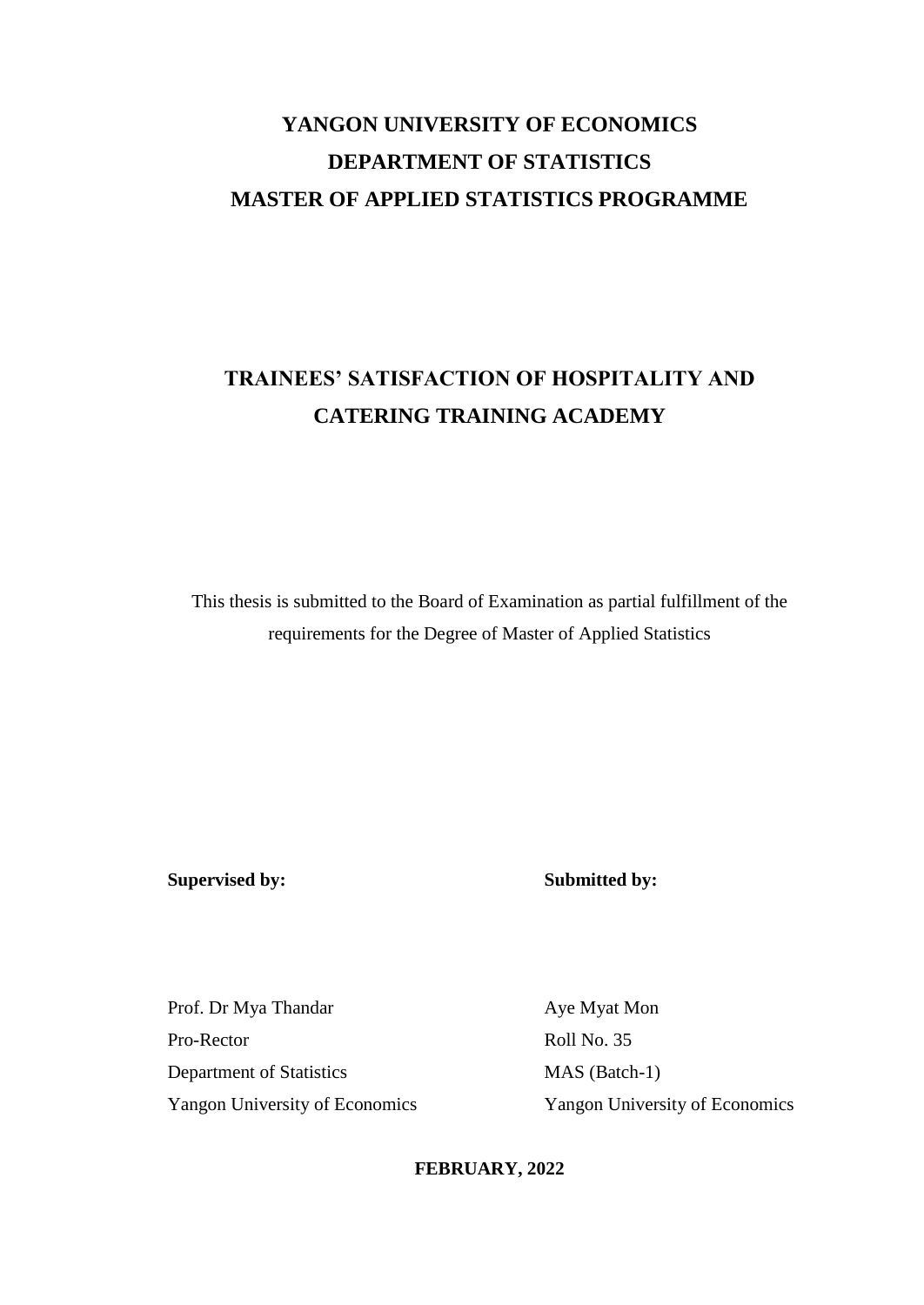### **ACCEPTANCE**

Accepted by the Board of Examiners of the Department of Statistics, Yangon University of Economics in partial fulfillment for the requirement of the Master Degree, Master of Applied Statistics.

> **……………………** (Chairperson) Professor Dr. Maw Maw Khin Pro-Rector Meiktila University of Economics

**…………………… ……………………**

Dr. Hlaing Hlaing Moe Daw Khin Moh Moh Department of Statistics Department of Statistics Yangon University of Economics Yangon University of Economics

(Examiner) (External Examiner) Professor Lecturer (Retired)

> **……………………** (Supervisor) Professor Dr. Mya Thandar Pro-Rector Yangon University of Economics

### **FEBRUARY, 2022**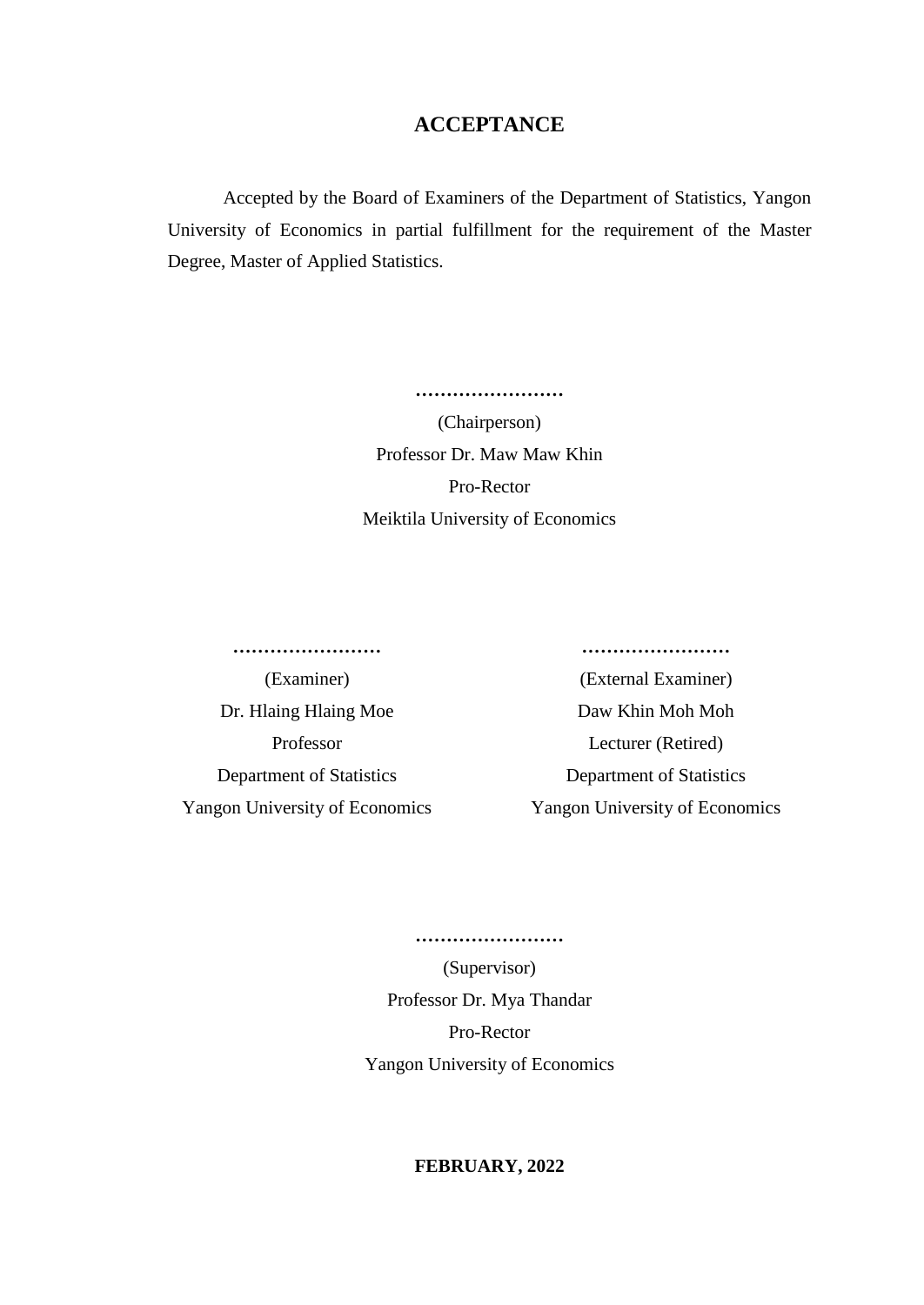### **ABSTRACT**

This thesis examines the influence of the factors for the trainees' satisfaction Hospitality and Catering Training Academy (HCTA) in Myanmar. Descriptive statistics and factor analysis used in this thesis. For collecting primary data and secondary data this study targeted 256 trainees who have completed courses from HCTA training center industry in Kawhmu Township, Yangon Region. This study finds that the main trainee's satisfaction of HCTA is three factor such as "Teaching and Learning Conditions", "Expertise of Lecturers" and "Teaching Facilities". HCTA is an education process which involves the sharping of skill, concept, chaining of attitude and gaining more knowledge to enhance the training of trainee's satisfaction. This training makes trainees not only get new knowledge and skill as well. The study also reveals the encouragement in respective field that makes more productive in designated areas of economic activity. This thesis is only focused on the effectiveness of hotel related training centres under (TVET).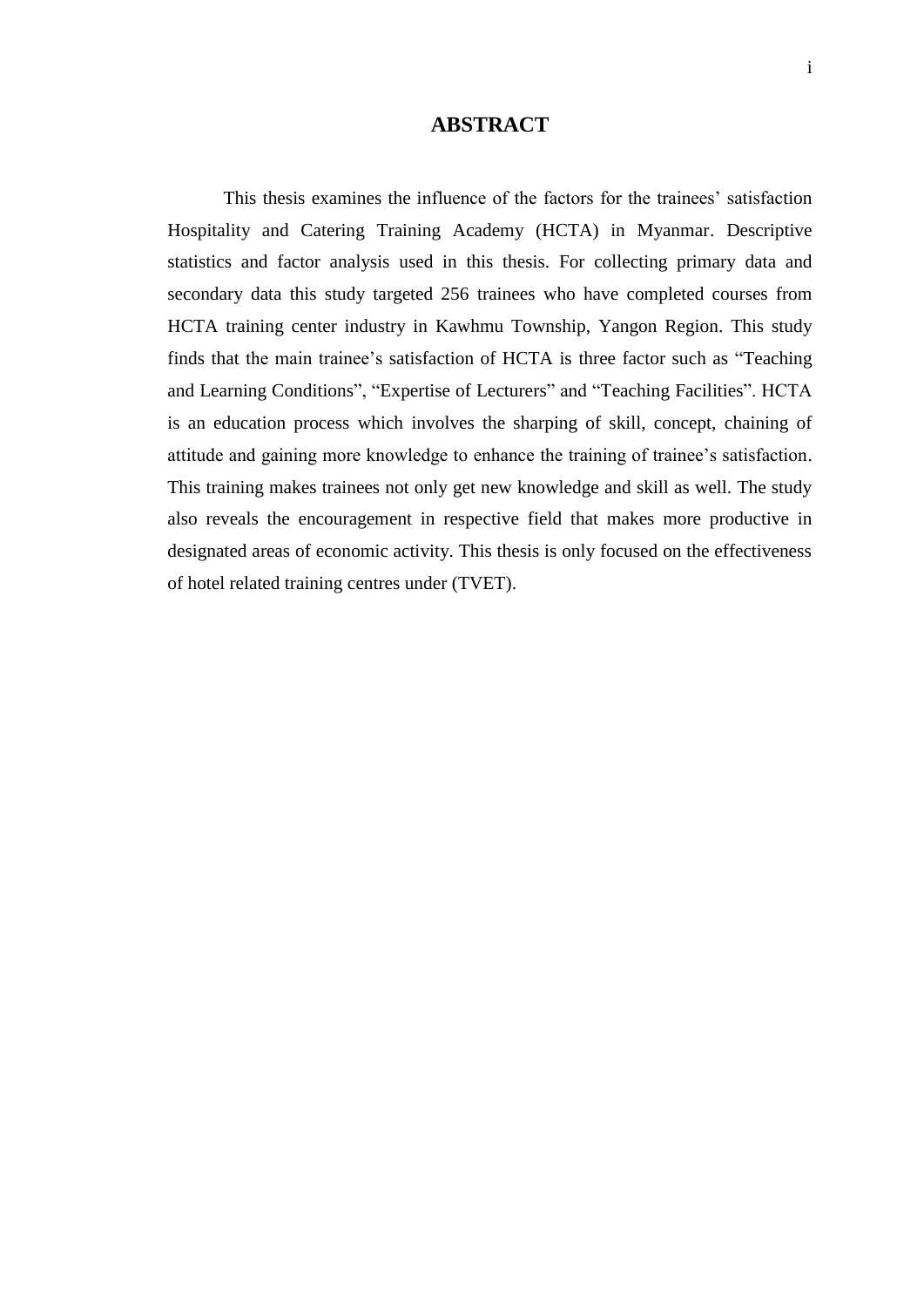### **ACKNOWLEDGEMENTS**

First and foremost, I would like to express my deep and sincere gratitude to Professor Dr. Tin Tin Htwe, Rector of Yangon University of Economics, for giving me the opportunity to develop this study, the course of Master of Applied Statistics (MAS).

I would like to express deepest my thanks to Professor Dr. Maw Maw Khin, Pro-Rector, Meiktila University of Economics, for her support, encouragement and invaluable guidance throughout of the study. Thanks also go to Professor Dr. Hlaing Hlaing Moe, lecture (Rtd.) Department of Statistics, Yangon University of Economics, for her encouragement and guidance. My grateful thanks are extended to Daw Khin Moe Moe Department of Statistics, Yangon University of Economics, for her suggestions to improve this thesis.

I would like to specially thank my supervisor, Professor Dr. Mya Thandar, Pro-Rector, Yangon University of Economics for sharing her encouragement, warmest, invaluable knowledge and comment and suggestions throughout my thesis.

 A debt of gratitude is also owed to all of my teachers, who provided knowledge, idea and development of my skill.

In addition, I would like to reveal my greatest thanks, to all my classmates, friends and other for their sharing, support, either morally and physically.

Finally, I also take this opportunity to express a deep sense of gratitude to our Hospitality and Catering Training Academy Professor Dr. Mar Too Nyi Bu (Executive Academic Advisor) who permitted me to do this course, Professor U Ngwe Soe who guide me to do this course, to all the HCTA trainees, my family and HCTA Team.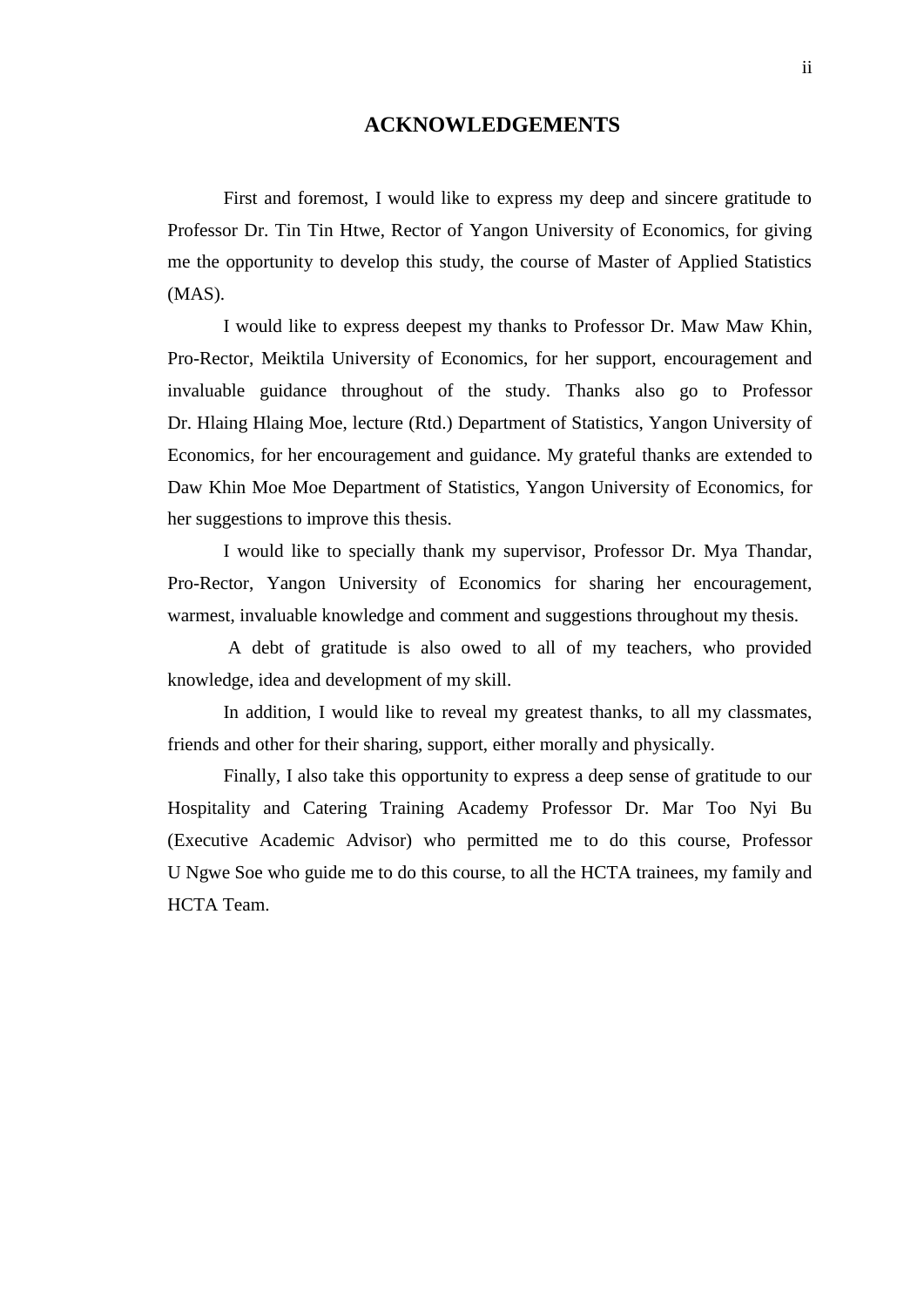# **TABLE OF CONTENTS**

|                              |     |                                                                          | Page           |
|------------------------------|-----|--------------------------------------------------------------------------|----------------|
| <b>ABSTRACT</b>              |     |                                                                          | i              |
| <b>ACKNOWLEDGEMENTS</b>      |     |                                                                          | ii             |
| <b>TABLE OF CONTENTS</b>     |     |                                                                          | iii            |
| <b>LIST OF TABLES</b>        |     |                                                                          | V              |
| <b>LIST OF FIGURE</b>        |     |                                                                          | vi             |
| <b>LIST OF ABBREVIATIONS</b> |     |                                                                          | vii            |
| <b>CHAPTER I</b>             |     | <b>INTRODUCTION</b>                                                      |                |
|                              | 1.1 | Rationale of the Study                                                   | 1              |
|                              | 1.2 | Objectives of the Study                                                  | 3              |
|                              | 1.3 | Method of Study                                                          | $\overline{4}$ |
|                              | 1.4 | Scope and Limitations of the Study                                       | $\overline{4}$ |
|                              | 1.5 | Organization of the Study                                                | 4              |
| <b>CHAPTER II</b>            |     | <b>LITERATURE REVIEW</b>                                                 |                |
|                              | 2.1 | Concept and Meaning of Human Resource Development                        | 5              |
|                              | 2.2 | <b>Importance of Human Resource Development</b>                          | 6              |
|                              | 2.3 | Development of Technical and Vocational Education and<br>Training (TVET) | 8              |
|                              | 2.4 | Education and Training System in Myanmar                                 | 8              |
|                              | 2.5 | Human Resource Development for Hotel Industry in<br>Myanmar              | 12             |
|                              | 2.6 | Opportunities and Challenges of Myanmar Working People                   | 13             |
|                              | 2.7 | <b>Current Status of Technical and Vocational Education</b>              | 14             |
|                              |     | and Training (TVET) for Hotel Industry                                   |                |
|                              | 2.8 | Hospitality and Catering Training Academy (HCTA)                         | 16             |
|                              |     | <b>CHAPTER III RESEARCH METHODOLOGY</b>                                  |                |
|                              | 3.1 | <b>Survey Research Design</b>                                            | 19             |
|                              | 3.2 | <b>Sample Size Determination</b>                                         | 20             |

3.3 Reliability Analysis 21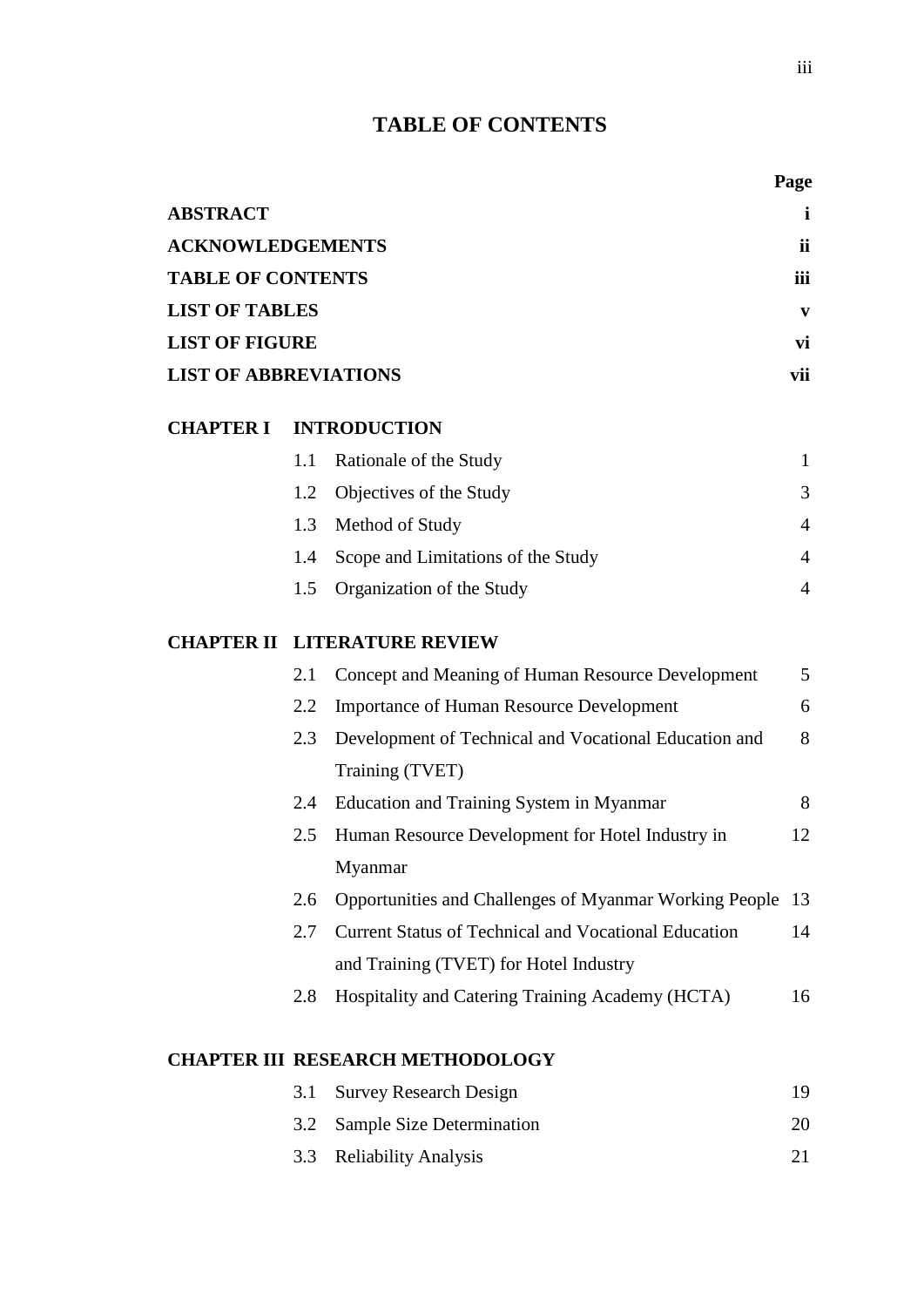|                           | 3.4                                                          | <b>Testing for Sampling Adequacy</b>              | 22 |
|---------------------------|--------------------------------------------------------------|---------------------------------------------------|----|
|                           | 3.5                                                          | Method of Estimation                              | 24 |
|                           |                                                              | 3.6 Principal Component Method (Principal Factor) | 25 |
|                           |                                                              |                                                   |    |
|                           | <b>CHAPTER IV ANALYSIS OF TRAINEES' SATISFACTION OF HCTA</b> |                                                   |    |
|                           | 4.1                                                          | Demographic Characteristics of Trainees           | 31 |
|                           | 4.2                                                          | Satisfaction Level of Trainees' of HCTA           | 35 |
|                           | 4.3                                                          | Factor Analysis of Trainees' Satisfaction of HCTA | 35 |
|                           |                                                              |                                                   |    |
| CILA DTED V – CONCI HEION |                                                              |                                                   |    |

### **CHAPTER V CONCLUSION**

| 5.1 Findings        | 46 |
|---------------------|----|
| 5.2 Recommendations |    |

# **REFFERENCES**

**APPENDICES**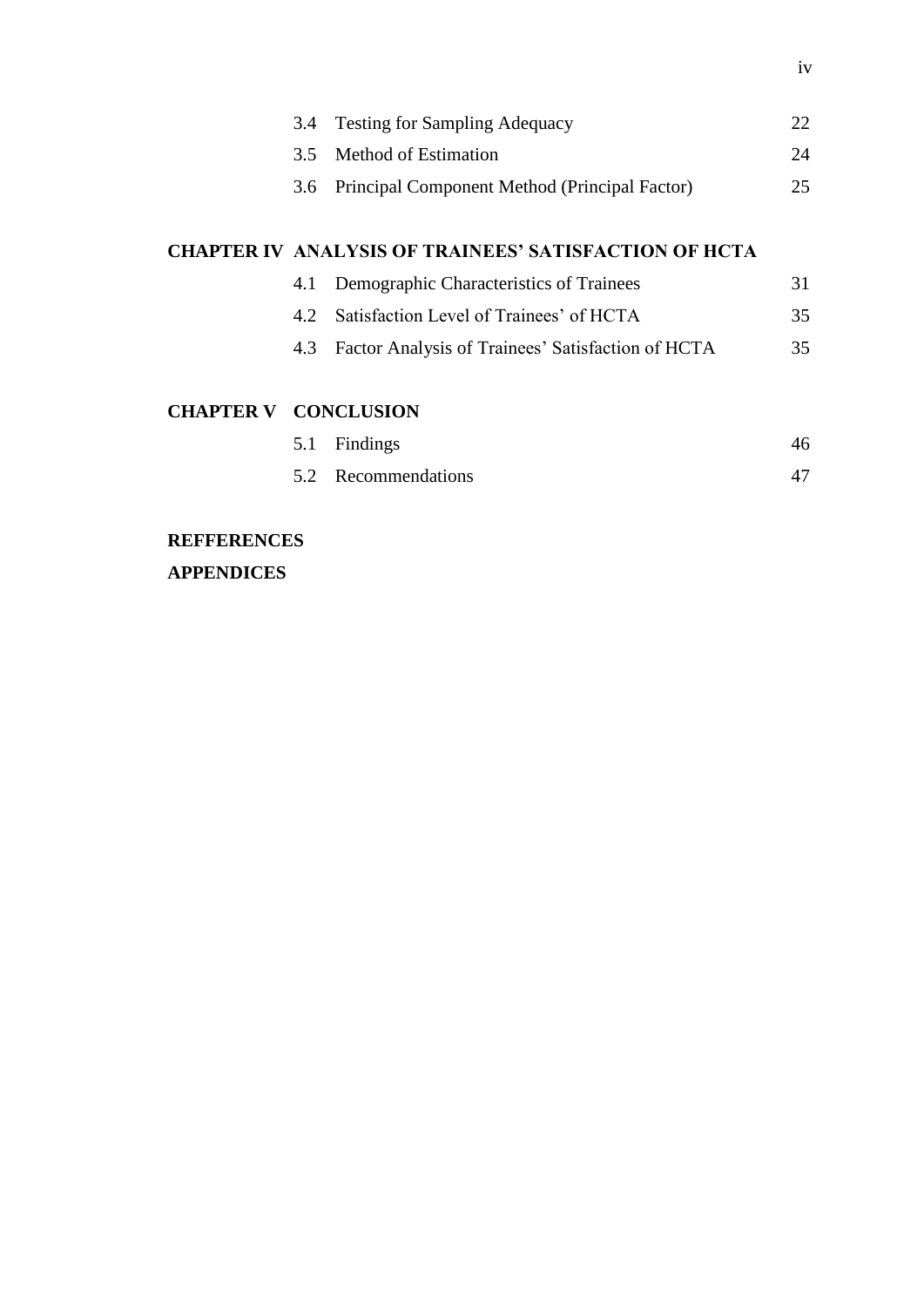# **LIST OF TABLES**

| <b>Table No.</b> | <b>Title</b>                                                  | Page |
|------------------|---------------------------------------------------------------|------|
| (3.1)            | Trainee's at Hospitality and Catering Training Academy (HCTA) | 19   |
| (3.2)            | Sample Size                                                   | 21   |
| (4.1)            | Percent Distribution of Socio-demographic Characteristics of  | 31   |
|                  | Trainees                                                      |      |
| (4.2)            | <b>Employment of Trainees</b>                                 | 33   |
| (4.3)            | Income Level of Trainees                                      | 34   |
| (4.4)            | <b>Satisfaction Level of Trainees</b>                         | 35   |
| (4.5)            | <b>Reliability Analysis Result</b>                            | 36   |
| (4.6)            | Kaiser Meyer Olkin (KMO) and Bartlett's Test                  | 36   |
| (4.7)            | Communalities                                                 | 37   |
| (4.8)            | Output for Total Variance Explained                           | 39   |
| (4.9)            | <b>Component Matrix</b>                                       | 40   |
| (4.10)           | <b>Rotated Component Matrix</b>                               | 41   |
| (4.11)           | Factor-I                                                      | 43   |
| (4.12)           | Factor-II                                                     | 44   |
| (4.13)           | Factor-III                                                    | 44   |
| (4.14)           | Factor Affecting of Trainees' Satisfaction of HCTA            | 45   |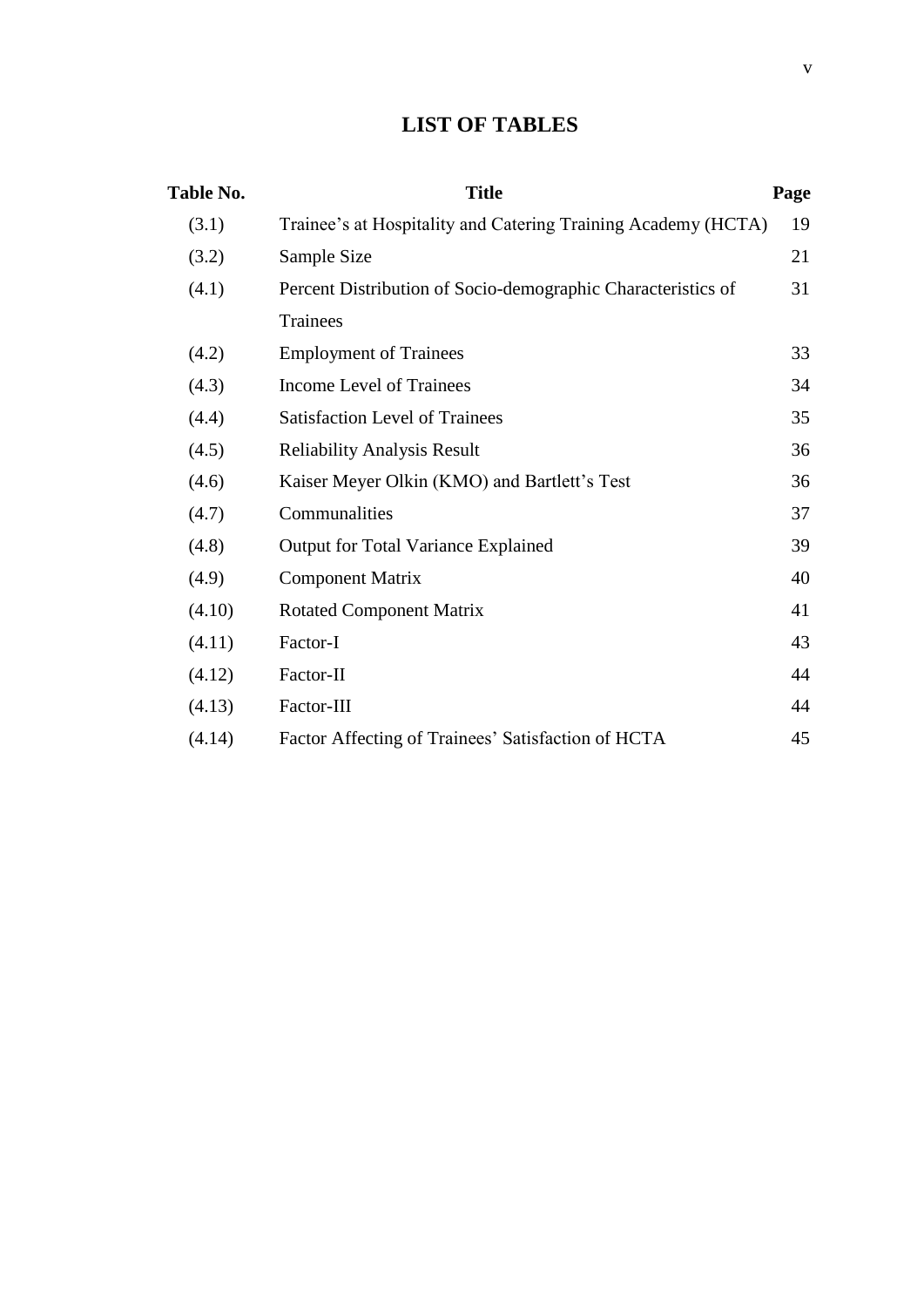## **LIST OF FIGURE**

| <b>Figure</b> |            | <b>Title</b> | Page |
|---------------|------------|--------------|------|
| (4.1)         | Scree Plot |              | 42   |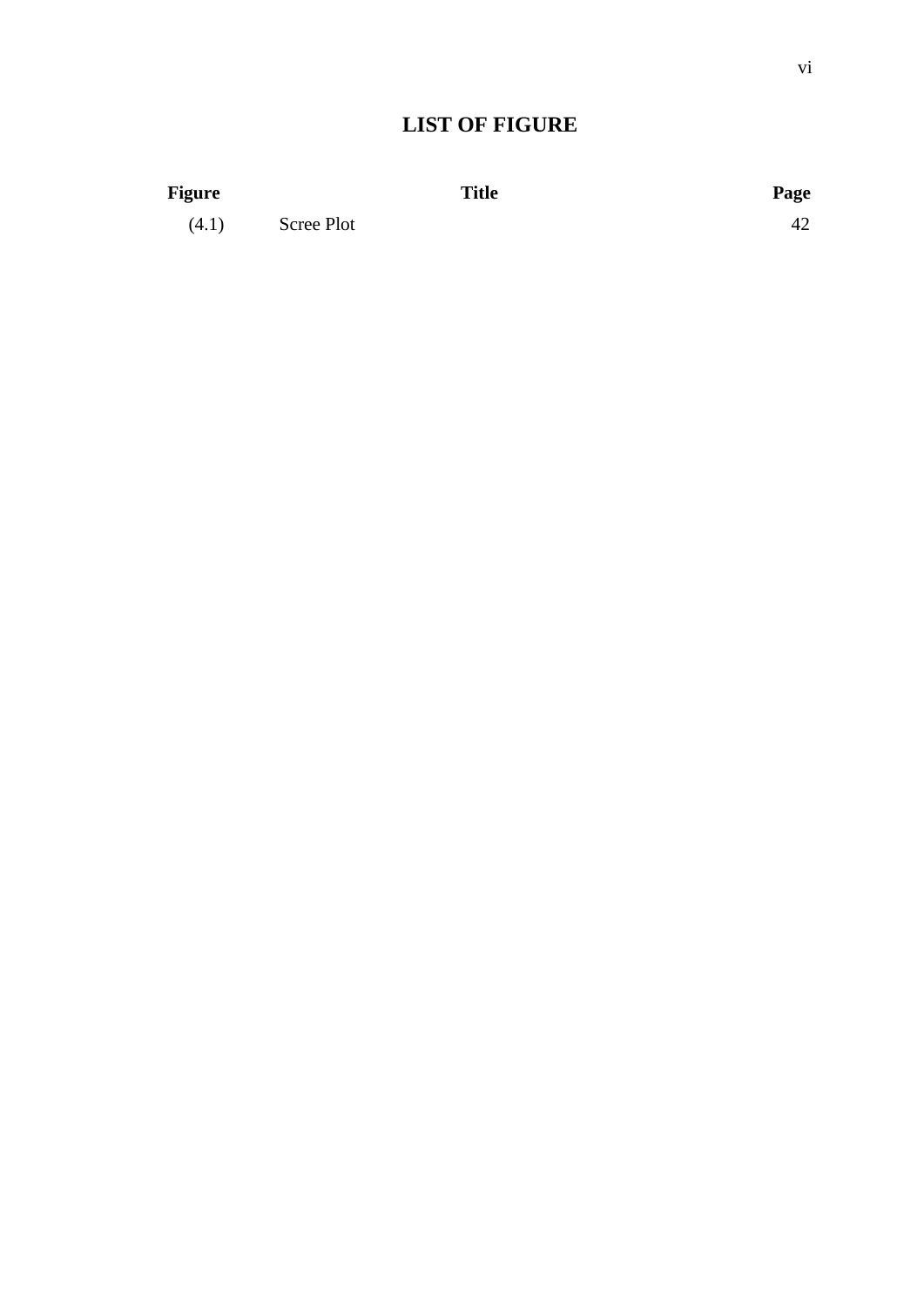## **LIST OF ABBREVIATIONS**

| <b>AEC</b>    | <b>ASEAN Economic Community</b>                     |
|---------------|-----------------------------------------------------|
| <b>ASEAN</b>  | <b>Association of Southeast Asian Nations</b>       |
| <b>CESR</b>   | <b>Comprehensive Education Sector Review</b>        |
| <b>CVT</b>    | <b>Center for Vocational Training</b>               |
| <b>ECCD</b>   | Early-Childhood Care                                |
| F&B           | Food and Beverage                                   |
| <b>GDP</b>    | <b>Gross Domestic Product</b>                       |
| <b>GIZ</b>    | <b>German Development Cooperation</b>               |
| <b>HCTA</b>   | Hospitality and Catering Training Academy           |
| <b>HEIs</b>   | <b>Higher Education Institutions</b>                |
| <b>HR</b>     | <b>Human Resource</b>                               |
| <b>HRD</b>    | Human Resource Development                          |
| <b>HRDSAP</b> | Human Resource Development Strategy and Action Plan |
| <b>HTI</b>    | <b>Hospitality Training Initiative</b>              |
| <b>IDPs</b>   | <b>Internally Displace Person</b>                   |
| <b>ILO</b>    | <b>International Labour Organization</b>            |
| <b>INGOs</b>  | <b>International Non-Government Organizations</b>   |
| <b>KMO</b>    | Kaiser-Meyer-Olkin                                  |
| <b>MOE</b>    | Ministry of Education                               |
| <b>MOHT</b>   | Ministry of Hotel and Tourism                       |
| <b>MSWRR</b>  | Ministry of Social Welfare, Relief and Resettlement |
| <b>MTF</b>    | <b>Myanmar Tourism Federation</b>                   |
| <b>MTHRD</b>  | Myanmar Tourism Human Resource Development          |
| <b>MTHRDA</b> | Myanmar Tourism (HRD) Association                   |
| <b>MTMP</b>   | Myanmar Tourism Master Plan                         |
| <b>MTU</b>    | Mobile Training Unit                                |
| <b>NFE</b>    | <b>Non-Formal Education</b>                         |
| <b>NFPEEP</b> | Non-Formal Primary Education Equivalency Programme  |
| <b>NGOs</b>   | Non-Governmental Organization                       |
| <b>NSDA</b>   | National Skill Development Authority                |
| <b>NSSA</b>   | National Skill Standard Authority                   |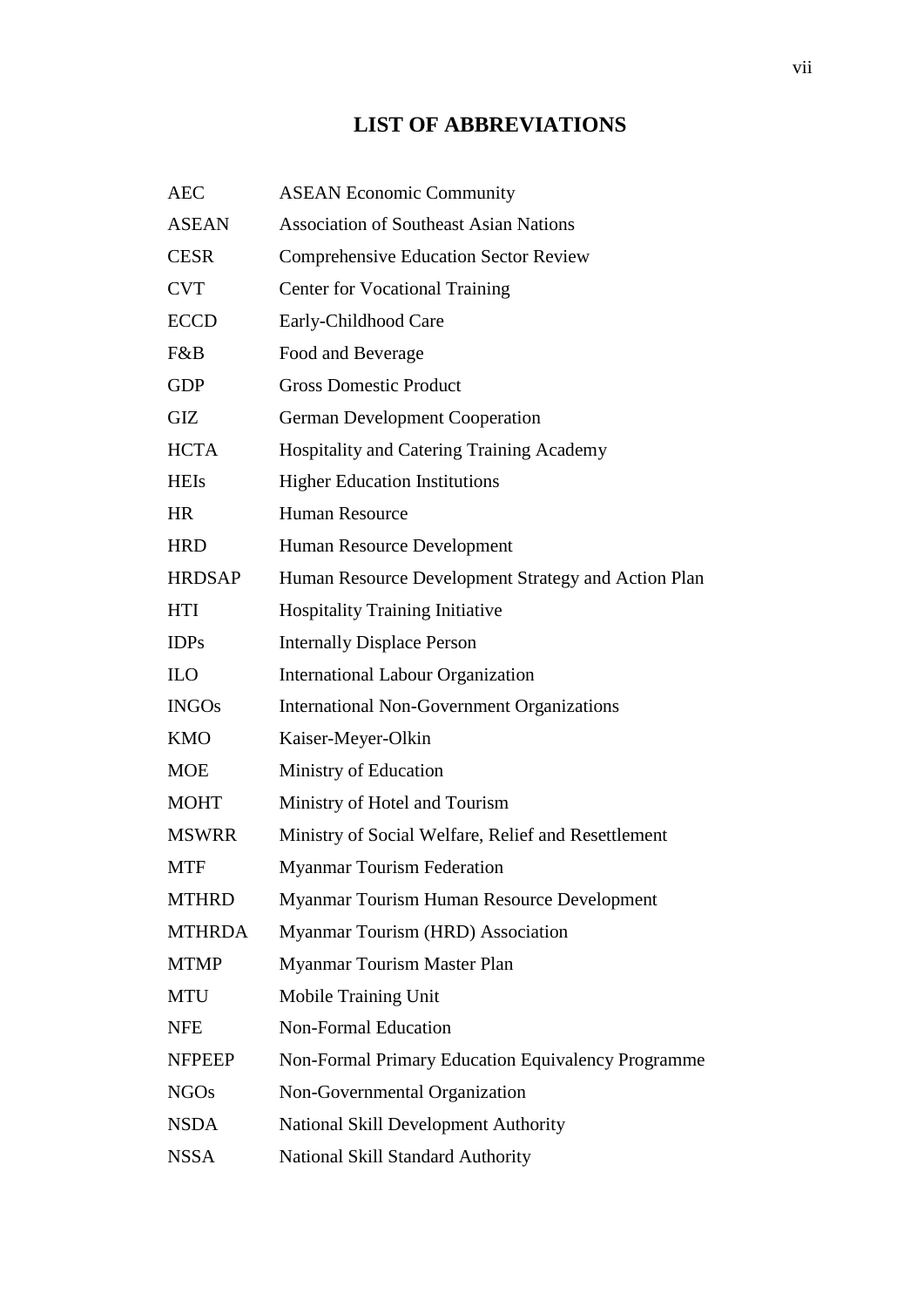| <b>OECDE</b>  | Organization for Economic Co-operation and Development         |
|---------------|----------------------------------------------------------------|
| <b>SBLP</b>   | <b>Summer Basic Literacy Programme</b>                         |
| <b>SCA</b>    | <b>Students Center Approach</b>                                |
| <b>SDC</b>    | Swiss Agency for Development and Cooperation                   |
| <b>SMVTI</b>  | Singapore Myanmar Vocational Training Institute                |
| <b>SOC</b>    | <b>Standard Occupational Classification</b>                    |
| <b>TEL</b>    | The Limited Edition                                            |
| <b>TVET</b>   | <b>Technical and Vocational Education and Training</b>         |
| <b>UNESCO</b> | United Nations Education, Scientific and Cultural Organization |
| <b>VET</b>    | Vocational Education and Training                              |
| <b>VETA</b>   | <b>Vocational Education and Training Association</b>           |
| <b>VSDP</b>   | <b>Vocational Skill Development Programme</b>                  |
| WE            | <b>Workforce Education</b>                                     |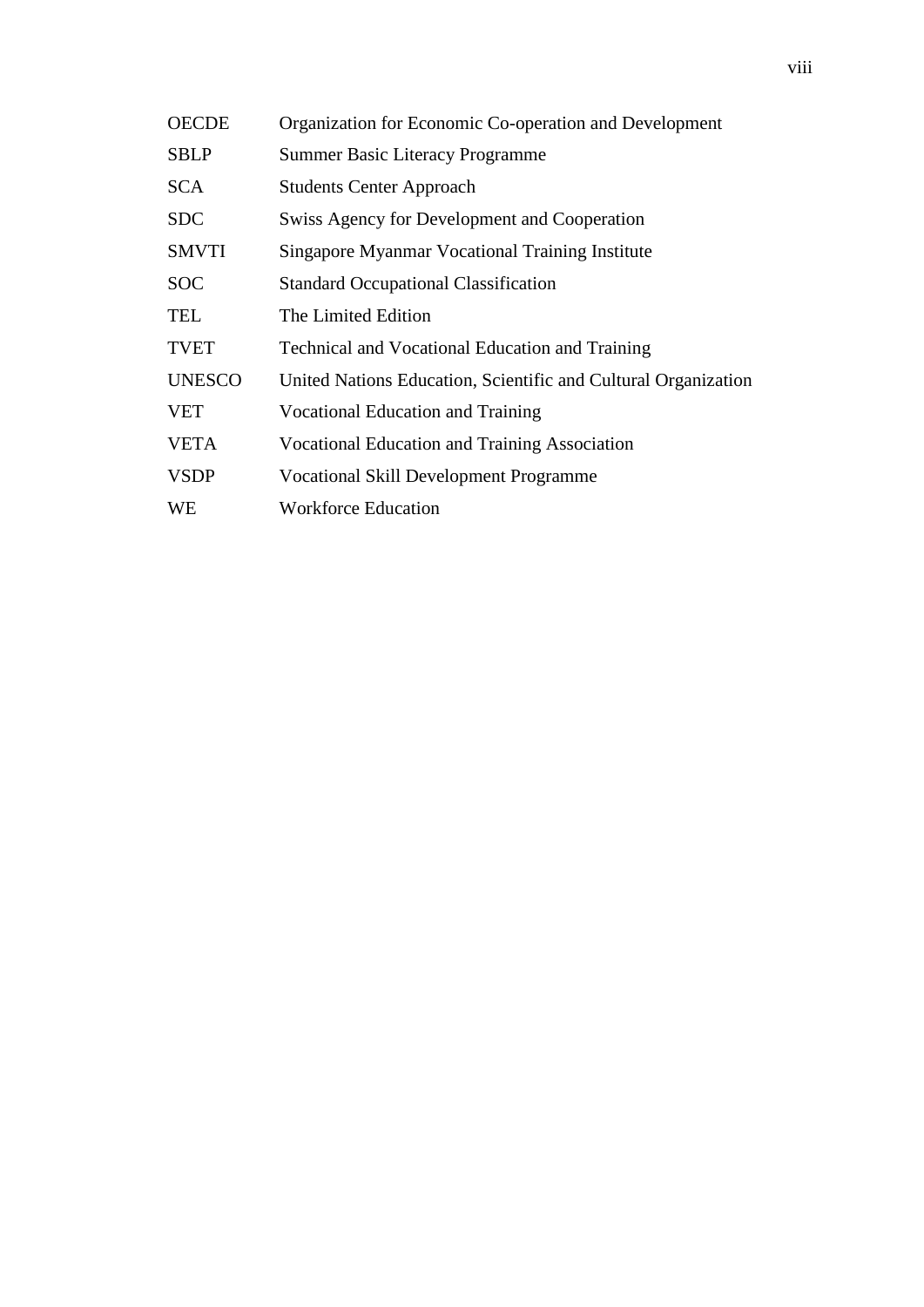# **CHAPTER I INTRODUCION**

#### **1.1 Rationale of the Study**

The term "Technical and Vocational Education and Training" or TVET was officiated at the World Congress on TVET in 1999 in Seoul, Republic of Korea. The congress recognized the term TVET to be broad enough to incorporate to describe similar educational and training activities. TVET serves multiple purposes. A key purpose is preparation of youth for work. The current requirement is to pay more attention or special consideration to Vocational Training as a tool for the development of its human resources as a part of the capacity needs for driving the economy, ensuring a systematized approach to the activity.

Myanmar has already seen a total of is ministries including the ministry of Education conducting TVET courses at 247 training schools. More than 210 countries on 16 types of TVET are being opened by private sector. There are many TVET schools in Myanmar that train for hotel Industry including not only government owned but the private training schools as well. The centre for Vocational Training (CVT), the Singapore Myanmar Vocational Training Institute (SMVTI) and Hospitality and Catering Training Academy (HCTA) include in TVET. All of these are training the youths who like to choose their living in hotel industry.

Human Resource Development, Technical and Vocational Education and Training (TVET) in particular, is a necessary and important process for the derivation of national economic growth and development. Human Resource Development plays an important role of economic growth and improved quality of life. Hence, investment in education and training results in a more educated and skilled labor force which, in turn, is capable of increasing an economy's output services.

The country has growth potential in many sectors, such as labor-intensive and export-oriented manufacturing, including the garment sectors, telecommunications, hydroelectric energy and tourism. Vocational skills development in each sector and investment in infrastructure are necessary conditions for the development of these and other industries. To achieve development by focusing on vocational training, and to make great efforts in transforming Myanmar into a developed economy by employing the existing opportunities. Vocational training is integral to the expansion of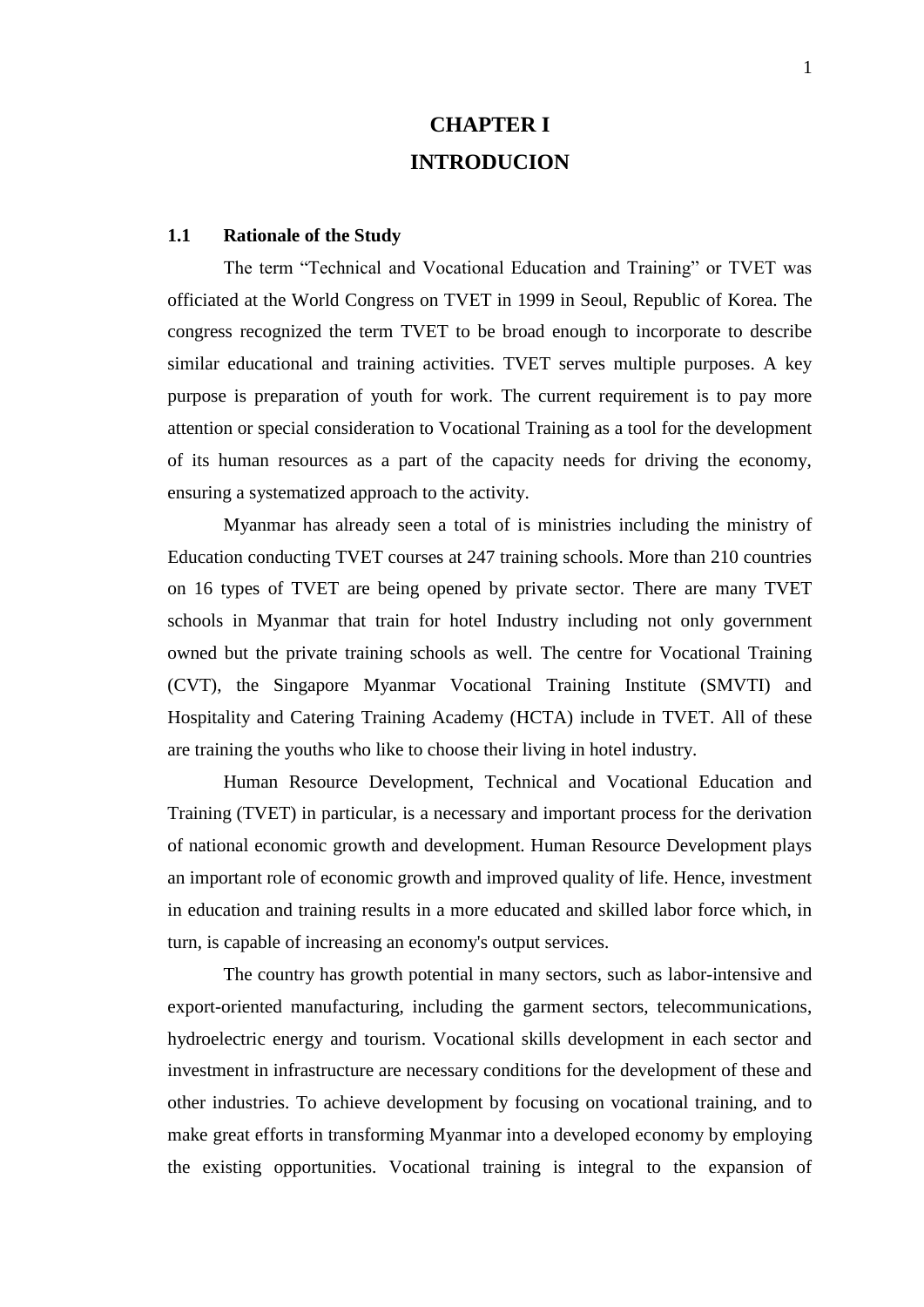participation in the labour market and reduction in unemployment and poverty. It provides people with knowledge-based education and training for various occupations and integrates them into the labour market. Successful vocational training models implemented by many states are those that involves participation from various institutions both in private and public sector.

Education also plays an important role for the complete development of the youths and it is a basic right of every young people to have a responsible livelihood in a society. Likewise, education also has an enormous contribution to make the achievement of their life. Youths are important for a nation as its future lies the hands of these youths. Growing up of the youth with the best contribution of physical and mental improvement is the basic need for these youths in order to be of good nature and responsible awareness throughout their life.

Most of young people are dropped out from Basic Education level, Middle School Level and High School Level who joined to work as unskilled labour for their families' food, clothing and shelter. Nowadays, there are vocational training centers for young people with limited education, such as postsecondary education and high school graduated. These vocational training are supported by the government for young people to choose what kind of vocational training for their life career.

Myanmar is fast moving and opening its doors to other countries especially with Asian countries. In Myanmar, since its importance on raising country's overall level of social and economic development by producing highly competent skilled laborers, Government is encouraging TVET Training Centers. And, therefore, market demands thousands of qualified and skillful employees. Technical and Vocational Education and Training provides skills workforce. Training for employees is required to deliver the good quality of customer service. Hotel Industry is a non-smoking industry and is the main sector among the service sectors. Hotel Industry is one of the fastest growing economic sectors in Myanmar. Hotel industry becomes increasing and the demands on it also increases demands to supply it immediately.

There are many TVET schools in Myanmar that train for Hotel Industry including government owned as well as private training schools. Some of the training schools are lack of enough workshops with outdated infrastructure, tools, equipment and materials, lack of teachers' practices, and with mistrust of the state institutions, while, some are effective for their practical works and for providing more chances of getting jobs.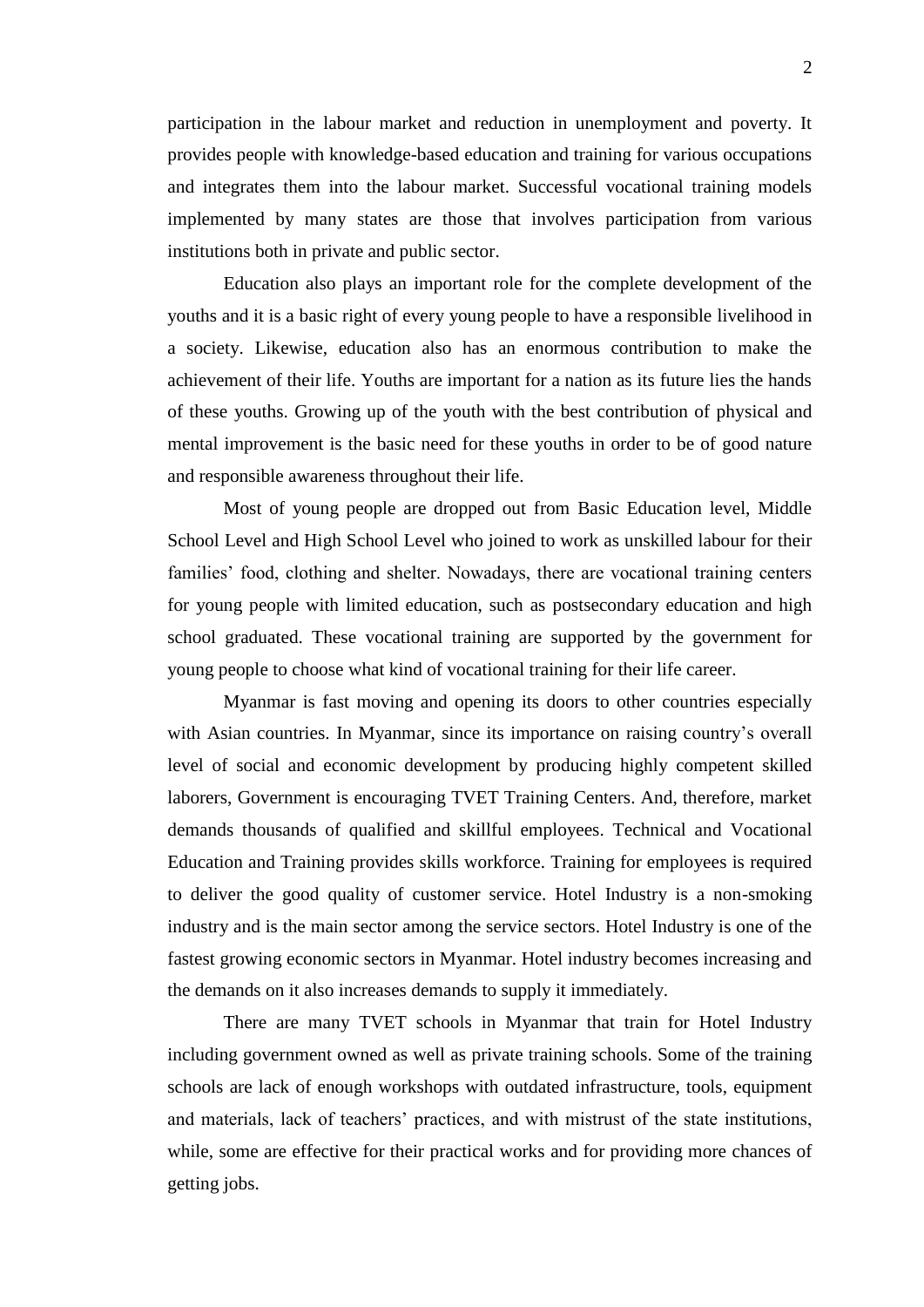Some of the TVET schools have good facilities and enough time to get proficiency in those respective hotel and hospitality subjects. On the other hand, the hoteliers also get the qualified skillful employees for their hotels. For that assisting employment opportunities, young working people can stand alone in the independence of their parents for the importance of TVET role with regards to the hotel and tourism sector. Technical and Vocational Education Training is referred to as involving post-secondary and non-degree technical vocational education and training. TVET provides education and training to prepare students and other clients for employment. It also provides specific skills training for those who are already in the labour market and need to upgrade of develop new competencies to enhances for employment and improve productivity.

This study a detonative approach was employed data collected from Tevet Vocational Education Training collage staff, utilizing a questionnaire and focus group interviews. An analysis of the non-numeric data was conducted through open coding-Semi-structured focus group intervals were recorded, transcribed and analysis by using levels and categories of responses. Respondents' data were graphically displayed for the closed question section of the survey, which a narrative formal was used to describe the findings of the open ended question section possible statistical relationships were drawn between the biographical characteristics of the respondents and three questions, using pears values. The necessity for adequate training is part informed by environment challenges and partly informed by other organization needs. To combat the menace posed by environmental factors training of employee must be intensified.

Training must operate in line with the dictate of its environment and it is trainee's that can meet challenges. The need to accommodate all trainee's creates on increased for training development of staff. This study finds out the influencing of the factors for trainee's satisfaction in Myanmar.

### **1.2 Objectives of the Study**

The objectives of the study are;

- (i) To describe of employment status, education and income levels of HCTA Trainees.
- (ii) To identify the factors for the trainees' satisfaction of HCTA.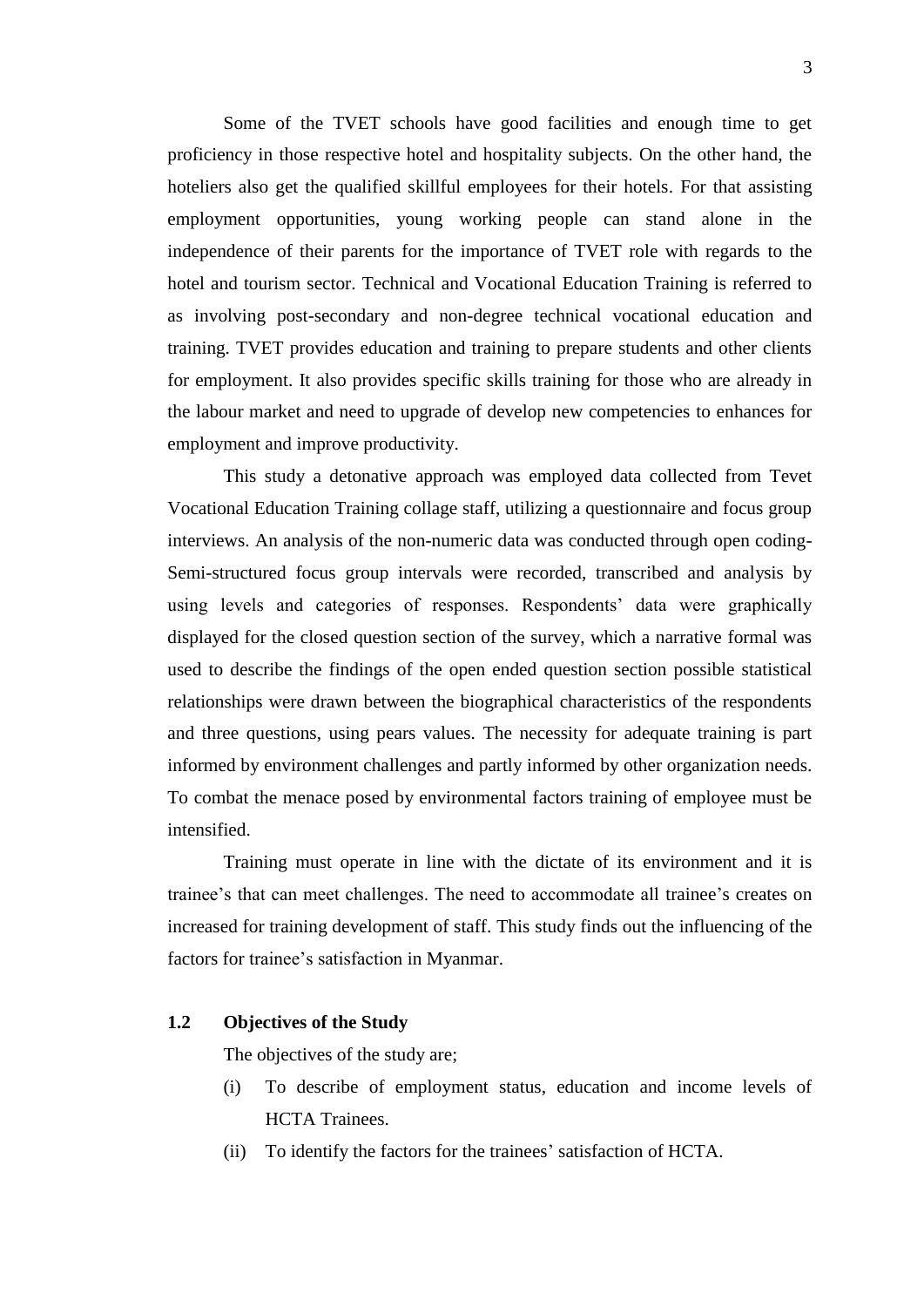### **1.3 Method of Study**

The study conducts the research with both types of primary and secondary data. It includes both qualitative and quantities data, this study targeted to 256 people of apprentices who have completed courses at HCTA training Centre, Kawhmu Township, Yangon Region, Myanmar. stratified random sampling method was used to find on the required samples in this study. In addition, descriptive analysis was used to identify the employment status, education and income levels of HCTA trainees. Structurally prepared questionnaire set was used for an in-deft description of a data collection process. Data was collected by two ways, such as face to face interviewing and online interviewing with samples and help of authorities of the sample of HCTA training centers. Secondary data was collected from HCTA training centers and relative research papers from the school library and websites. Factor analysis was used identify the main factors for trainee's satisfaction of HCTA.

### **1.4 Scope and Limitations of the Study**

In terms of content, the study focused on the achievement of the trainees from 2<sup>nd</sup> to 8<sup>th</sup> batch of Hospitality and Catering Training Academy (HCTA), Kawhmu Township, Yangon Region, in Myanmar. Targeted Population 757 people from 2<sup>nd</sup> to 8<sup>th</sup> batches of students in HCTA. The major focusing factors include quality of teacher training, teaching courses delivery, commitment to Vocational Education Training, industry placement participating, physical infrastructure, training equipment and facilities, support from district office and number of getting jobs of students after school.

### **1.5 Organization of the Study**

This thesis is organized in five chapters. Chapter I is introduction, including rationale of the study, objectives of the study, scope and limitations of the study, method of the study and organization. Chapter II includes the literature review of general education and concept and meaning of Human Resource Development. Chapter III consists of the research methodology. Chapter IV is the concerned with analysis of trainee's HCTA training school. Chapter V comprises conclusion part that involves findings, suggestions and recommendations of the study and needs for further study.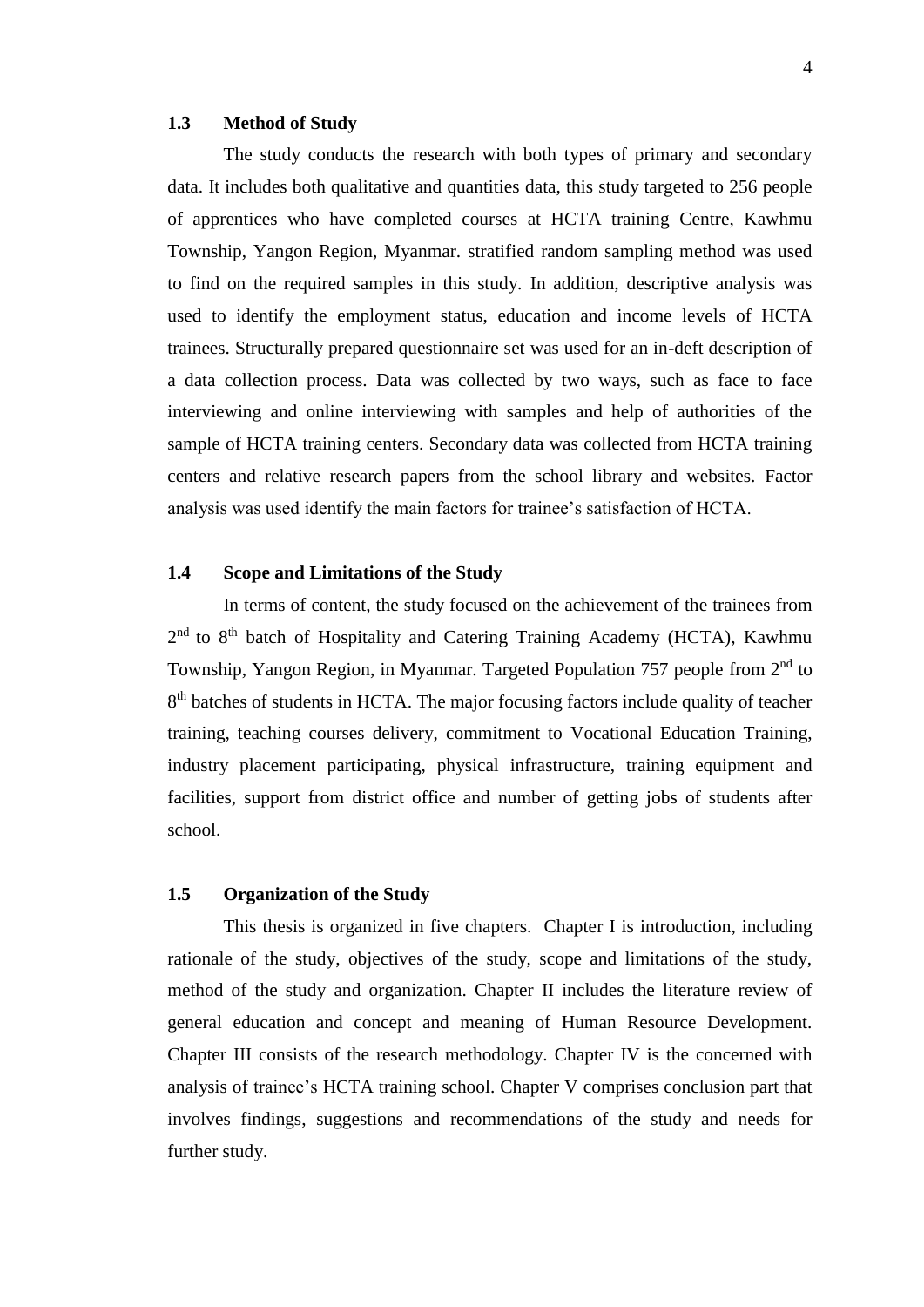# **CHAPTER II LITERATURE REVIEW**

### **2.1 Concept and Meaning of Human Resource Development**

William R. Trancey defines Human Resources as "the people that staff and operate an organization" as contrasted with the financial and material resources of an organization. Everyone needs to know about Human Resource Development (HRD) is Primarily concerned with developing the skill, knowledge and competencies of people. Human Resource development (HRD) is a people oriented concept . HRD is a recent and rapidly growing concept, various authors have defined this concept, according to their own point of view.

In fact HRD is not training and development but many Human Resource (HR) managers and organizations believe that Human Resource development (HRD)as synonymous to training and development. Leonard Nadler defines HRD, as those learning experiences which reorganized for a specific time and designed to bring about the possibility of behavior change.

This is an era of microchips and globalization where mergers and acquisition are the order of the day, no resource id more import than HR. Gone are the days when machines were considered to be the wheels of advancement. People and companies have now come to believe that the only vehicle for advancement is the human resources. The ends and means of any human activity are humans. The dictum has to be of by the people, for the people and of the people.

Heny Human Resource development (HRD) activities should being when an employee joins an organization and continue throughout his of he career, regardless of whether that employee is an executive of a worker on an assembly line, HRD Programs must respond to job changes and integrate the long-term plans and strategies of the organization to ensure the efficient and effective use of resources. Technical and Vocational Education and Training (TVET) provides education as well as training to people with knowledge and skill for employment. TVET is recognized to be a crucial vehicle for social equity, inclusion and sustainable development.

By the year 1999, the term "Technical and Vocational Education and Training" was officiate at the world Congress on TVET in Seoul, Republic of Korea. The congress recognized the term TVET to be broad enough to incorporate with other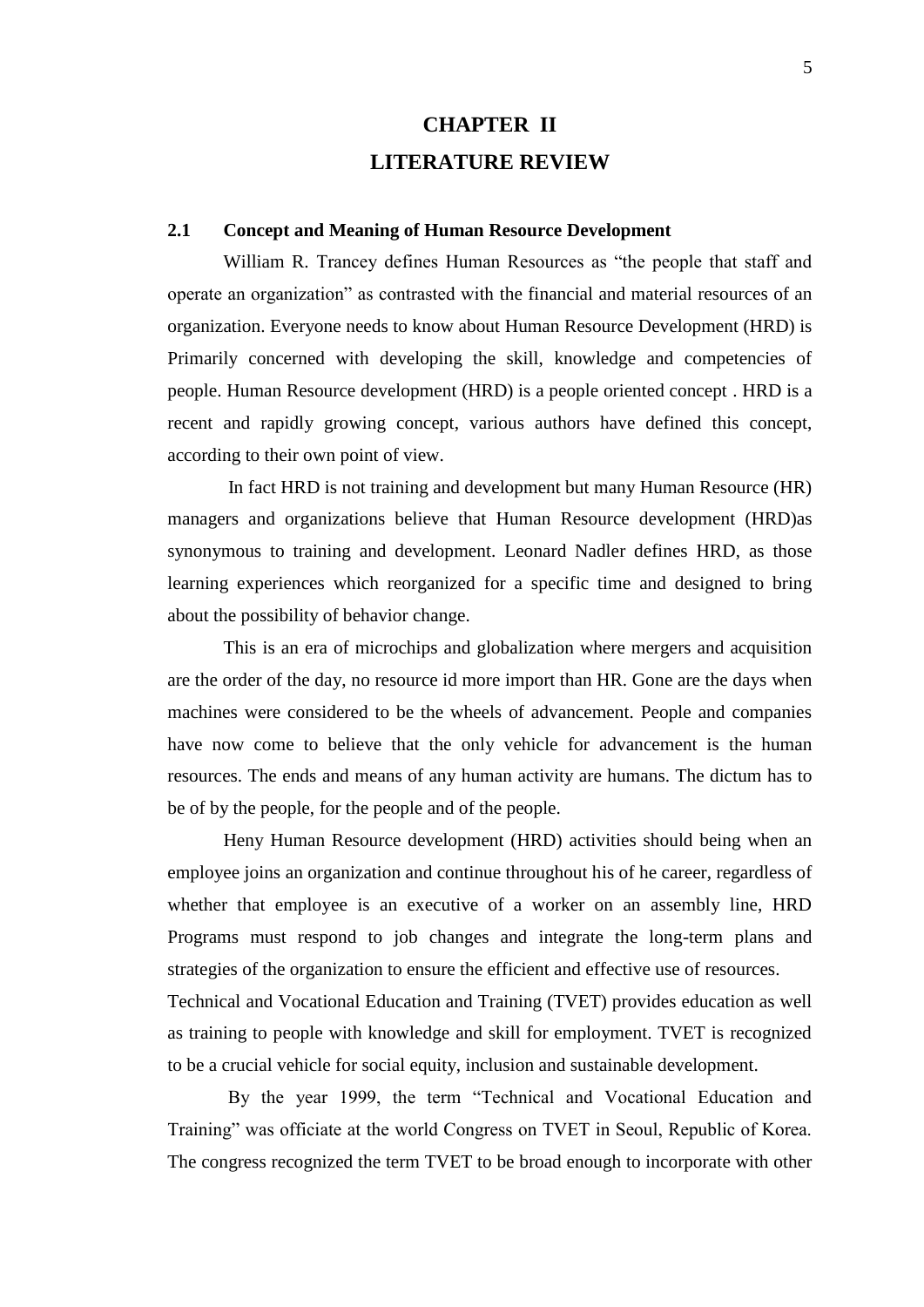terms that had been used to describe in those similar educational and training activities including Workforce Education (WE), and Technical Vocational Education (TVET).

The term TVET is also used to embrace other education and training activities like Vocational Education Training (VET). The decision in 1999 to officiate the term TVET led to the development the UNESCO, UNEVOC International Centre for TVET in Bonn, Germany.

The aim of TVET is to enable trainees to meet the need of employees Technical and Vocational Education and Training serves multiple purposes. A key purpose is the proportion of youth to use in workplace. This takes the form of learning and developing work related skill, and mastery of underlying knowledge and scientific principles, Work refers to not only formal employment but self-employment as well. TVET Curricula often include entrepreneurship training to support selfemployment. Due to the rapid technological changes, the worker continuously update their knowledge and skills. There are two flexibility ways. The farmer is to provide broad based technical knowledge and training skills for different occupations. The latter is providing containing vocational training for workers to update.

#### **2.2 Importance of Human Resource Development (HRD)**

Human resource development is a newly emerging study in the field of management. This newly emerging study in the field of management is fast driving out the traditional term personnel management and a substituting a new term "Human Resource Development".

Though development of human beings has been in existence in one form of another since time immemorial, a systematic and planned approach to HRD in the company form of organization emerged in the latter half of the 20<sup>th</sup> century. The following factors explain why HRD is needed.

### **(i) To Develop Competencies**

The basic fact for HRD is to develop competencies in people at all levels in the organization. HRD has two purpose to provide employees frater opportunity to grow and succeed within a company and to strengthen management and professional term's at all organizational levels. Competencies can be developed by increasing ability through increased knowledge, skill, and change in attitudes. Knowledge refers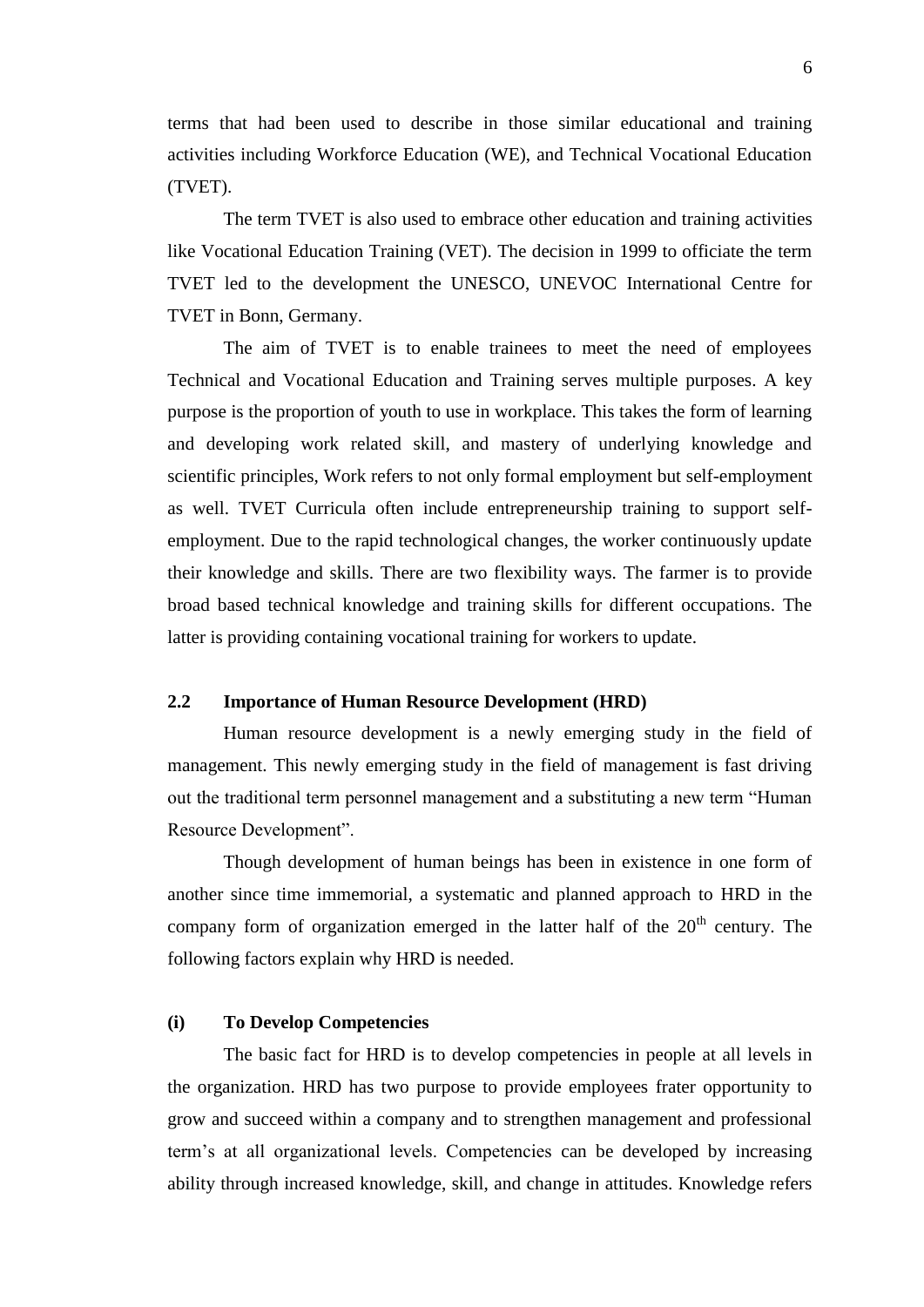to the possession of information and ideas in a particular field which may be helpful in developing relationship among different variables relate to that field. Skill refers to expertness, practical ability, or facility in an action or doing something.

Attitude refers to the orientation of an individual in terms of settled mode of thinking or behavior and terms consisting them is required in all types of organization, business of non – business. However, in business organization, their role is more focused because of increased competition.

The functions of HRD spans several functions across the organization starting with

- (i) Employee Recruitment and Training Training helps in development of employees.
- (ii) Appraisals and Payroll

HRD indulges in regular appraisals of employees and fixing the pay.

(iii) Recreational and motivational aspects of employee development HRD helps to develop employees in a wholesome manner, they need to be motivated and deterred by providing recreational programs.

### **(ii) System –wide Charges**

People with mere development of competencies in the organization are not enough for their effectiveness yet there must be changed in these factors with the use of the competencies. That is why, changes are needed in other aspects of organizational functioning.

HRD attempts to create organizational climate congenial to individual growth as well as organizational growth by replacing the old and traditional assumptions about human beings with contemporary about human beings. People can be motivated by carefully defined direction, authority and control as well as appropriate rewards and penalties.

Instead, the contemporary practices are based on flexibility and tailor-based system. HRD attempts to built this kind of climate.

Thus HRD Contributes to betterment of an organization in the following ways;

- (i) People in the organization become more competent because of the skills that are developed in them and the clarity of roles that they perform.
- (ii) Involvement in and commitment to jobs increase because of linkage between job performance and rewards both intrinsic and extrinsic.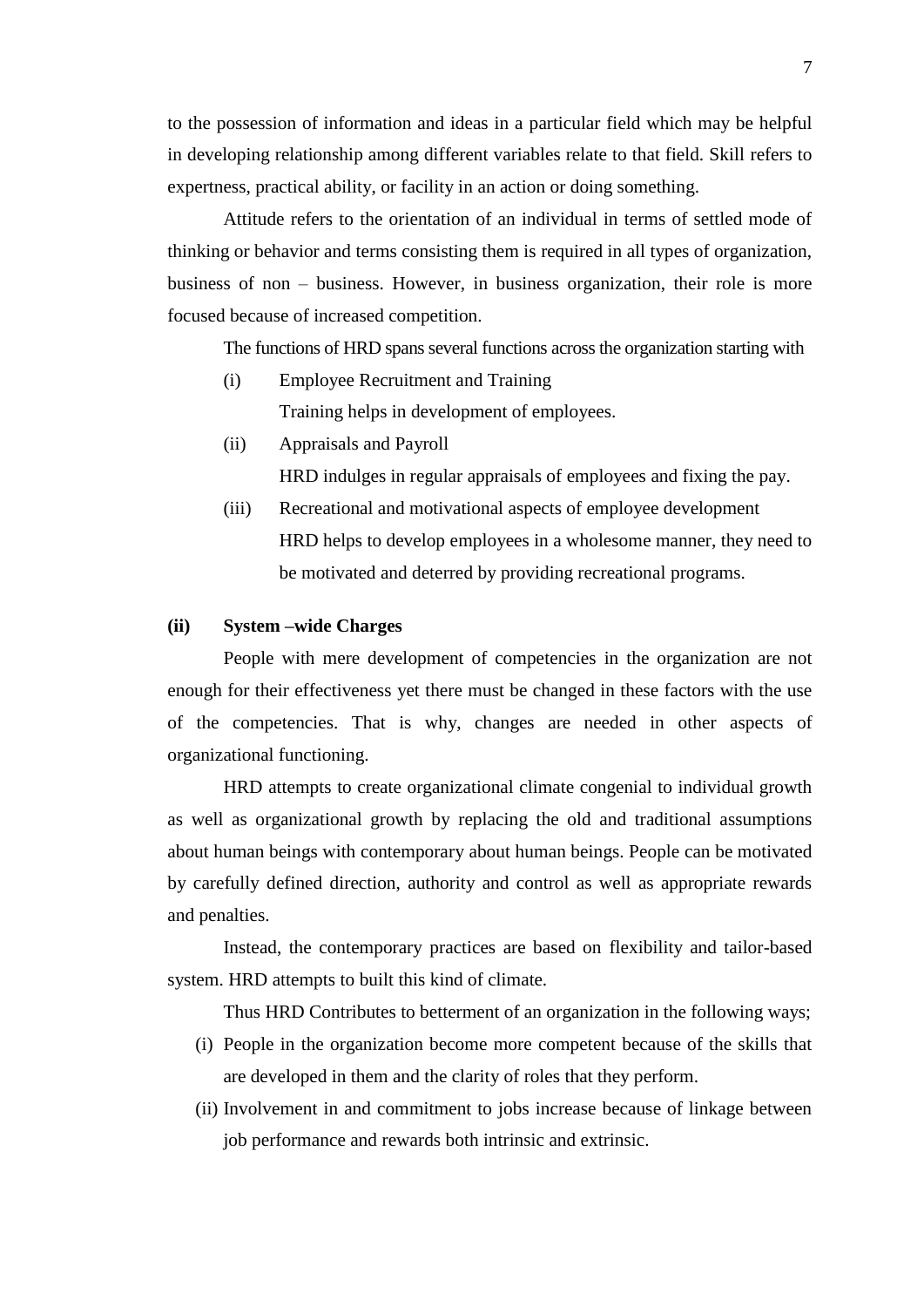- (iii) People develop better understanding to each other based on mutual trust and confidence which generates better cooperation.
- (iv) Top management becomes sensitive to human resources in terms of their utilization and solution of problems.

## **2.3 Important and Development of Technical and Vocational Education and Training**

Technical and Vocational Education and Training (TVET) has been gaining its popularity and considered as the driving force for sustainable development TVET is also considered highly in strategic and operational priorities of the organization for Economic Co-operation and Development (OECDE) and multilateral organizations such as the international labor organization (TLO), UNESCO, ASEAN, and SEAMEO. As reflected in Shanghai Consensus, TVET systems need sustained transformation and revitalization if TVET is to realize its enormous potential to impact development. This paper will elaborate relevant policies considered as major drivers for promoting TVET at global, regional and national levels. The paper also shares TVET initiatives in response the policies, especially in meeting the labor market demands in the 21<sup>st</sup> century.

TVET systems have focused on increasing the employability of graduates and enhancing their capacity to function effectively with in existing vulnerable labour market and to adjust to other labour market constraints. This has meant enhanced coordination among government departments responsible for TVET and employment policies.

### **2.4 Education and Training System in Myanmar**

Technical and Vocational Education and Training (TVET) has been expanding for the last decades in Myanmar. After a political transition, Myanmar's economic outlook has improved considerably. During recent years, Myanmar is opening its doors not only in politics and also the economy of the country. That is why, the service sectors seem to develop immediately. Hotel Industry plays as one of the important roles in them. It is the most profitable one with human power. In every country, hotel and tourism gives a huge contribution to the country's GDP. The private and public sectors with vocational education and training have become more and more popular among young people for employment in the hospitality, tourism,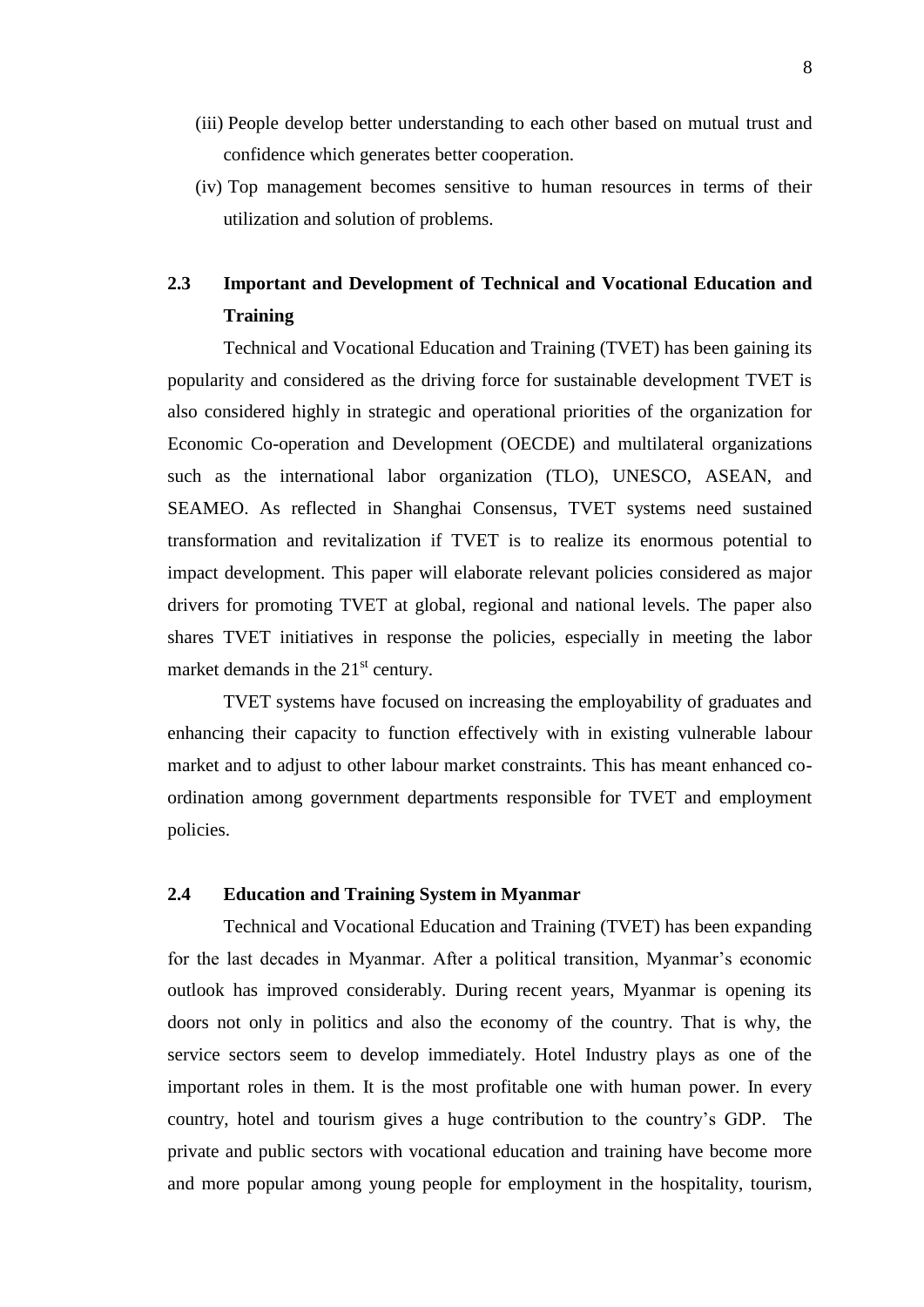beauty, fashion, nursing or engineering sectors. Human capital is the individuals who acquire skills and knowledge to increase their value in labour markets. The three main mechanisms are experience, training, and education; for most individuals are with primary education. Students in Myanmar may choose vocational schools after completing the 8-year-long compulsory primary and secondary education. Vocational high school graduates may pursue two year-long polytechnics or may continue with a related tertiary degree based on their grading at examination. Education facilitates the acquisition of new skills and knowledge that increase productivity.

Myanmar is looking for improving the quality and skills levels of labour force. The increasing recognition of higher vocational skills are crucial in enhancing competitiveness and contributing to social inclusion, decent employment, and poverty reduction has been a strong incentive for reform. The term of vocational skills development refers to the acquisition of knowledge, practical competencies, and attitudes necessary to perform a certain trade or occupation in the labour market. The development of job-related skills depends not only on part of the countries' human resource strategies but also on their economic-growth and poverty-reduction strategies.

The education and training system in Myanmar follows the structure used in most countries, with five recognized sub-sectors namely, (i) early-childhood care and development (ECCD), (ii) basic education, (iii) non-formal education (NFE), (iv) hire education, and (v) Technical and Vocational Education and Training.

#### **(i) Early Childhood Care and Development (ECCD)**

The Ministry of Education and the Ministry of Social Welfare, Relief and Resettlement (MSWRR) are both involved in the provision of early childhood care and education. In addition, a number of non-governmental organizations are active in supporting communities with the provision of ECCD services.

#### **(ii) Basic Education**

The new basic education system outlined in the National Education Law (2014) comprises five years of primary education, four years of lower secondary and three years of upper secondary education. There are currently 44,159 basic education schools in Myanmar, reaching approximately 8.6 million students. The majority of these schools are managed by the Ministry of Education's Department of Basic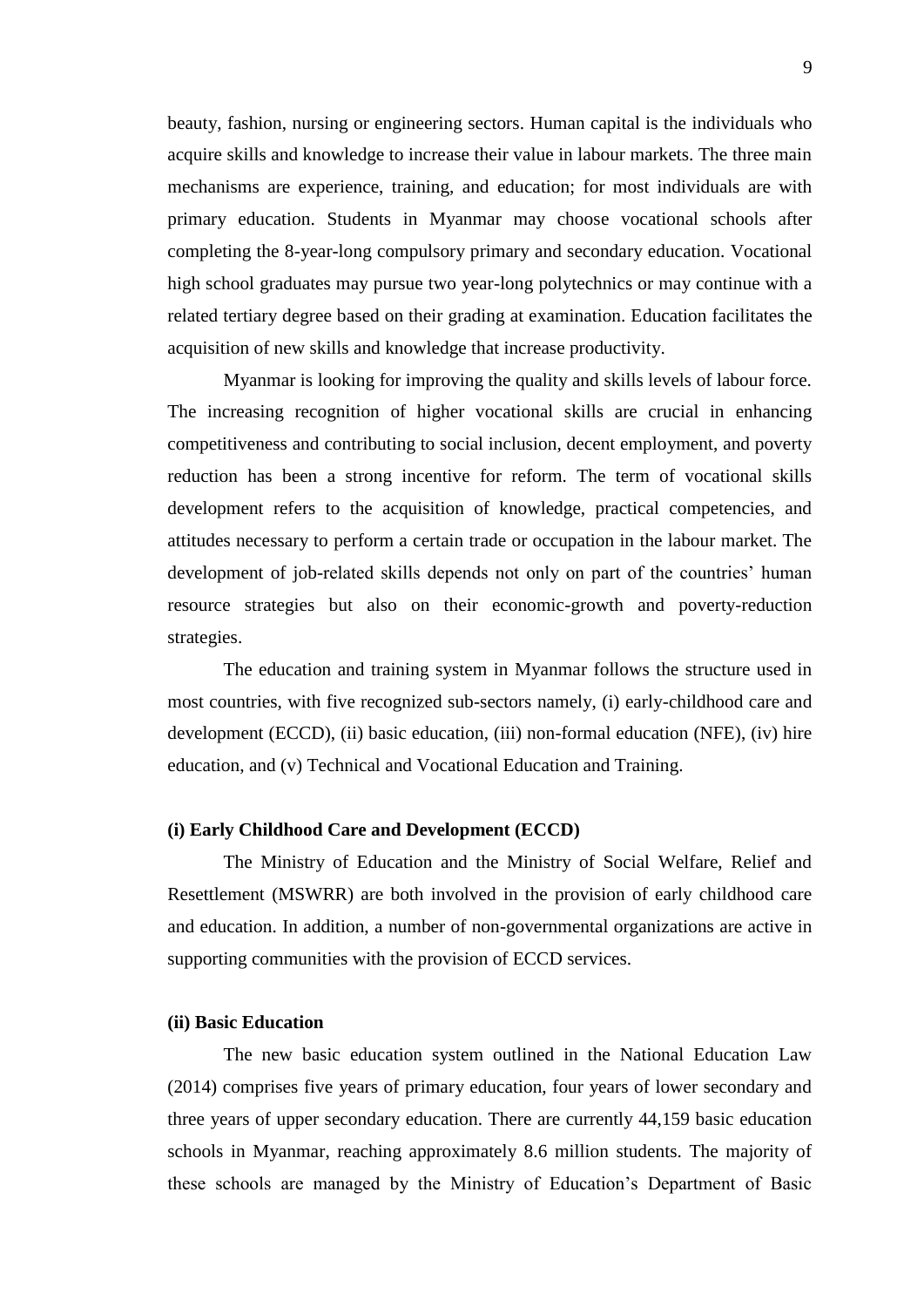Education, but a significant percentage of students' access basic education through monastic, private, community and ethnic education schools.

#### **(iii) Non-formal Education (NFE)**

The Ministry of Education provides access to non-formal education through the NFE Primary Education Equivalency Programme (NFPEEP) and the Summer Basic Literacy Programme (SBLP). Additional non-formal education opportunities can be accessed through Community Learning Centres established across the country and also through a variety of non-formal training opportunities in both government and private centers.

#### **(iv) Higher Education**

Myanmar has 170 higher education institutions (HEIs) (universities, degree colleges and education colleges), which are overseen by 13 ministries. In the 2013 academic year, 174,845 students were studying full-time in HEIs, while an additional 310,942 students were accessing higher education through Distance Education Universities.

#### **(v) Technical and Vocational Education and Training (TVET) in Myanmar**

Technical Vocational Education and Training (TVET) is one of the six focal areas of Comprehensive Education Sector Review (CESR). Myanmar since its importance on raising country's overall level of social and economic development by producing highly competent skilled laborers. The TVET sector is currently being reviewed by the TVET Sub-working Groups participated by 19 Ministries including Ministry of Education, Ministry of Labour, Employment and Social Security, Ministry of Science and Technology, Ministry of Industry, Ministry of Health, Ministry of Agriculture and Irrigation, Ministry of Environmental Conservation and Forestry, Ministry of Social Welfare, Relief and Resettlement, Ministry of Railways Transportation, Ministry of Foreign Affairs, Ministry of Finance and Revenue, Ministry of Defense, Ministry of Communication and Information Technology, Ministry of Cooperatives, Ministry of Hotels and Tourism, Ministry of Border Affairs, Ministry of Transports, Ministry of Culture and Ministry of Sports.

Another important policy consideration highly relevant to the Myanmar TVET sector is that, Ministry of Labour, Employment and Social Security has established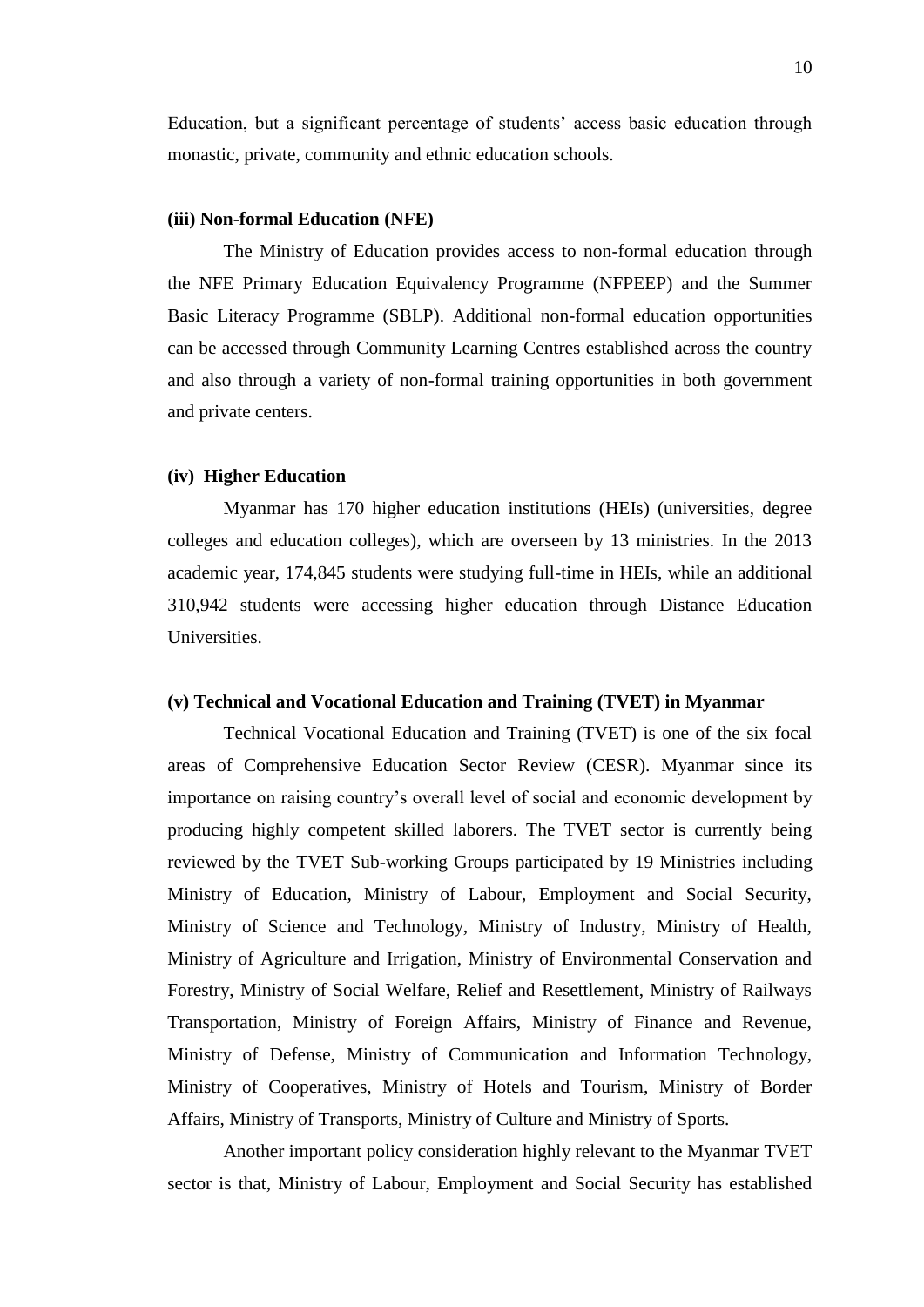"National Skill Development Authority (NSDA)", with the approval of Cabinet, under the project "Enhancing Skills Recognition Systems in ASEAN (2004-2008) to prepare for the ASEAN Economic Community (AEC) to start implementing in 2014. Through this, the NSDA focuses on setting up competency/skills standard of the prioritized occupational areas selected under the TVET sector, development and design of skills standards, the competency based curricula together with required training materials for each of the defined occupational area and by the technical working group, and conducting the competency based assessment and issuing the national certificates for the TVET institutions. The TVET sector covers a wider range of the technical occupations that are related to construction, electrical, electronic, and mechanical, etc., hotel and tourism, pharmaceutical and nursing, agriculture and livestock breeding, and different vocational skills (e.g. tailoring, food processing).

In this regard, greater information and resources are necessary for all key stakeholders (i.e. youth, Ministries, service providers, entrepreneurs, employees, donors and other interested individuals) to scale up the TVET sector in order to produce skill labourers with required competencies to be in line with the NSDA. A comprehensive TVET directory with a sound database will greatly support on this purpose by providing necessary information and resources.

More relevantly, the primary beneficiaries, who are the school drop-outs, youth, and vulnerable, can have easier access to necessary information from webbased TVET directory, prior to selecting occupation fields. By engaging the working forces in different occupational fields in Myanmar and other ASEAN countries, youth can increase their income and employment opportunities and so can the country's GDP and economy in future.

The TVET Directory will be the web-based and hence all interested users can have access to information readily available in the TVET website. Moreover, the TVET Directory will be a kind of living document since it can be updated and added up with more information by the training institutions if there are new training programs.

For the time being, with collaboration of all concerned ministries and service providers from private TVET Institutions, the team jointly assigned by Swiss Agency for Development and Cooperation (SDC) and German Development Cooperation (GIZ) is working on the TVET database to satisfactorily meet the information needs of the anticipated users.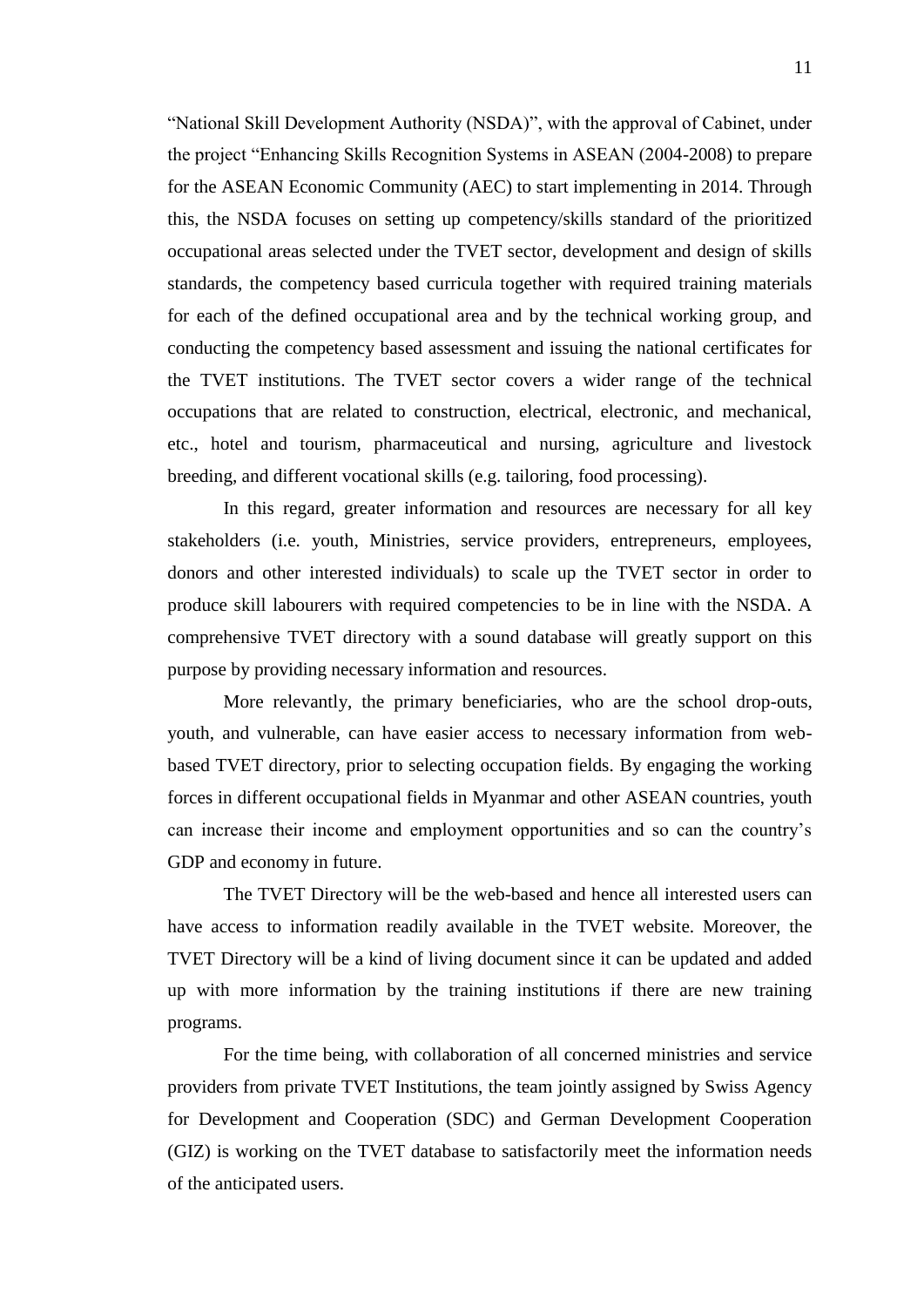#### **2.5 Human Resource Development for Hotel Industry in Myanmar**

Myanmar can benefit from its location at the crossroads between South and South-East Asia and the attractiveness of the country as a new tourist destination. Therefore, the potential for catch-up growth is enormous. The opportunities in hotel industry cover: hospitality training, low-cost aviation, eco-tourism, budget accommodation, and boutique and luxury hotels.

Hotel industry is providing services accommodation, food and beverages, meeting and banquet facilities for the customer. As Myanmar develops, hotel industry sector becomes very important for the country and many new world renowned hotels like Hilton, Novotel, Kempensiki as well as local hotels have been established today. Therefore, in training becomes an important part of the organization and employees development in Myanmar hotel industry. It helps the organization achieve its purpose by adding value to its key resource that the people employ. It is investing in people to enable them to perform better and to empower them to make the best use of their natural abilities.

The Myanmar Tourism Master Plan (MTMP) was launched in 2013. The MTMP acknowledges the connection between tourism development and poverty reduction, and consequently advocates a responsible approach to tourism development. Accordingly, six strategic programmes have been recommended, one of which addresses the need to build the human resource base and promote higher levels of service quality in the industry. As a direct consequence of MOHT's ongoing efforts to address the challenges in human resource development, a series of strategic initiatives are under implementation:

- (i) Engagement with the Common ASEAN Tourism Curriculum and the associated toolboxes for training providers
- (ii) Training of a cadre of master trainers and assessors
- (iii) Customization of the toolboxes for Myanmar
- (iv) Establishment of regulatory boards to oversee the standard of training provision
- (v) A comprehensive education sector reviewed by the Ministry of Education (MOE)
- (vi) Introduction of a university-level tourism studies programme.

Establishment of the Myanmar Tourism Federation (MTF) and its sector associations, which includes a focus on tourism human resource development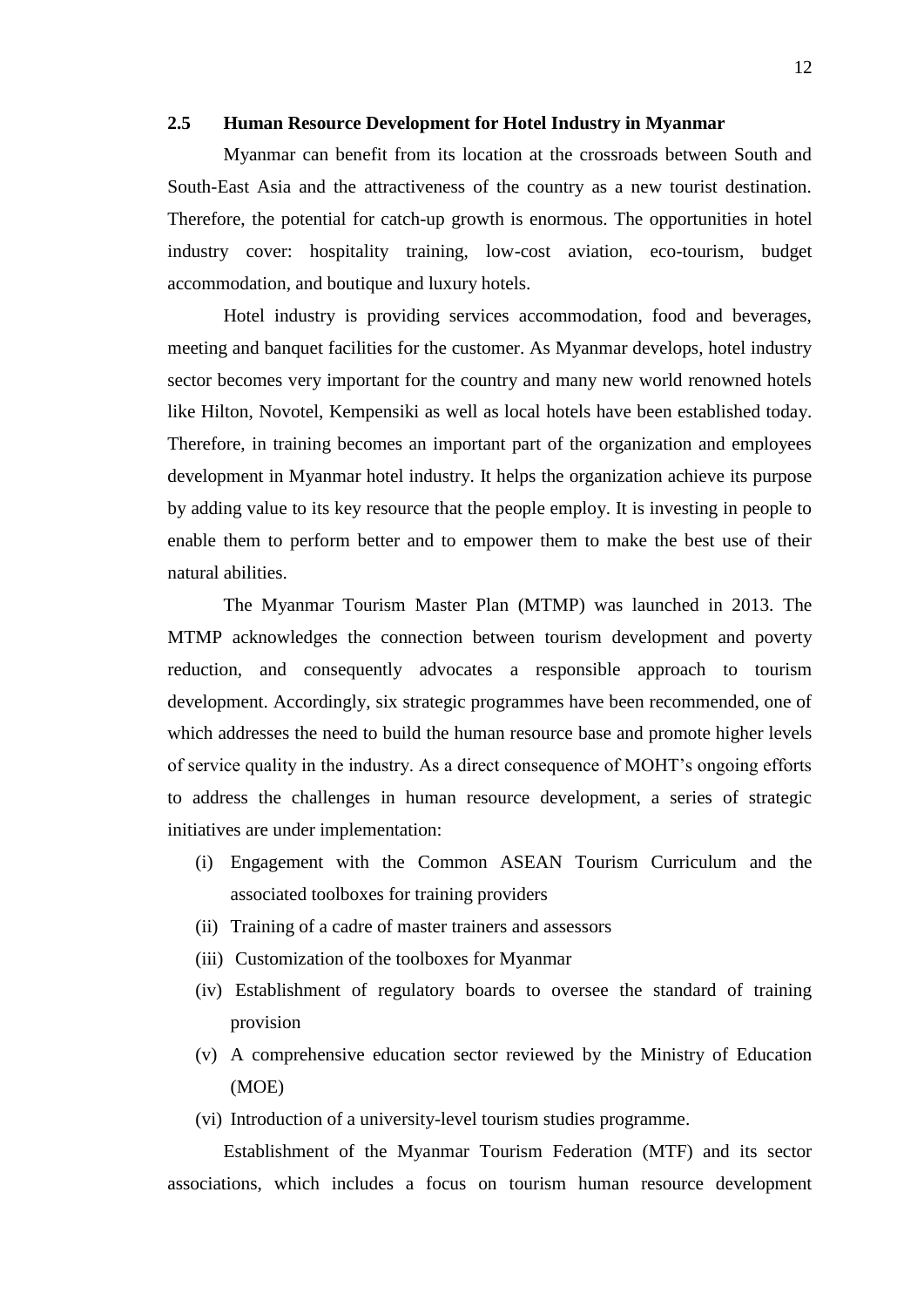Ministry of Hotel and Tourism is actively engaged with and strongly supports the development of Human Resource Development Strategy and Action Plan (HRDSAP).

Training and development play the major role to achieve the organizational goals. Actually training and development have different meanings. Training provides learners with the knowledge and skills needed for their present job. Development involves learning that goes beyond current job and has more long term focus. So training and Development practices are intended to improve current or future performance of employees through learning process. Training and development prepare employees for their present and future jobs by providing knowledge, changing attitudes or increasing the skills.

Training and development is the heart of continuous effort designed to improve employee competency and organizational performance. Effective training and development practices are pivotal to become an efficient workforce of the hotel business. Hotel Industry aims that effective training program toward their organization development with performance of well-trained employees.

### **2.6 Opportunities and Challenges of Myanmar Working People**

Myanmar is rich with a large working aged population (aged 15 to 64) and an estimated 3 to 5 million migrants working abroad whose experience would benefit the country if they would return home. Seven sectors are likely to drive economic growth in the next 20 years: manufacturing, agriculture, infrastructure, energy& mining, tourism, financial sector and telecommunication.

Identified challenges from the in-depth TVET System analysis can be summarized as follows:

- (i) high unemployment especially amongst the youth
- (ii) limited access to skills development
- (iii) high drop-out rates from schools and training providers
- (iv) unmet skills needs of industry and the mis-alignment with labour market needs
- (v) the insufficient quality and relevance of training curriculum, delivery and assessment
- (vi) the urgency of Myanmar to be prepared for the ASEAN economic community and free labour flow in December 2015.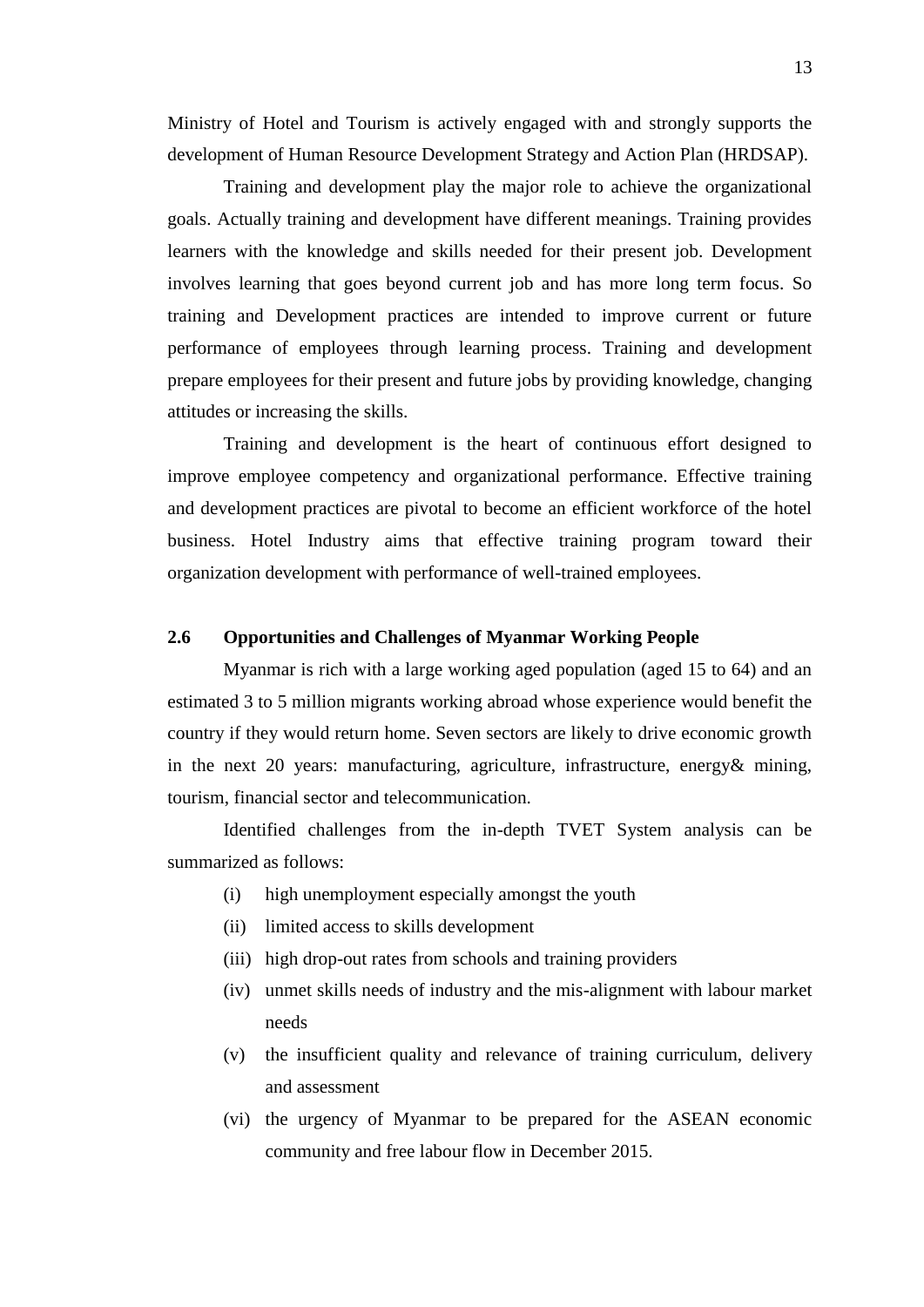An effective TVET system is a significant driver of progress in Myanmar and increases the productivity of the nation as well as career progression for its people, through enhanced skills development, application of industry standards, quality assurance and certification. It creates pathways to employment for school leavers and disadvantaged or vulnerable people. It provides educational opportunities for all, thereby fostering chances.

The SOC program focuses on disadvantaged women and men, including youth, migrants, returning lDPs and refugees, mainly in the southeast, to have access to relevant vocational skills offers which meet the needs of the labor market. Three components are:

- (i) Strengthening the delivery of vocational skills through the support of (i) the Centre for Vocational Training in Yangon, (ii) the expansion and quality of training in the hospitality industry, (iii) the provision of mobile training for underserved (rural) areas.
- (ii) Improving training standards quality control and accreditation, through the support of the National Skills Development Authority and the national qualification framework to be aligned to ASEAN standards.
- (iii)Policy dialogue aiming at the transfer of the contextualized Swiss expertise focusing on the (adapted) dual training and apprenticeship system, with the objective to feed the formulation of policies and legislation with experiences from the field.

## **2.7 Current Status of Technical and Vocational Education and Training for Hotel Industry**

There are over 20 tourism and hospitality training centres, clustered mainly in Yangon and Mandalay, delivering a variety of predominantly short course trainings for the hospitality and tourism sectors. Many of these private training centres belong to MTHRDA (the Myanmar Tourism HRD Association). Training centres vary significantly in their focus and can be divided into two categories, those that provide either (a) further or higher education, generally through diploma courses, which includes around 8 institutions, or (b) technical and vocational education and training, which covers around 15 institutions. A list of these training centres is included in the following section and as Appendix-II.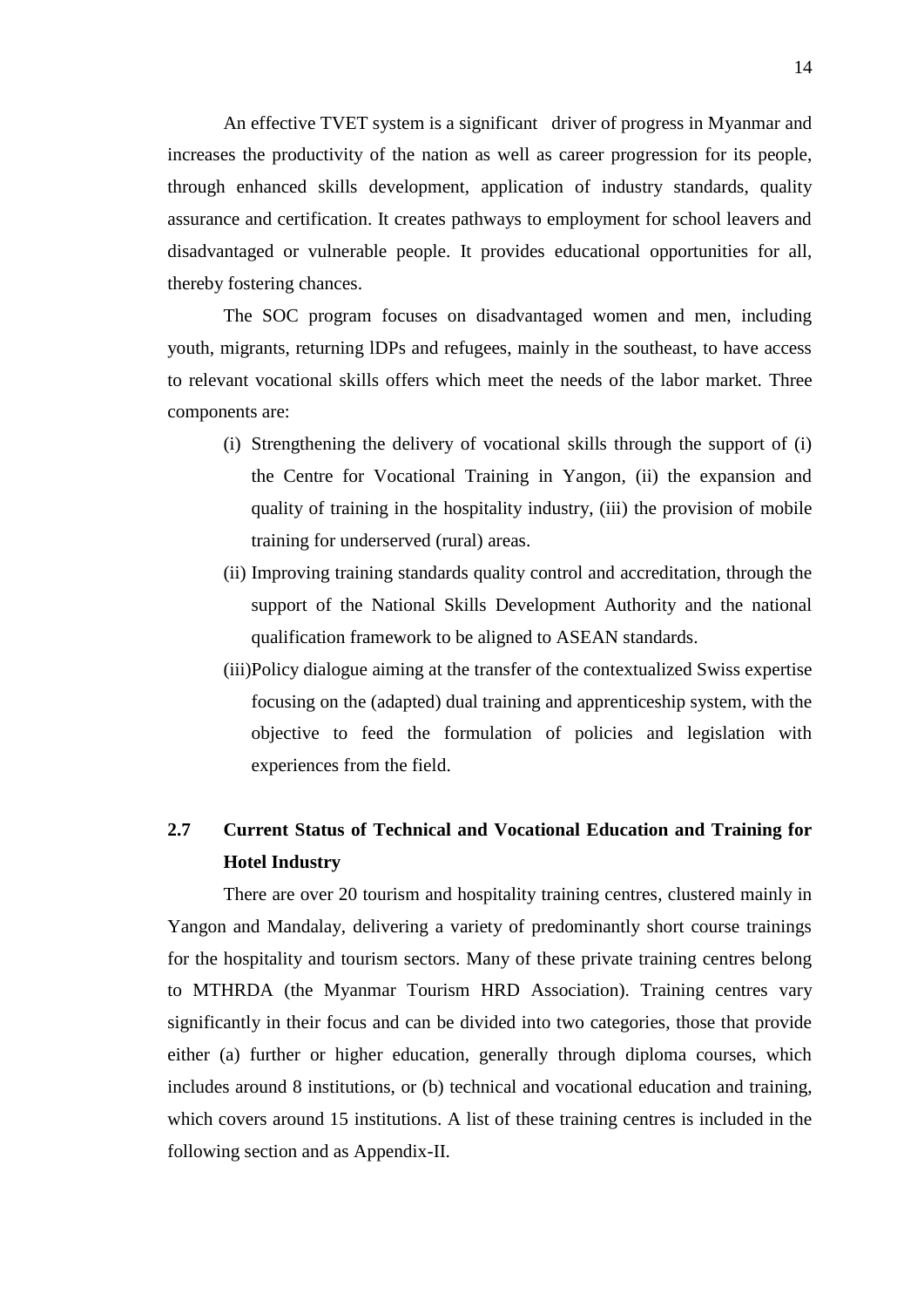A growing number of development partners and NGOs are engaged in tourism training and education. Programmes vary in scale, from the larger Swiss contact and Lux Dev programmes, which focus on training for industry, to others such as the Singapore-Myanmar Vocational Training Institute and the Centre for Vocational Training (CVT), which have invested in college facilities as well as in curriculum development, training materials, and training of trainers. Other organizations work within existing institutions, such as the UNESCO/Yangon University of Economics/PepsiCo Centre of Excellence for Business Skills Development. INGOs and local NGOs have also set up culinary schools and cafes in urban locations to train underprivileged women and men: the Yangon Bake house is one such example, and Shwe Sa Bwe another.

Many NGOs and INGOs are funded by international as well as local donors and offer short courses linked to local community needs and/or employment prospects. programmes funded by development partners are usually either free or heavily subsidized to ensure access to vulnerable/disadvantaged people, such as those in post-conflict areas or IDP camps. Their curriculum may be based on that of the country or the institutions of the donor country. As most are short courses, certification is not common but is possible. Quite a lot of this training has no pathway to further education or training, and fits the definition of non-formal education (NFE).

Formal (institution based, usually accredited) education and training providers, both in TVET and higher education, offer a variety of tourism programmes, accredited by the NSSA or the MOHT, under the auspices of international education and training institutions. Given the sector growth prospects and the scale of opportunities and challenges, Government of Myanmar welcomes further interest and support from its development partners, especially in the states, regions and priority destinations identified.

There are total twenty of private technical and vocational education and training centres in Myanmar. One training centre is located in Mawlamyine, one training centre is in Inle, two training centres are in Bagan and four training centres are in Mandalay. In Yangon Region, there are twelve training centres. Four of these centres from Yangon were mentioned in this study. They are (i) Hospitality and Catering Training Academy (HCTA), (ii) Star Academy, (iii) The Limited Edition Vocational Development Training Centre (TLE) and (iv) Centre for Vocational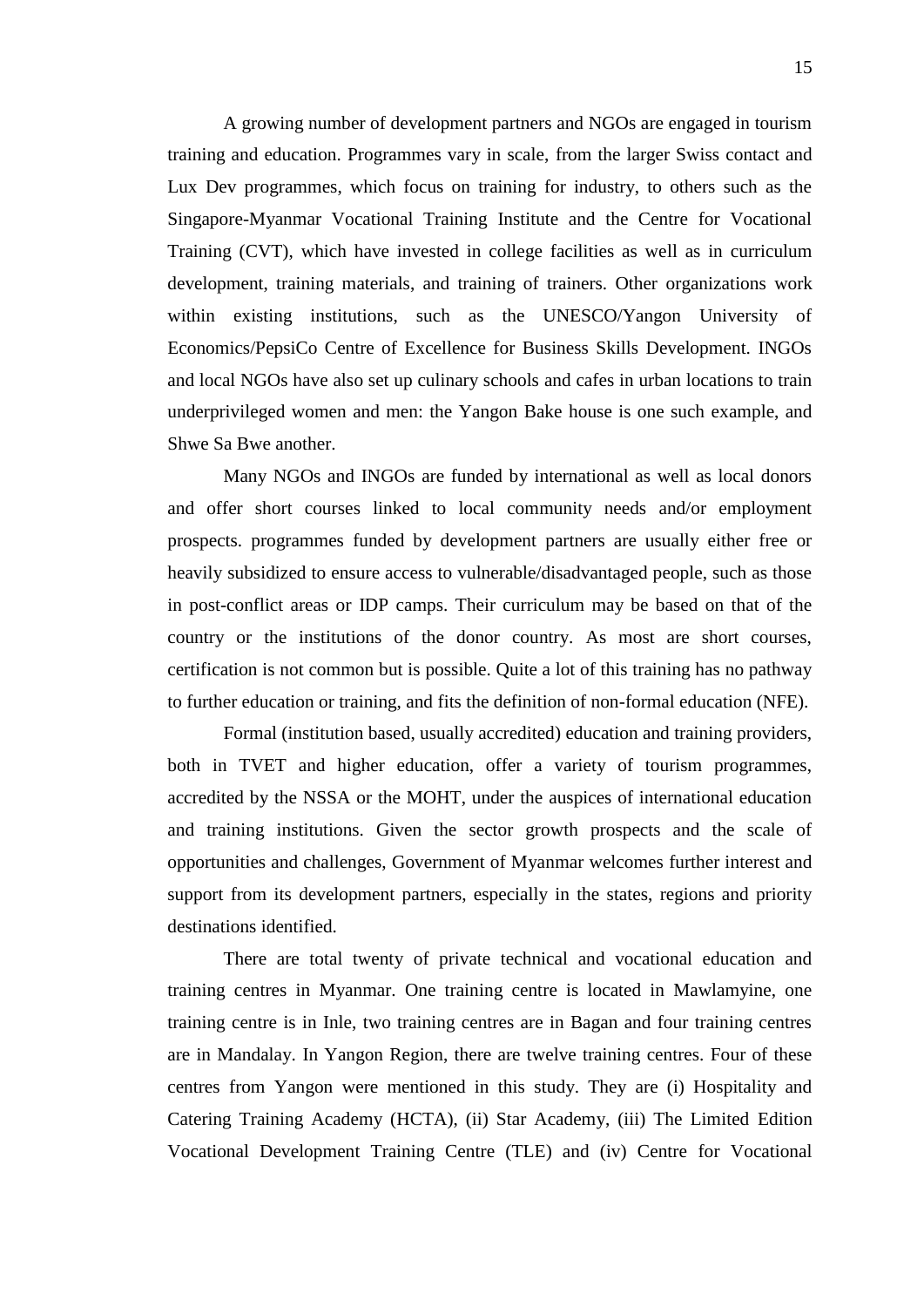Training (CVT). In this study, the important factors for Trainees' satisfaction of HCTA.

### **2.8 Hospitality and Catering Training Academy (HCTA)**

Hospitality and Catering Training Academy (HCTA) was established in 2014 for the younger generation of Myanmar who aspire to choose a career in hospitality industry. It has continued to grow, and it was accredited by The Ministry of Hotel and Tourism and The National Skills Standard Authority (NSSA) to offer internship courses in hotel and tourism industry management.

#### **Mission**

To achieve this goal, trainees will be taken through the paths of vocational training which is based on innovative learning.

### **Vision**

To help youths of Myanmar become skilled, independent, successful and wellequipped leaders in hospitality and catering industry. HCTA aims to fulfill vocational training needs nationwide and to extend training in other subjects.

#### **Types of School**

Hospitality and Catering Training Academy (HCTA) is a non-profit training centre empowering the youths with education and vocational training, not only creating job opportunities but also supplying the rapid demand of tourism and hotel industry. Base in Kaw-Hmu which is one of the outcast town of Yangon city, Myanmar.

HCTA provides instruction in bilingual (Myanmar and English) to students of any race, nationality, sex, color, religion or creed who have successfully passed the academy's entrance examinations. HCTA exposes students to a broad range of hospitality courses covering the inter-related areas of the travel & tourism industry, by means of theoretical and practical work within the school and by regular periods of internship in recognized hotels, restaurants or related institutions.

Today, HCTA contributes actively to the standards of excellence in hospitality and service. HTCA are committed to preparing tomorrow's leaders for success. HCTA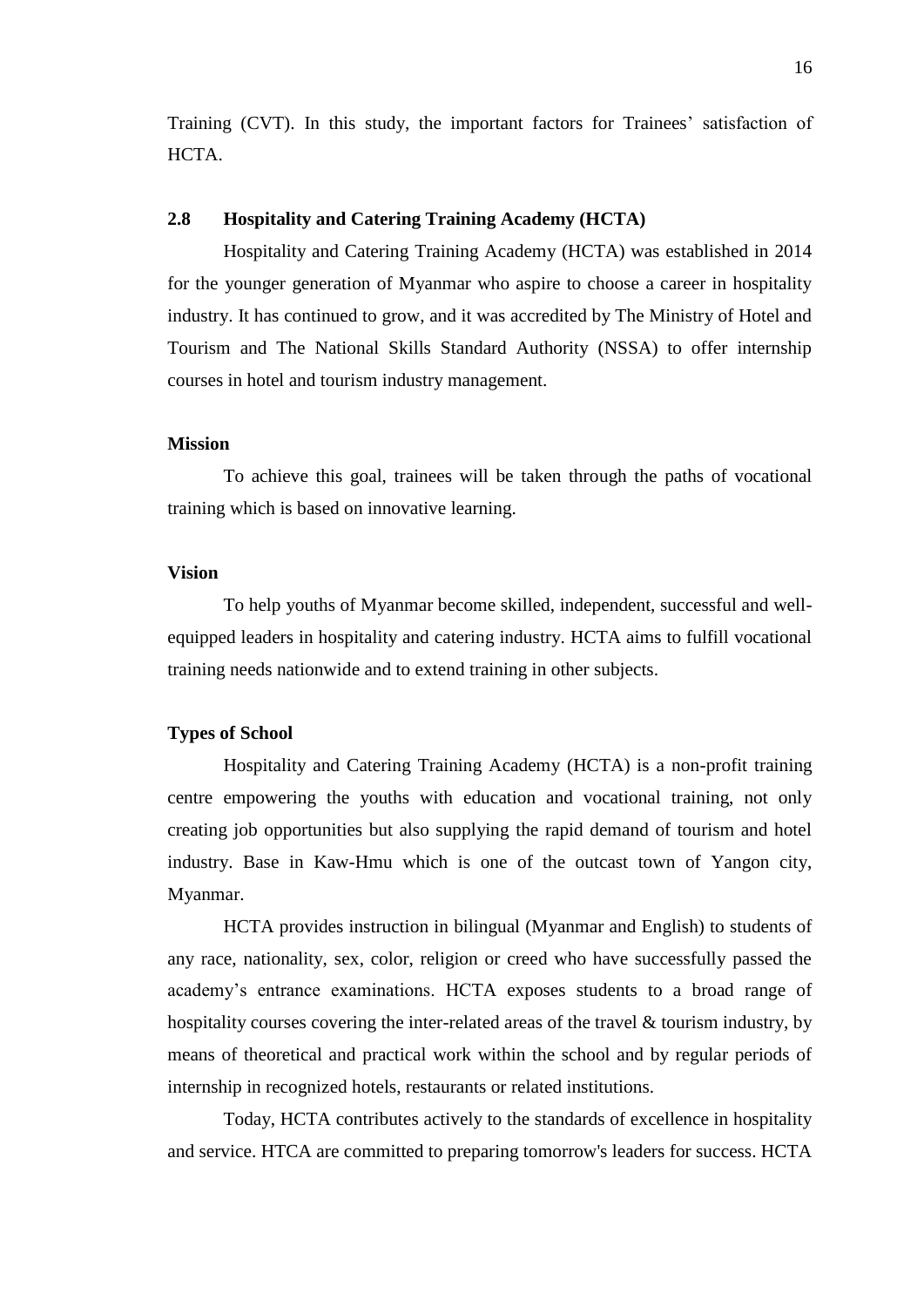develops their work ethics, entrepreneurial spirit and creative thinking. HTCA teach them how to make a difference with professionalism.

The program's Hospitality Training Initiative (HTI) component facilitates the increase of skilled persons in the hospitality industry, while the Mobile Training Unit (MTU) component improves competencies of disadvantages women and men in Myanmar, according to labour market demand. Another component, Support to the National Skills Standards Authority (NSSA), will complement these efforts with the development of skills standards and a credible system of skills testing and certification.

#### **Class Size and Numbers of Rooms**

Maximum class size is 30 apprentices and there are 5 classrooms which are facilitated with air-conditions, computers and projector for the effective learning.

#### **Courses Delivery**

- (i) Hotel Operation (Front office operation, Housekeeping operation, Food & Beverage-Service operation)
- (ii) Culinary Arts (Hot Kitchen and Bakery & Pastry)

#### **Trainer (Local)**

There has altogether twelve local trainers for hospitality subjects to teach.

### **Training Materials**

According to the Hotel Operation program, this profession offers four major subjects of a hotel operation. They are front office operation, housekeeping operation, food and beverage operation and Culinary Arts. Therefore, Hospitality and Catering Training Academy equips with front desk for front office subject, a mockup room for housekeeping subject, a small set up of restaurant for practical teaching and hot  $\&$ cold kitchen and bakery & pastry for International Culinary subject. All require training materials like competency based curriculum, test items and teaching aids are well organized in school for student learning.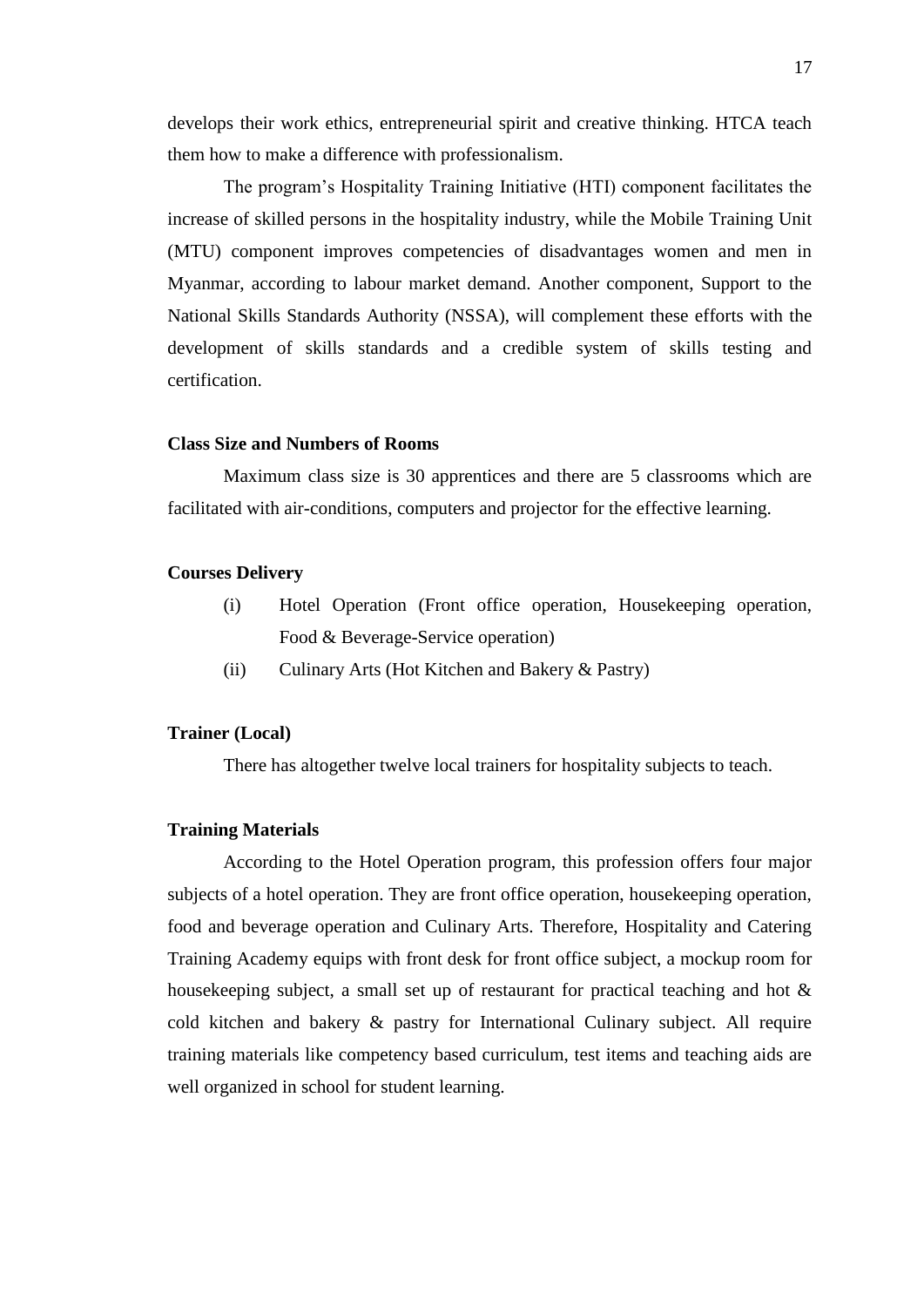### **Number of students completed**

During the period from 2015 to 2019, 757 students have graduated from  $2<sup>nd</sup>$  to 8<sup>th</sup> batches. 1<sup>st</sup> batches trainees are very far from the training school and it is difficult to communicate, so no data collected.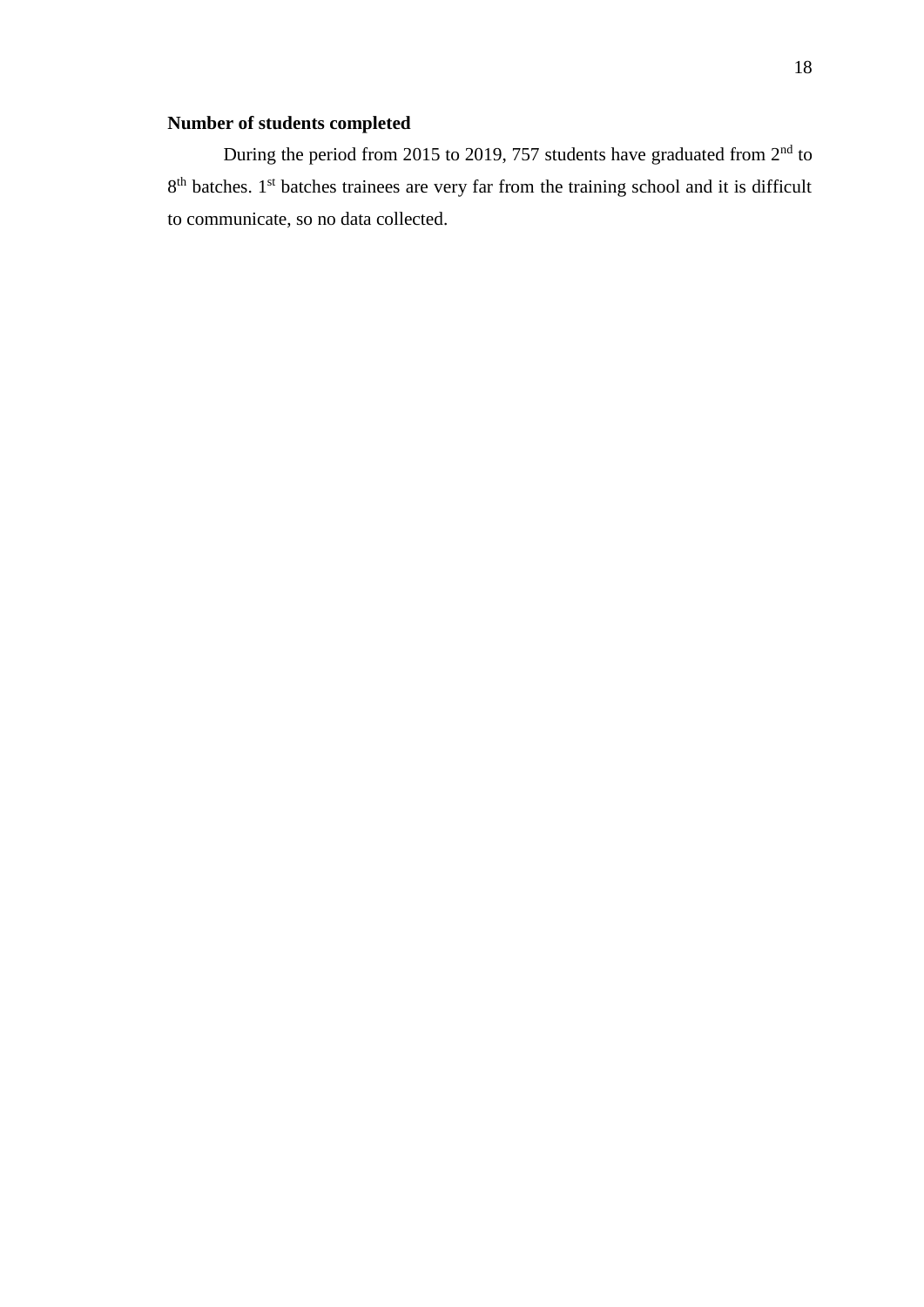# **CHAPTER III RESEARCH METHODOLOGY**

 This chapter includes the research methodology of the study. In this part the author outlines the research strategy, the methods of data collection, the selection of the sample, the research, the research process, the type of data analysis, the ethical considerations of the study.

### **3.1 Survey Research Design**

 Survey research design are procedure in quantitative research in which investigators administer a survey to a sample.

 The study was conducted during in May 2019 at Hospitality and Catering Training Academy Training (HCTA) in Kawhmu Township, Yangon Region, in Myanmar. There are  $2<sup>nd</sup>$ ,  $3<sup>rd</sup>$ ,  $4<sup>th</sup>$ ,  $5<sup>th</sup>$ ,  $6<sup>th</sup>$ ,  $7<sup>th</sup>$ ,  $8<sup>th</sup>$  batches trainees. There are seven different types of batches.

**Table (3.1) Trainee's at Hospitality and Catering Training Academy (HCTA)**

| <b>Batch No</b> | <b>Batch Name</b>     | <b>Number of Trainees</b> |
|-----------------|-----------------------|---------------------------|
| 1               | 2 <sup>nd</sup> Batch | 88                        |
| $\overline{2}$  | 3rd Batch             | 106                       |
| 3               | $4th$ Batch           | 110                       |
| $\overline{4}$  | $5th$ Batch           | 112                       |
| 5               | $6th$ Batch           | 128                       |
| 6               | $7th$ Batch           | 87                        |
| $\tau$          | 8 <sup>th</sup> Batch | 126                       |
|                 | <b>Total</b>          | 757                       |

Source: Hospitality and Catering Training Academy (HCTA) in Kawhmu Township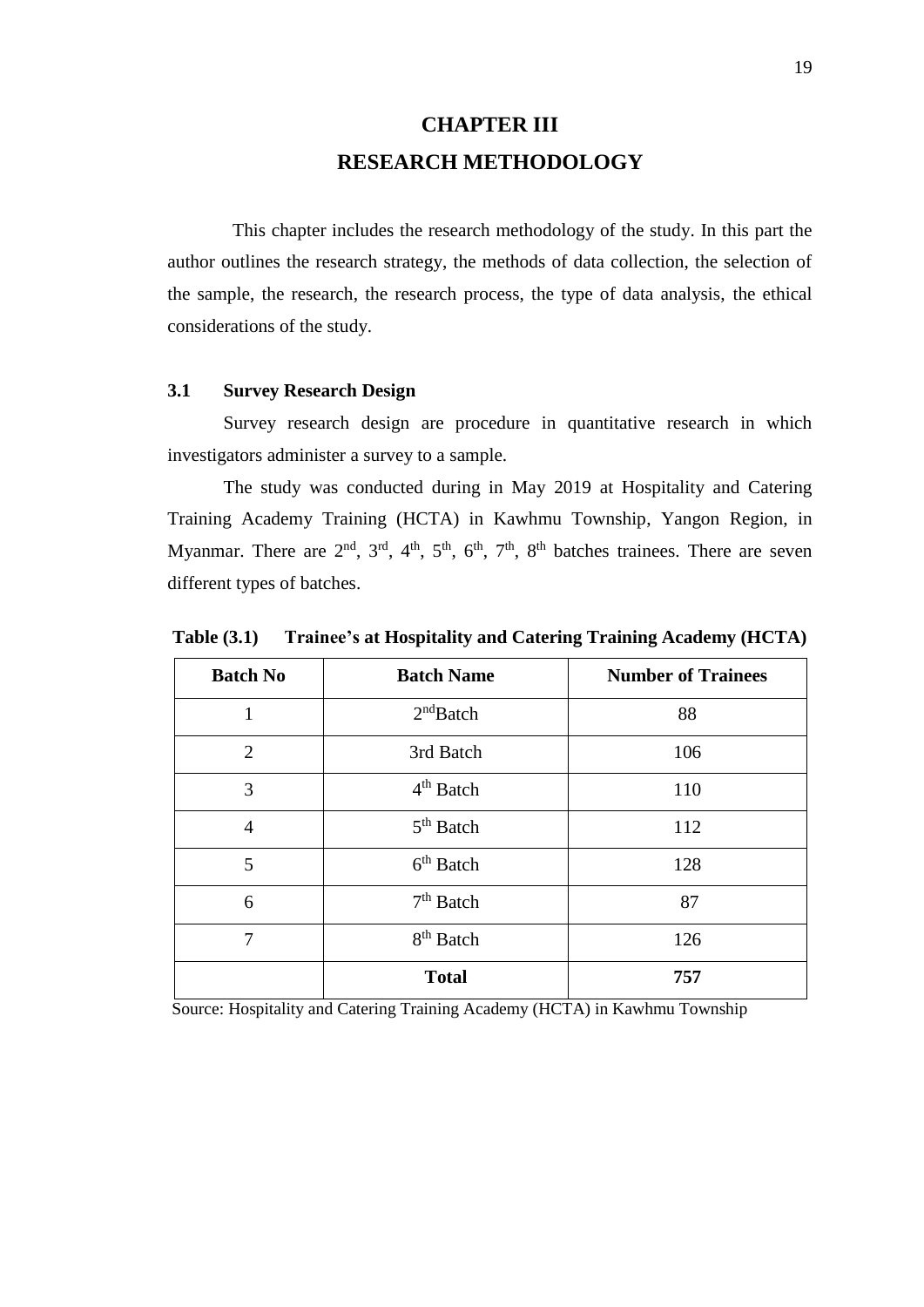#### **3.2 Sample Size Determination**

 In this survey, the population is known and smaller. So, the sample size was calculated using the following "Cochran's Sample Size Formula".

$$
n = \frac{n_0}{1 + \frac{(n_0 - 1)}{N}}
$$

where

 $n_0$ is sample size N is the population size n is the new, adjusted sample size.

 The Cochran formula allows to calculate an ideal sample size given a desired level of precision, desired [confidence level,](https://www.statisticshowto.datasciencecentral.com/confidence-level/) and the estimated proportion of the attribute present in the population.

 Cochran's formula is considered especially appropriate in situations with large populations. A sample of any given size provides more information about a smaller population than a larger one, so there's a 'correction' through which the number given by Cochran's formula can be reduced if the whole population is relatively small.

The Cochran's Formula is

$$
n_0 = \frac{Z^2 pq}{e^2}
$$
  
\nN = 757  
\n
$$
n_0 = \frac{(1.96)^2 * 0.5 * 0.5}{(0.05)^2}
$$
  
\n= 384.16 ≈ 385  
\n
$$
n = \frac{385}{1 + (\frac{385 - 1}{757})}
$$
  
\n= 255.4294  
\n≈ 256

where

e (the desired level of precision) =  $5\% = 0.05$ p ( the maximum possible proportion $0 = 50\% = 0.5$ q is  $1-p = 1-0.5 = 0.5$ The z-value  $= 1.96$  for 5% significance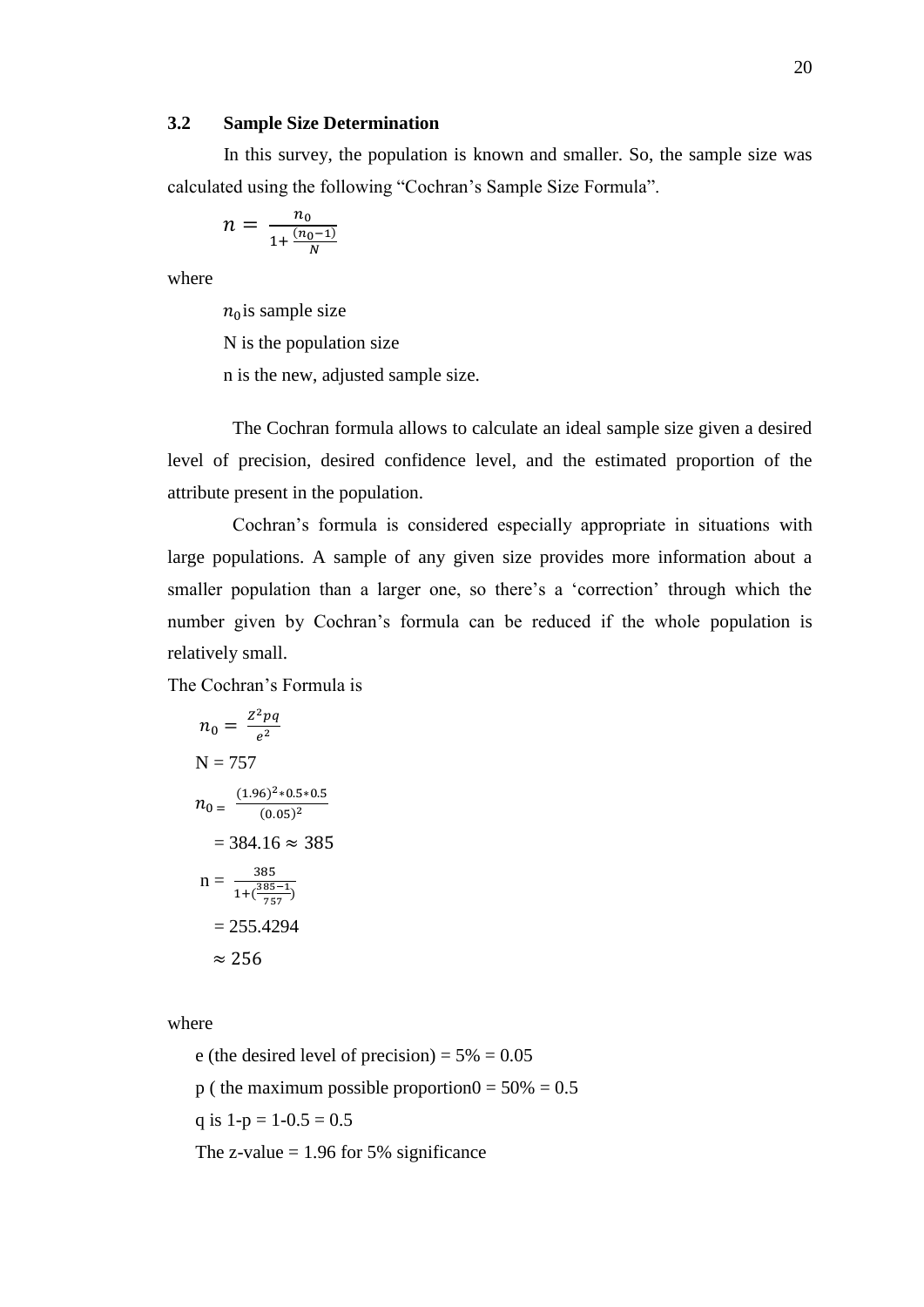So, the required sample for this study in at least 256 Trainee's. It can be concluded that the sample size need to collect 256 Trainee's.

The sampling interval (k) obtained using  $k = N/n$ 

$$
\frac{757}{256} = 2.96 \approx 3
$$

The Survey collected the data every 3<sup>rd</sup> trainee's per one in each batch except from batch 1, Since it is too difficult to collect due to the challenge of contact number.

| Sr.            | <b>Batch Name</b>     | <b>Number of Trainees</b> | <b>Sample Trainees</b> |
|----------------|-----------------------|---------------------------|------------------------|
| 1              | 2 <sup>nd</sup> Batch | 88                        | 30                     |
| $\overline{2}$ | 3rd Batch             | 106                       | 37                     |
| 3              | $4th$ Batch           | 110                       | 37                     |
| $\overline{4}$ | $5th$ Batch           | 112                       | 38                     |
| 5              | $6th$ Batch           | 128                       | 43                     |
| 6              | $7th$ Batch           | 87                        | 29                     |
| 7              | 8 <sup>th</sup> Batch | 126                       | 42                     |
|                | <b>Total</b>          | 757                       | 256                    |

**Table (3.2) Sample Size** 

### **3.3 Reliability Analysis**

 Reliability is the scale construction counterpart of precision and accuracy in physical measurement. Reliability can be thought of as consistency in measurement. To establish the reliability of the data, the reliability coefficient (Cronbach Alpha) was verified. There are a number of different reliability coefficients. One of the most commonly used is Cronbach's alpha. Cronbach's alpha can be interpreted as a correlation coefficient; it ranges a value from 0 to 1. Robinson and Shaver (1973) suggested that if Alpha is greater than 0.7, it means high reliability and if Alpha is smaller than 0.3, it means low reliability.

#### **Reliability Test**

 Before using the factor analysis, it is very important to test the reliability of the dimensions in the questionnaires. Cronbach's alpha, a statistical test used to examine the internal consistency of attributes, was determined for each dimension. This statistical test shows the attributes are related to each other and to the composite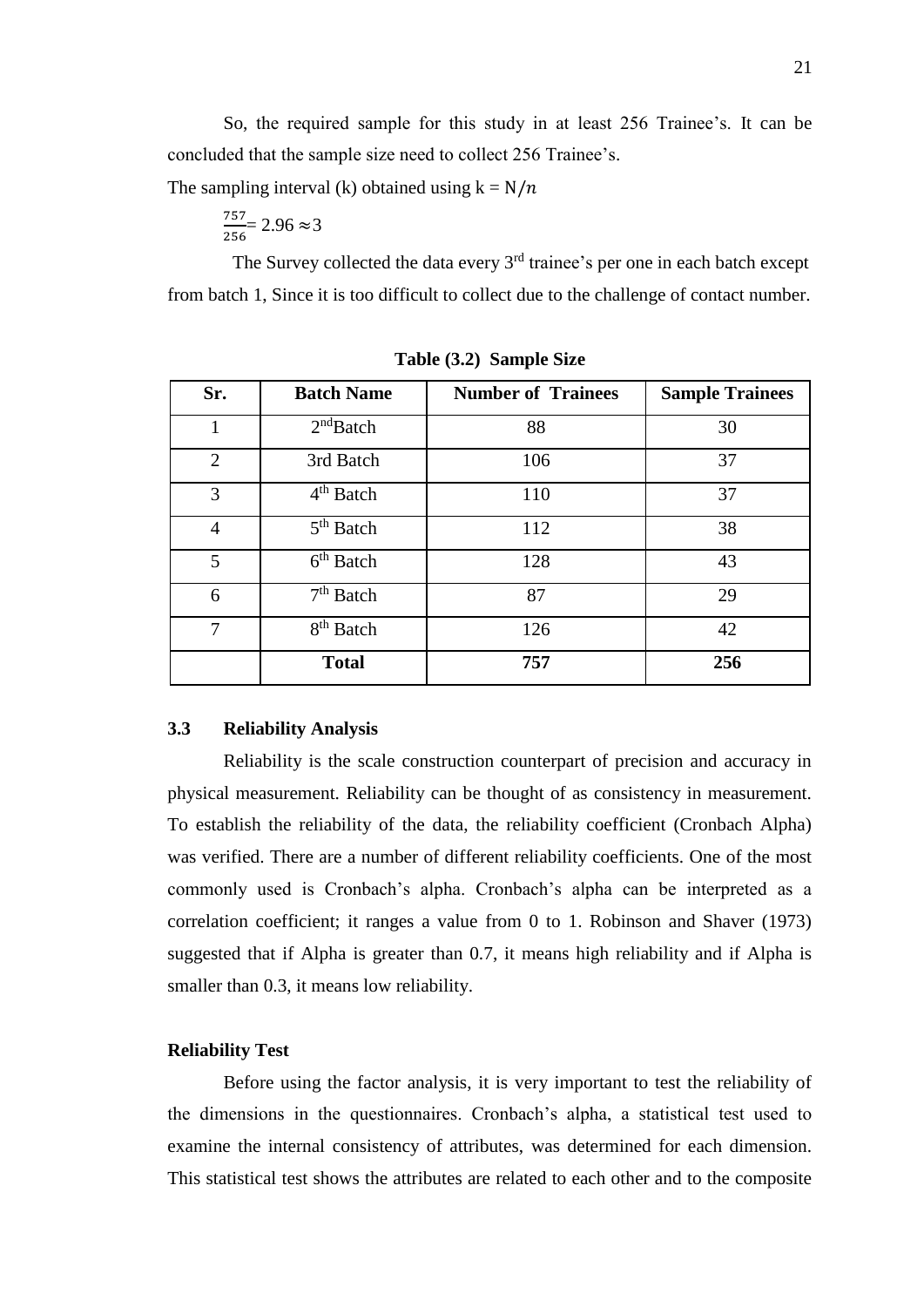$$
\alpha = \frac{\mathrm{K}}{\mathrm{K}-1} \left[ 1 - \frac{\sum_{i=1}^k S_i^2}{S_T^2} \right]
$$

Where

 $\alpha$  =Cronbach's alpha,

K= Number of Statement

 $S_i^2$  = variance of each statement

 $S_T^2$  variance for sum of all items

 If alpha value is high, then this suggests that all of the items are reliable and the entire test is internally consistent. If alpha is low, then at least one of the items is unreliable and must be identified via item analysis procedure. However, the Cronbach's alpha value should be above 0.7.

### **3.4 Testing for Sampling Adequacy**

 Kaiser-Meyer-Olkin (KMO) test is a measure of how suited the data is for Factor Analysis. The test measures sampling adequacy for each variable in the model and for the complete model. The statistics is a measure of the proportion of variance among variables that might be common variance. If lower the proportion, the more suited the data is to Factor Analysis. KMO takes the value between 0 and 1. A rule of thumb for interpreting the statistic. KMO value lies between 0.8 and 1.0 indicate the sampling is adequate. KMO value less than 0.6 indicates the sampling is not adequate and that remedial action should be taken. KMO values close to zero means that there are large partial correlations compared to the sum of correlations. In other words, there are widespread correlations which are a large problem for factor analysis.

The Bartlett's test of Spherically relates to the significance of the study and thereby shows the validity and suitability of the responses collected to the problem being addressed through the study. For a large sample, Bartlett's test approximates a Chi-square distribution. However, the Bartlett's test compares the observed correlation matrix to the identity matrix. Therefore, the Bartlett's test forms something of a bottom line test for large samples, but is less reliable for small samples. For factor analysis to be recommended suitable, the Bartlett's Test of Sphericity must be less than 0.05. In addition, very small values of significance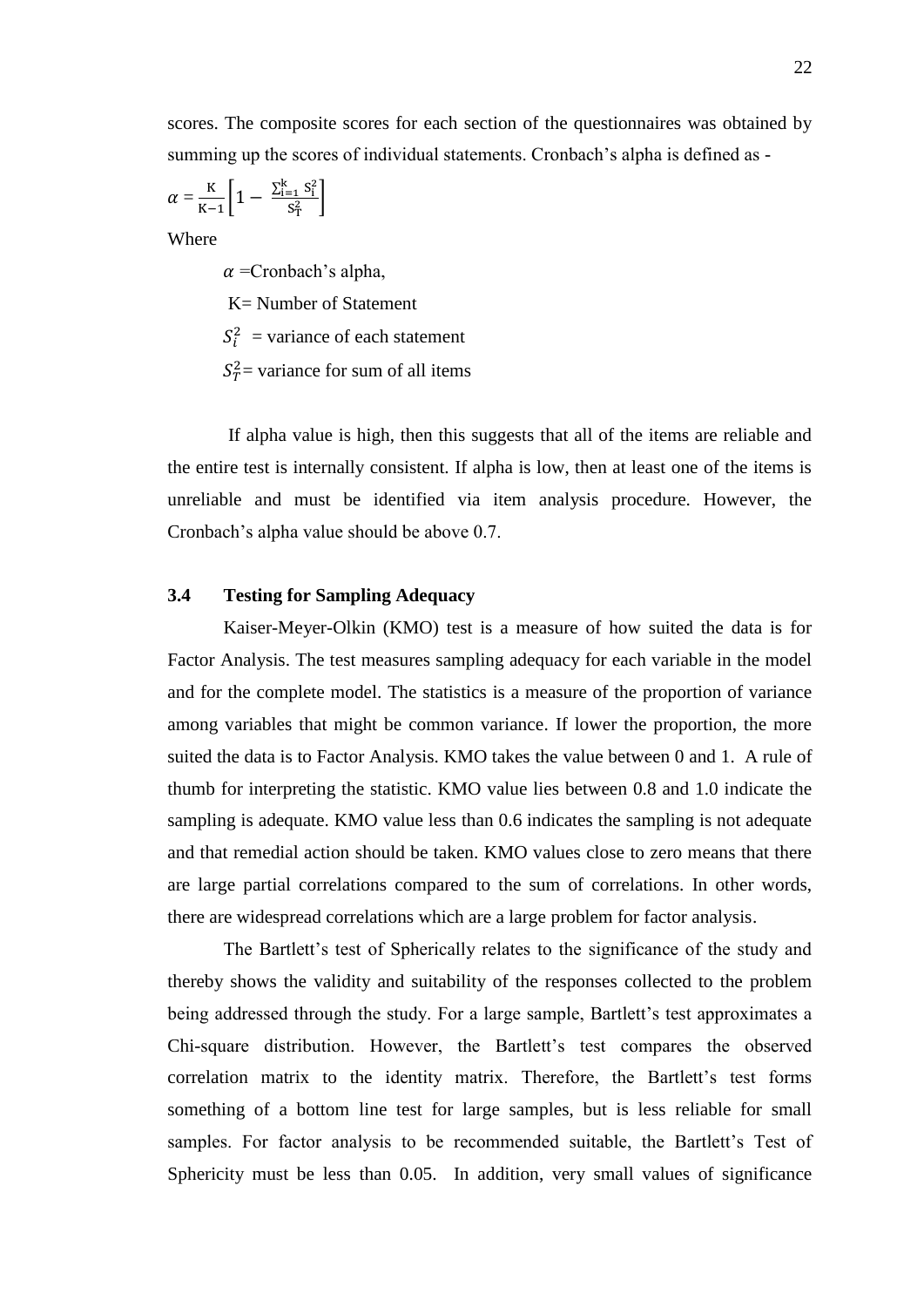(below 0.05) indicate a high probability that is significance relationship between the variables, whereas higher values (0.1 or above) indicate the data is inappropriate for factor analysis.

#### **Orthogonal Factor Model**

The orthogonal factor (Richard A. Johnson, 1992) was described. The observable random vector X, with p components, has mean  $\mu$  and covariance matrix  $\Sigma$ .

The factor model postulates that  $X$  is linearly dependent upon a few unobservable random variables  $F_1$ ,  $F_2$ , ...,  $F_m$ , called common factors, and *p* additional sources of variation  $e_1, e_2, \ldots e_p$ , called errors or, sometimes, specific factors. in particular, the factor model can be selected as follows:

$$
X_1 - \mu_1 = \ell_{11}F_1 + \ell_{12}F_2 + \ell_{13}F_3 + \dots + \ell_{1m}F_m + \varepsilon_1
$$
  
\n
$$
X_2 - \mu_2 = \ell_{21}F_1 + \ell_{22}F_2 + \ell_{23}F_3 + \dots + \ell_{2m}F_m + \varepsilon_2
$$
  
\n:  
\n:  
\n
$$
X_p - \mu_p = \ell_{p1}F_1 + \ell_{p2}F_2 + \ell_{p3}F_3 + \dots + \ell_{pm}F_m + \varepsilon_p
$$

or in matrix notation,

$$
\mathop X - \mu \limits_{(p \times 1)} = \mathop L F \limits_{(p \times m) \, (m \times 1)} + \mathop \varepsilon \limits_{(p \times 1)}
$$

 $\mu_i$  = mean of variable *i* 

 $\varepsilon_i = i^{\text{th}}$  specific factor

 $F_j = j^{\text{th}}$  common factor

 $\ell_{ij}$  = loading of the *i*<sup>th</sup> variable on the j<sup>th</sup> factors

The unobservable random vectors  $\bf{F}$  and  $\bf{\epsilon}$  satisfy the following conditions:

 **and**  $**z**$  **are independent** 

$$
E(\mathbf{F}) = \mathbf{0}, \text{Cov}(\mathbf{F}) = \mathbf{I}
$$
  

$$
E(\mathbf{\varepsilon}) = \mathbf{0}, \text{Cov}(\mathbf{\varepsilon}) = \mathbf{\Psi}, \text{ where } \mathbf{\Psi} \text{ is a diagonal matrix}
$$

### **Covariance Structure**

The orthogonal factor model implies a covariance structure for **X**,  $\Sigma = Cov(X) = E(X - \mu)$ =  $LE(FF')L' + E(\varepsilon F')L' + LE(F\varepsilon') + E(\varepsilon \varepsilon')$  $=$  LL +  $\Psi$ 

by independence,  $Cov(\varepsilon, F) = E(\varepsilon, F') = 0$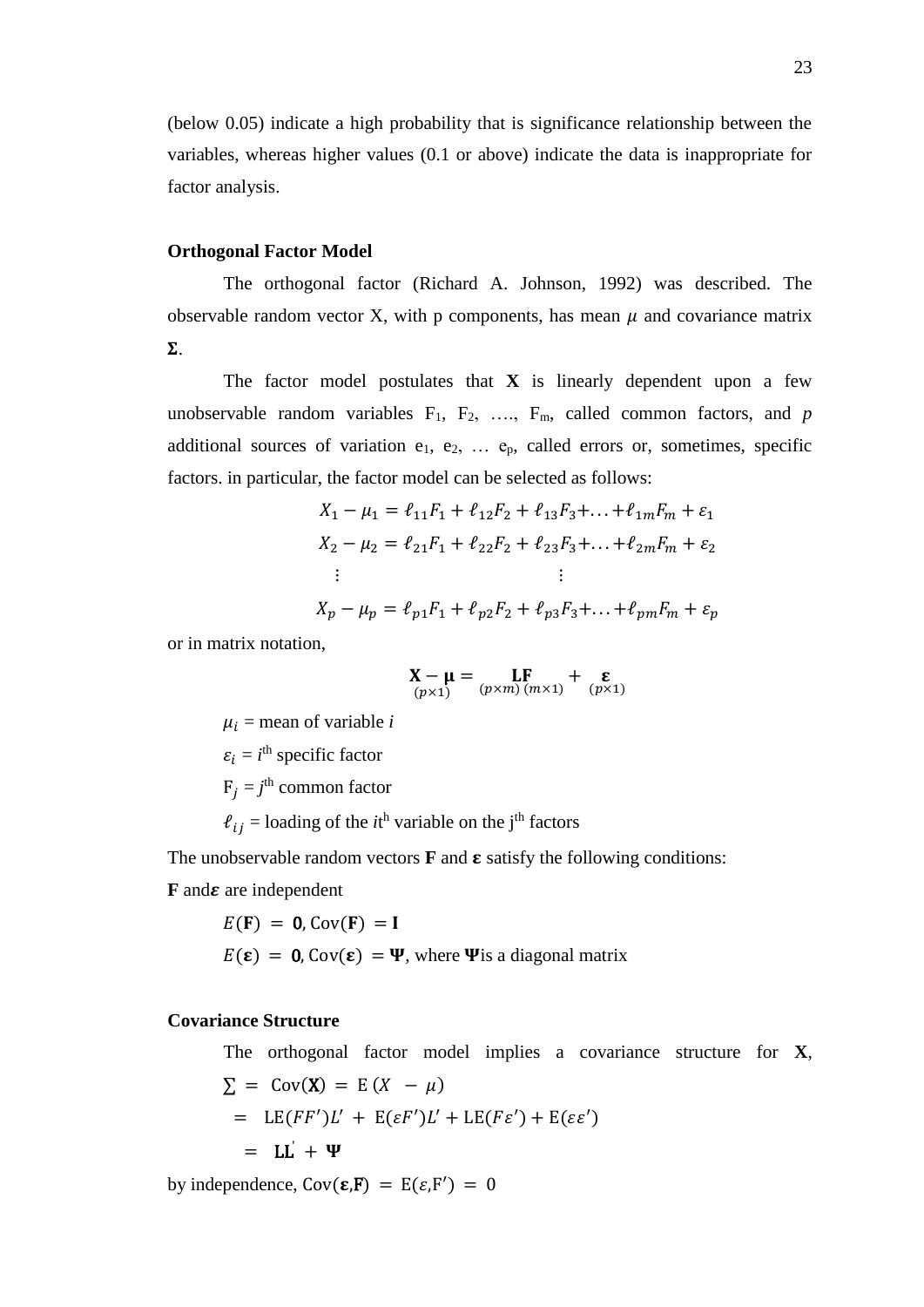or

$$
Var(X_i) = \ell_{i1}^2 + \dots + \ell_{im}^2 + \psi_i
$$
  
\n
$$
Cov(X_i, X_k) = \ell_{i1}\ell_{k1} + \ell_{i2}\ell_{k2} + \dots + \ell_{im}\ell_{km}
$$
  
\n
$$
Cov(\mathbf{X}, \mathbf{F}) = \mathbf{L}
$$

or

 $Cov(X_i, F_j) = \ell_{ij}$ 

The model  $X - \mu = LF + \varepsilon$  is linear in the common factors. The portion of the variance of the  $i<sup>th</sup>$  variable contributed by the *m* common factors is called the  $i<sup>th</sup>$ communality. That portion of  $Var(X_i) = \sigma_{ii}$  due to the specific factor is called uniqueness or specific variance. Denoting the  $i<sup>th</sup>$  communality by  $h_i^2$ ,

$$
\frac{\sigma_{ii}}{\text{Var}(X_i)} = \frac{\ell_{i1}^2 + \ell_{i2}^2 + \dots + \ell_{im}^2}{\text{communality}} + \frac{\psi_i}{\text{Specific Variance}}
$$

or

$$
h_i^2 = \ell_{i1}^2 + \ell_{i2}^2 + \cdots + \ell_{im}^2
$$

and

$$
\sigma_{ii} = h_i^2 + \psi_i, \qquad i = 1, 2, \cdots, p
$$

The  $i<sup>th</sup>$  communality is the sum of squares of the loadings of the  $i<sup>th</sup>$  variable on the m common factors.

#### **3.5 Methods of Estimation**

The sample covariance matrix **S** is an estimator of the unknown population covariance matrix ∑. If the off-diagonal elements of **S** are small or those of the sample correlation matrix **R** essentially zero, the variables are not related, and a factor analysis will not prove useful. In these circumstances, the specific factors play the dominant role, whereas the major aim of factors analysis is to determine a few important common factors (Richard A. Johnson, 1992).

If  $\Sigma$  appears to deviate significantly from a diagonal matrix, then a factor model can be entertained, and the initial problem is one of estimating factor loadings  $\ell_{ij}$  and specific variances  $\psi_i$ . Two most popular methods of the parameter estimation are the principal component method and the maximum likelihood method. The solution from either method can be rotated in order to simplify the interpretation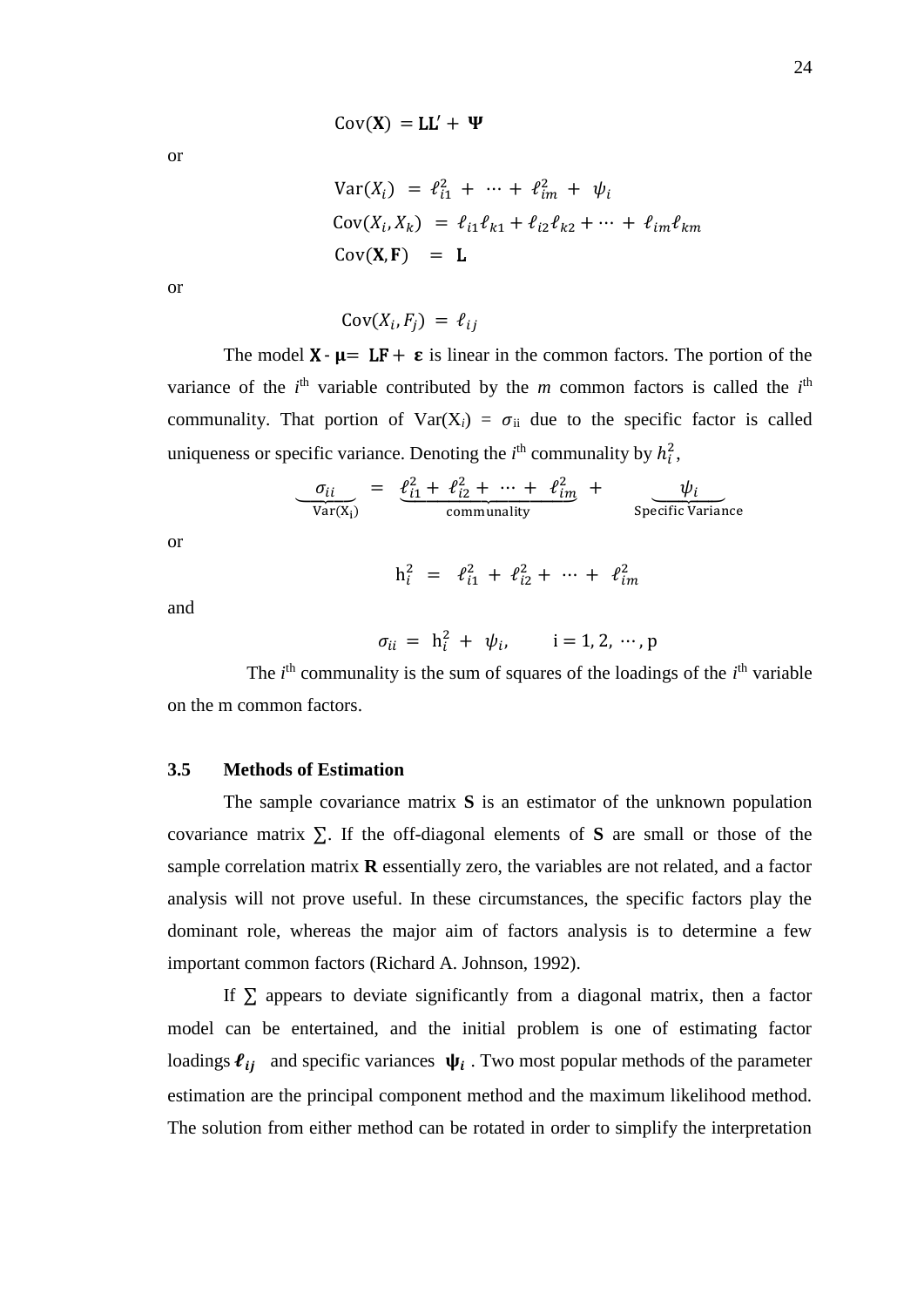of factors. If the factor model is appropriate for the problem to try, more than one method of solutions should be consistent with one another.

### **3.6 The Principal Component Method (Principal Factor)**

The Principal Factor(Richard A. Johnson, 1992) was described. The spectral decomposition provides us with one factoring of the covariance matrix  $\Sigma$ . Let  $\Sigma$  have eigenvalue – eigenvector pairs  $(\lambda_i, e_i)$  with $\lambda_1 \geq \lambda_2 \geq \cdots \geq \lambda_p \geq 0$ . Then,

$$
\Sigma = \lambda_1 e_1 e_1' + \lambda_2 e_2 e_2' + \dots + \lambda_p e_p e_p'
$$

$$
= \left[ \sqrt{\lambda_1} e_1 : \sqrt{\lambda_2} e_2 : \dots : \sqrt{\lambda_p} e_p \right] \begin{bmatrix} \sqrt{\lambda_1} e_1' \\ \frac{\sqrt{\lambda_2} e_2'}{\vdots} \\ \frac{\sqrt{\lambda_p} e_p'}{\vdots} \end{bmatrix}
$$

This fits the prescribed covariance structure for the factor analysis model having as many factors as variables (m =p) and specific variances  $\psi_i = 0$  for all i, the loading matrix has jth column given by  $\sqrt{\lambda_i}e_j$  . This can be written

$$
\sum_{(p \times p)} = \mathbf{L}_{(p \times p)(p \times p)} \mathbf{L}' + \mathbf{0}_{(p \times p)} = \mathbf{L}\mathbf{L}'
$$

Apart from the scale factor  $\sqrt{\lambda_i}$ , the factor loadings on the *j*<sup>th</sup> factor are the coefficients for the *j*<sup>th</sup> principal component of the population.

Although the factor analysis representation of  $\Sigma$ is exact, it is not particularly useful. It employs many common factors as there are variables and does not allow for any variation in the specific factors $\varepsilon$ . One approach when the last  $p$ -m eigenvalues are small is to neglect the contribution of  $\lambda_{m+1} e_{m+1} + \cdots + \lambda_p e_p e_p'$  to  $\Sigma$ . Neglecting this contribution, the approximation is obtained.

$$
\Sigma = \left[ \sqrt{\lambda_1} \mathbf{e}_1 : \sqrt{\lambda_2} \mathbf{e}_2 : \cdots : \sqrt{\lambda_m} \mathbf{e}_m \right] \begin{bmatrix} \sqrt{\lambda_1} e'_1 \\ \frac{\sqrt{\lambda_2} e'_2}{\sqrt{\lambda_2} e'_2} \\ \vdots \\ \frac{\sqrt{\lambda_m} e'_m}{\sqrt{\lambda_m} e'_m} \end{bmatrix} = \mathbf{L} \mathbf{L}'_{(p \times m)(m \times p)}
$$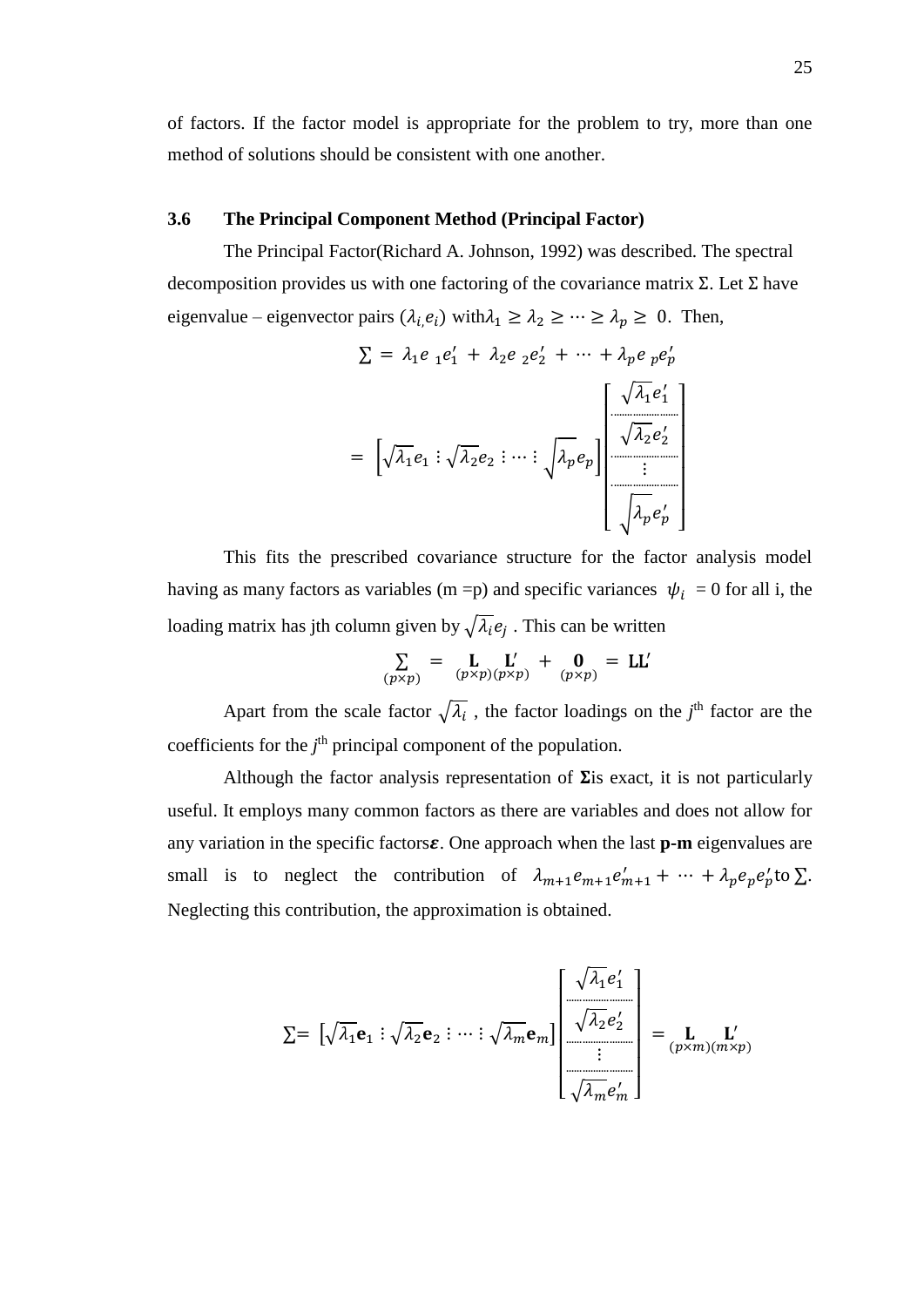The approximate representation is assuming that the specific factors  $\varepsilon$  are of minor importance and can also be ignored in the factoring of  $\Sigma$ . The approximation can be written as the following:

$$
\Sigma = \mathbf{L} \mathbf{L}' + \mathbf{\Psi}
$$

$$
= \left[ \sqrt{\lambda_1} \mathbf{e}_1 : \sqrt{\lambda_2} \mathbf{e}_2 : \cdots : \sqrt{\lambda_m} \mathbf{e}_m \right] \begin{bmatrix} \sqrt{\lambda_1} e'_1 \\ \sqrt{\lambda_2} e'_2 \\ \vdots \\ \frac{\cdots}{\cdots} \\ \sqrt{\lambda_m} e'_m \end{bmatrix} + \begin{bmatrix} \psi_1 & 0 & \cdots & 0 \\ 0 & \psi_2 & \cdots & 0 \\ \vdots & \vdots & \ddots & \vdots \\ 0 & 0 & \cdots & \psi_p \end{bmatrix}
$$

where  $\psi_i = \sigma_{ii} - \sum_{j=1}^m l_{ij}^2$  for  $i = 1, 2, ..., p$ 

To apply this approach to a data set  $\mathbf{x}_1, \mathbf{x}_2, \ldots, \mathbf{x}_n$ , it is customary first to center the observations by subtracting the sample mean  $\bar{x}$ . The cantered observations

$$
\mathbf{x}_{j} - \overline{\mathbf{x}} = \begin{bmatrix} x_{j1} \\ x_{j2} \\ \vdots \\ x_{jp} \end{bmatrix} - \begin{bmatrix} \overline{x}_{1} \\ \overline{x}_{2} \\ \vdots \\ \overline{x}_{p} \end{bmatrix} = \begin{bmatrix} x_{j1} - \overline{x}_{1} \\ x_{j2} - \overline{x}_{2} \\ \vdots \\ x_{jp} - \overline{x}_{p} \end{bmatrix} , j = 1, 2, ..., n
$$

have the same sample covariance matrix **S** as the original observations.

In cases where the units of the variables are not commensurate, it is usually desirable to work with the standardized variables.

$$
\mathbf{z}_{j} = \begin{bmatrix} \frac{(x_{j1} - \bar{x}_1)}{\sqrt{s_{11}}} \\ \frac{(x_{j2} - \bar{x}_2)}{\sqrt{s_{22}}} \\ \vdots \\ \frac{(x_{jp} - \bar{x}_p)}{\sqrt{s_{pp}}} \end{bmatrix}, j = 1, 2, \dots, n
$$

This sample covariance matrix is the sample correlation matrix **R** of the observations  $\mathbf{x}_1, \mathbf{x}_2, \ldots, \mathbf{x}_n$ , Standardization avoids the problems of having one variable with large variance unduly influencing the determination of factor loadings. The sample covariance matrix **S** or the sample correlation matrix **R** is known as principal component solution.

#### **Principal Component Solution**

The principal component solution (Richard A. Johnson, 1992) was described. The principal component factor analysis of the sample covariance matrix **S** is specified in terms of its eigenvalue – eigenvector pairs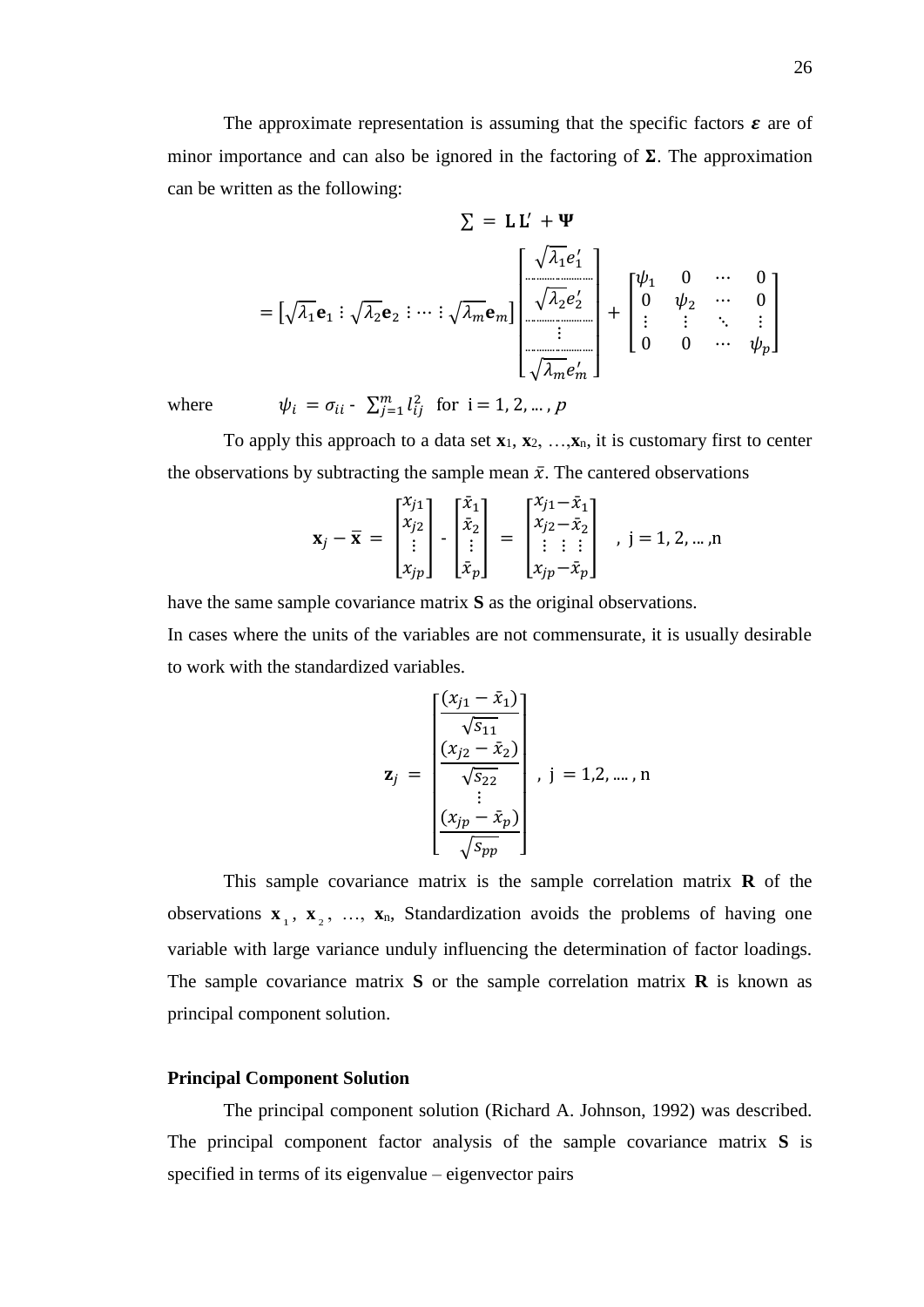$$
(\hat{\lambda}_1, \hat{e}_1), (\hat{\lambda}_2, \hat{e}_2), (\hat{\lambda}_3, \hat{e}_3), \dots, (\hat{\lambda}_p, \hat{e}_p)
$$
 where  $\hat{\lambda}_1 \ge \hat{\lambda}_2 \ge \hat{\lambda}_3 \ge \dots \ge \hat{\lambda}_p$ .

Let  $m$ < p be the number of common factors. Then the matrix of estimated factor loading  $(\tilde{\ell}_{ij})$  is given ...

$$
\tilde{\mathbf{L}} = \left[ \sqrt{\hat{\lambda}_1, \hat{\mathbf{e}}_1} | \sqrt{\hat{\lambda}_2, \hat{\mathbf{e}}_2} | \sqrt{\hat{\lambda}_3, \hat{\mathbf{e}}_3} | \dots | \sqrt{\hat{\lambda}_p, \hat{\mathbf{e}}_p} \right]
$$

The estimated specific variance are provided by the diagonal elements of the matrix  $S$  -  $\tilde{L}\tilde{L}'$ .

$$
\widetilde{\Psi} = \begin{bmatrix}\widetilde{\psi_1} & 0 & \cdots & 0 \\ 0 & \widetilde{\psi_2} & \cdots & 0 \\ \vdots & \vdots & \ddots & \vdots \\ 0 & 0 & \cdots & \widetilde{\psi_p}\end{bmatrix} \quad \text{with} \quad \widetilde{\psi_t} = s_{ij} - \sum_{j=1}^m \widetilde{\ell_{ij}^2}
$$

Communalities are estimated as

$$
\tilde{h} \,=\, \tilde{\ell}_{i1}^2 \,+\, \tilde{\ell}_{i2}^2 \,+\, \cdots \,+\, \tilde{\ell}_{im}^2
$$

 The principal component factor analysis of the sample correlation matrix is obtained by starting with **R** in place of **S**.

### **Residual Matrix**

If the number of common factors is not determined by a priori considerations based on the estimated eigenvalues in much the same manner as with principal component, consider the residual matrix

$$
S\cdot (\tilde{L}\tilde{L}' + \widetilde{\Psi})
$$

 Resulting from the approximation of S by the principal component solution. The diagonal elements are zero. Sum of squared entries of

$$
(\mathbf{S} \cdot (\tilde{\mathbf{L}}\tilde{\mathbf{L}}' + \tilde{\mathbf{\Psi}})) \leq \hat{\lambda}_{m-1}^2 + \cdots + \hat{\lambda}_p^2
$$

The contributions of the first few factors to the sample variances of the variables should be large. The contribution to the sample variance  $s_{ii}$  from the first common factor is  $\tilde{\ell}_{11}^2$ . The contribution to the total sample variance,  $s_{11} + s_{22} + \cdots$  $s_{\nu\nu}$  = tr (S), from the first common factor is then

$$
\tilde{\ell}_{11}^2 + \ell_{21}^2 + \cdots + \tilde{\ell}_{p1}^2 = (\sqrt{\hat{\lambda}_1} \hat{\mathbf{e}}_1)' (\sqrt{\hat{\lambda}_1} \hat{\mathbf{e}}_1) = \hat{\lambda}_1
$$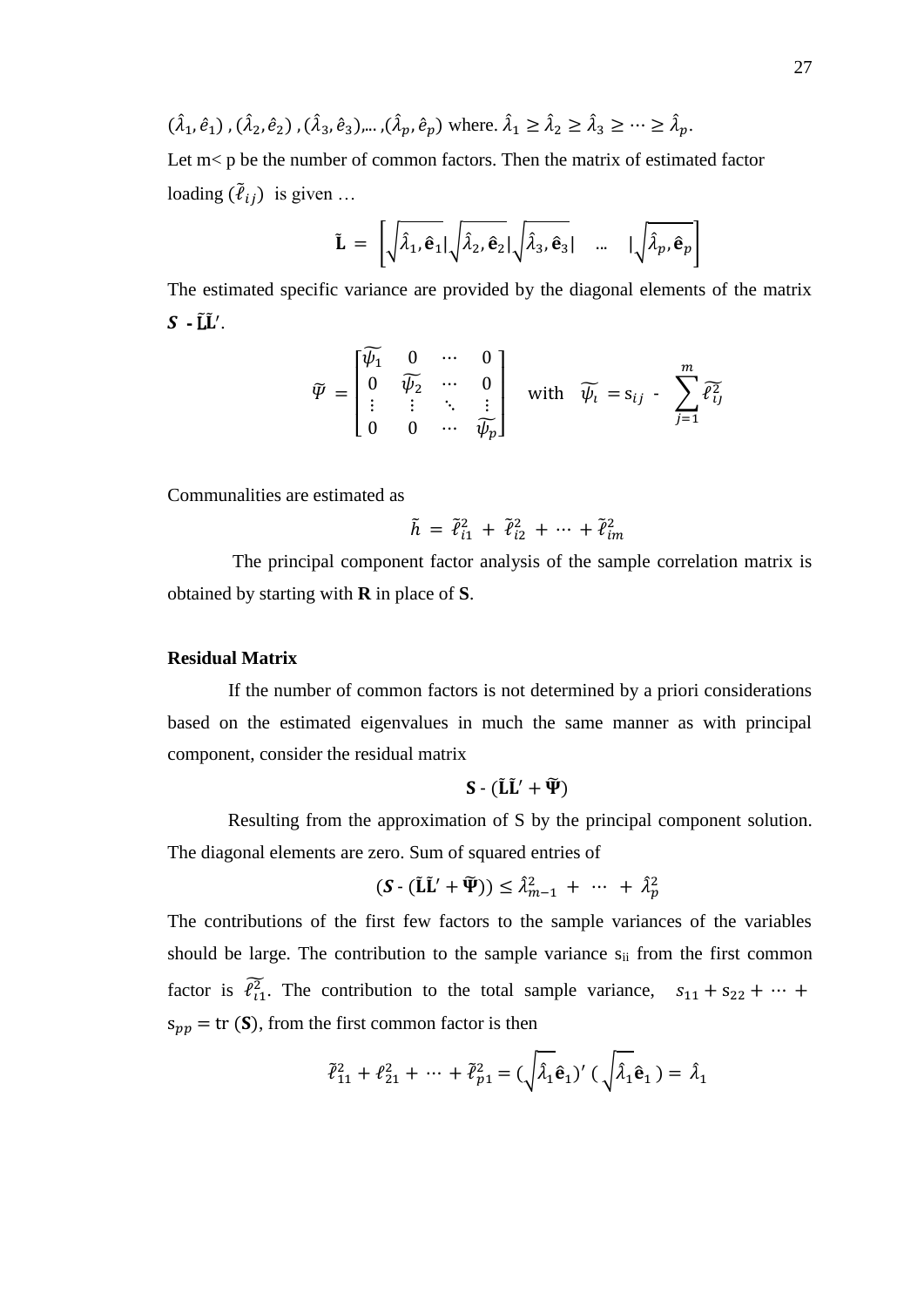Since the eigenvector  $\hat{e}_1$  has unit length. In general,

$$
\begin{pmatrix} Proportion of total \\ sample \ variance \\ due to jth factor \end{pmatrix} = \begin{cases} \frac{\hat{\lambda}_j}{s_{11} + s_{11} + s_{11} + \dots + s_{pp}} & \text{for a factor analysis of } S \\ \frac{\hat{\lambda}_j}{p} & \text{for a factor analysis of } R \end{cases}
$$

is frequently used as a heuristic device for determining the appropriate number of common factors. The number of common factors retained in the model is increased until a "suitable proportion" of the total sample variance has been explained.

#### **Factor Rotation**

The factor rotation (Richard A. Johnson, 1992) was described. All factor loadings obtained from the initial loadings by a orthogonal transformation have the same ability to reproduce the covariance matrix. An orthogonal transformation of the factor loadings as well as the implied orthogonal transformation of the factors is called factor rotation. If  $\hat{L}$  if the p x m matrix of estimated factor loadings obtained by any method; then

 $\hat{\mathbf{L}}^* = \hat{\mathbf{L}} \mathbf{T}$ , where  $\mathbf{T} \mathbf{T}' = \mathbf{T}' \mathbf{T} = \mathbf{I}$  is a  $p \times m$  matrix of rotated loadings. The estimated covariance matrix remains unchanged, since

$$
\hat{L}\hat{L}' + \widehat{\hat{\Psi}} = \hat{L}TT'\hat{L} + \hat{\Psi} = \hat{L}*\hat{L}*\hat{\ } + \hat{\Psi}
$$

Equation indicates that the residual matrix,  $S_n - \hat{L}\hat{L}' - \hat{\Psi} = S_n - \hat{L}^* \hat{L} *' + \hat{\Psi}$ remains unchanged. The specific variance  $\widehat{\psi}_l$  and hence the communalities  $\widehat{h}_i^2$ , are unaltered. Thus, from a mathematical viewpoint, it is immaterial whether  $\hat{L}$  or  $\hat{L}^*$  is obtained.

The original loading may not be readily interpret able. It is usual practice to rotate until a simpler structure is achieved. Each variable loads-highly on a single factor and has small to moderate loadings on the remaining factors. It is possible to get this simple structure and the rotated loading for the decathlon data provide a clear pattern. Graphical and analytical methods should be concentrated for determining an orthogonal rotation to a simple structure.

#### **Oblique Rotation**

The oblique rotation(Richard A. Johnson, 1992) was described. Orthogonal rotations are appropriate for a factor model in which the common factors are assumed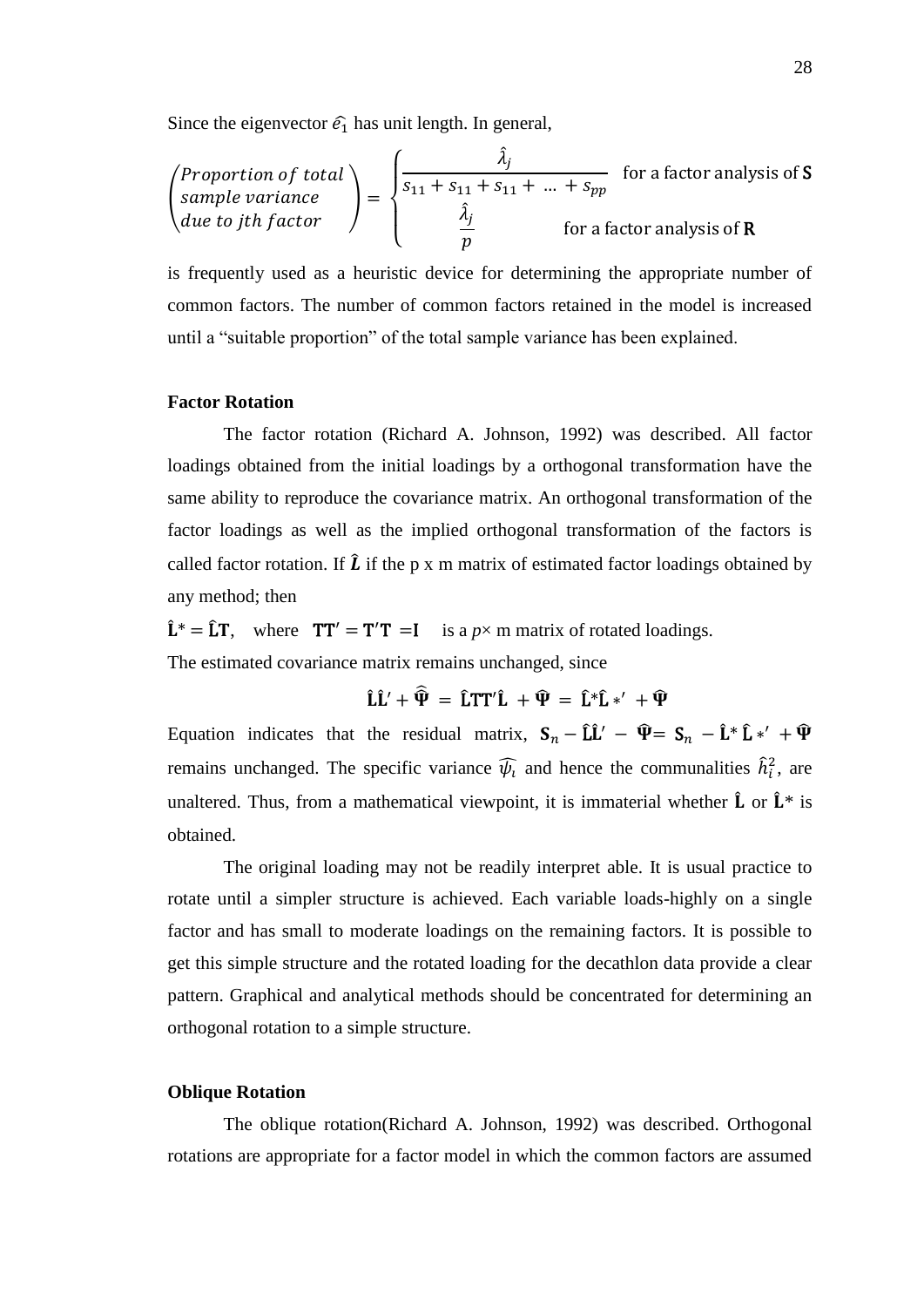to be independent. Many investigators in social sciences consider oblique (nonorthogonal) rotations, as well as orthogonal rotations. Oblique rotation is frequently a useful aid in factor analysis.

If the *m* common factors as coordinate axes, the point with the *m* coordinates  $(\hat{\ell}_{i1}, \hat{\ell}_{i2}, \hat{\ell}_{i3}, \dots, \hat{\ell}_{im})$  represents the position of the *i*<sup>th</sup> variable in the factor space. Assuming that the variables are grouped into non-overlapping clusters, an orthogonal rotation to a simple structure corresponds to a rigid rotation of the coordinate axes such that the axes, after rotation, pass as Frequent to the clusters as possible. An oblique rotation to a simple corresponds to a nonrigid rotation of the coordinate system such that the rotated axes (no longer perpendicular) pass (nearly) through the clusters. An oblique rotation seeks to express each variable in terms of a minimum number of factors preferably, a single factor.

#### **The Varimax Rotation**

The varimax rotation(Richard A. Johnson, 1992) was described. When principal components analysis and factor analysis identify the underlying factors, they do so using a greedy algorithm. They begin by identifying the first component in such a way that it explains as much variance as possible, and proceed by identifying the next component in such a way that it explains the maximum possible amount of the remaining variance and so on.

 In statistics, a varimax rotation is used to simplify the expression of a particular sub-space in terms of judging a few major items each. The actual coordinate system is unchanged, it is the orthogonal basis that is being rotated to align with those coordinates. The sub-space found with principal component analysis or factor analysis is expressed as a dense basis with many non-zero weights which makes it hard to interpret. Varimax is so called because it maximizes the sum of the variances of the squared loadings (squared correlations between variables and factors). In addition to, varimax rotation, where the factor axes are kept at right angles to each other, is most frequently chosen. Ordinarily, rotation reduces the number of complex variables and improves interpretation. Almost all applications of principal component analysis and factor analysis in survey research apply the varimax rotation method.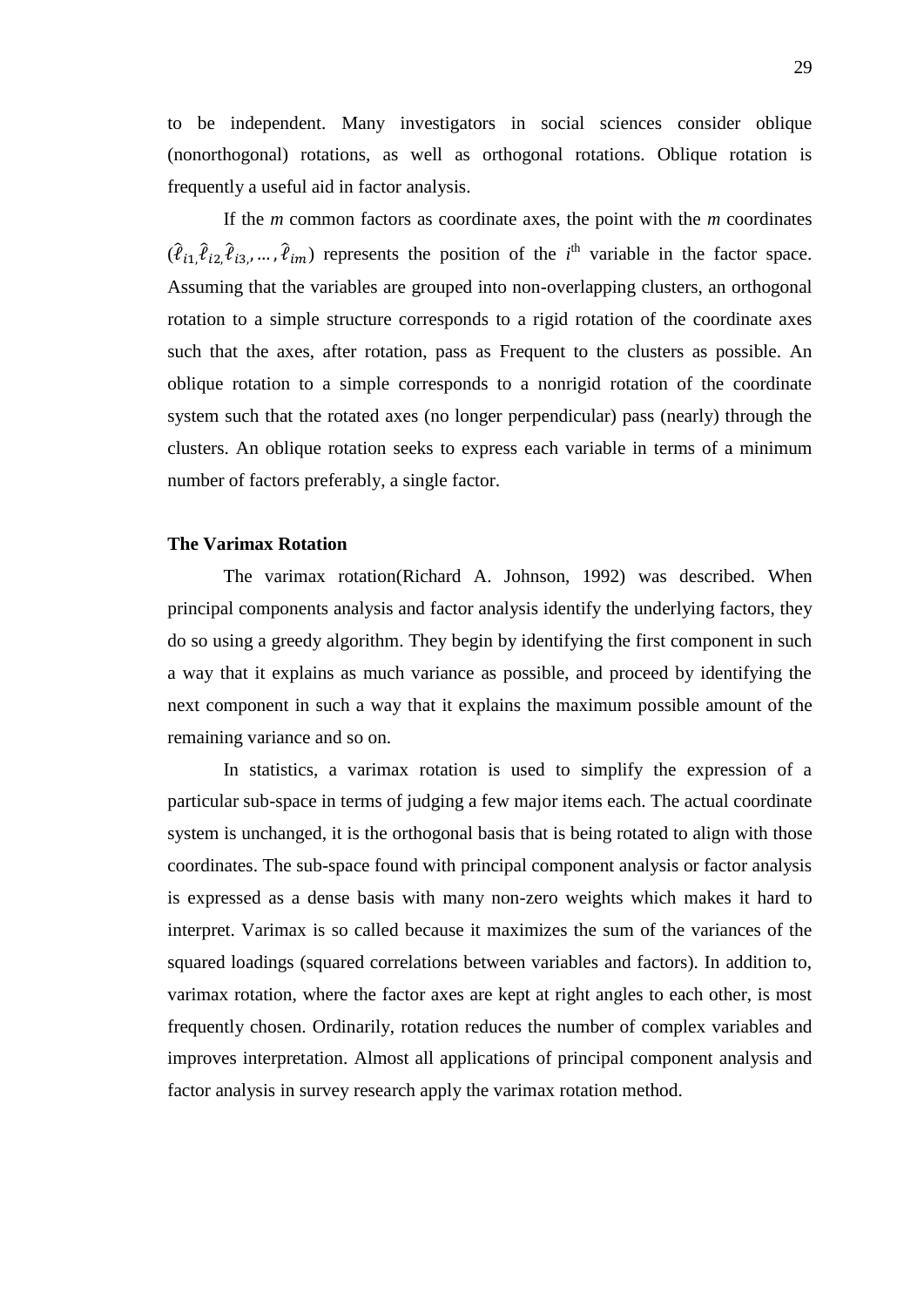### **CHAPTER IV**

### **ANALYSIS OF TRAINEES' SATISFACTION OF HCTA**

 This chapter presents the analysis of study on the trainees satisfaction of based on results of data collected from sample. The descriptive analysis, reliability test, factor analysis, and verifying to analyses for main key factors are discussed.

Any Training Academy provides consultancy to its clients in the different areas of management. The trainees are treated well by the organization and ensured that they are comfortable at each stage. Therefore, trainees teaching, material, facilities satisfaction and also the needs of the trainees is needed to be measured to obtain the of training academy success. In this chapter, employees and trainees' satisfaction levels of Hospitality and Catering Training Academy are analyzed. And then significant factors contributing to trainees satisfaction of HCTA are identified by using factor analysis to reduce the data and identify the critical factors is applied for analyzing survey data. Demographic characteristics has been carried along with frequency and percentage distribution

This section describes a detailed presentation of methodology and procedure which have following in conducting the study about trainee's satisfaction by using factor analysis.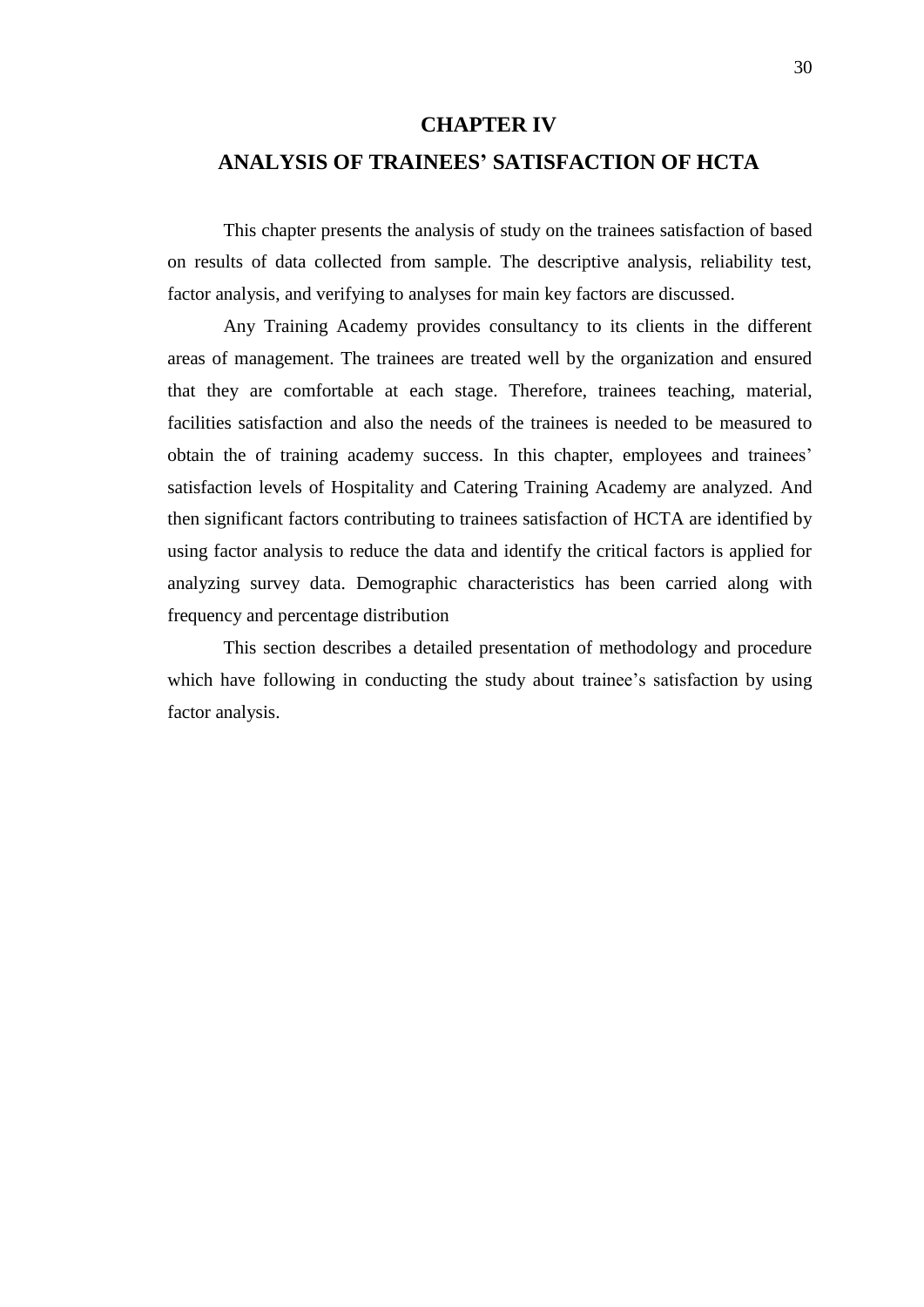### **4.1 Socio Demographic Characteristics of Trainees**

 The percent distribution of socio-demographic characteristics of trainees is show in the Table (4.1).

| <b>Characteristics</b>                                       | <b>Number of</b><br><b>Respondents</b> | Percentage |      |
|--------------------------------------------------------------|----------------------------------------|------------|------|
| Gender                                                       | Male                                   | 148        | 57.8 |
|                                                              | Female                                 | 108        | 42.2 |
| Education                                                    | <b>University Student</b>              | 125        | 48.8 |
|                                                              | Degree Holder                          | 131        | 51.2 |
| Did you attend any                                           | Yes                                    | 59         | 23   |
| hotel operation school<br>before you attended<br><b>HCTA</b> | N <sub>o</sub>                         | 197        | 77   |
| <b>Course Study</b>                                          | Hotel Operation                        | 166        | 64.8 |
|                                                              | <b>Culinary Arts</b>                   | 90         | 35.2 |
|                                                              | To Gain Profession for<br>living       | 88         | 34.8 |
| Purpose of attending at                                      | Easy to Get Job                        | 86         | 34   |
| <b>HCTA</b>                                                  | Interested in Cooking                  | 28         | 10.3 |
|                                                              | Interested in Hotel<br>Operation       | 54         | 20.9 |
| Apply in operation,                                          | Yes                                    | 165        | 64.5 |
| study of hotel operation<br>studied at HCTA                  | N <sub>o</sub>                         | 91         | 36.5 |
|                                                              | <b>Total</b>                           | 256        | 100  |

| Table (4.1) Percent Distribution of Socio-demographic Characteristics of |
|--------------------------------------------------------------------------|
| <b>Trainees</b>                                                          |

Source: Survey Data, 2019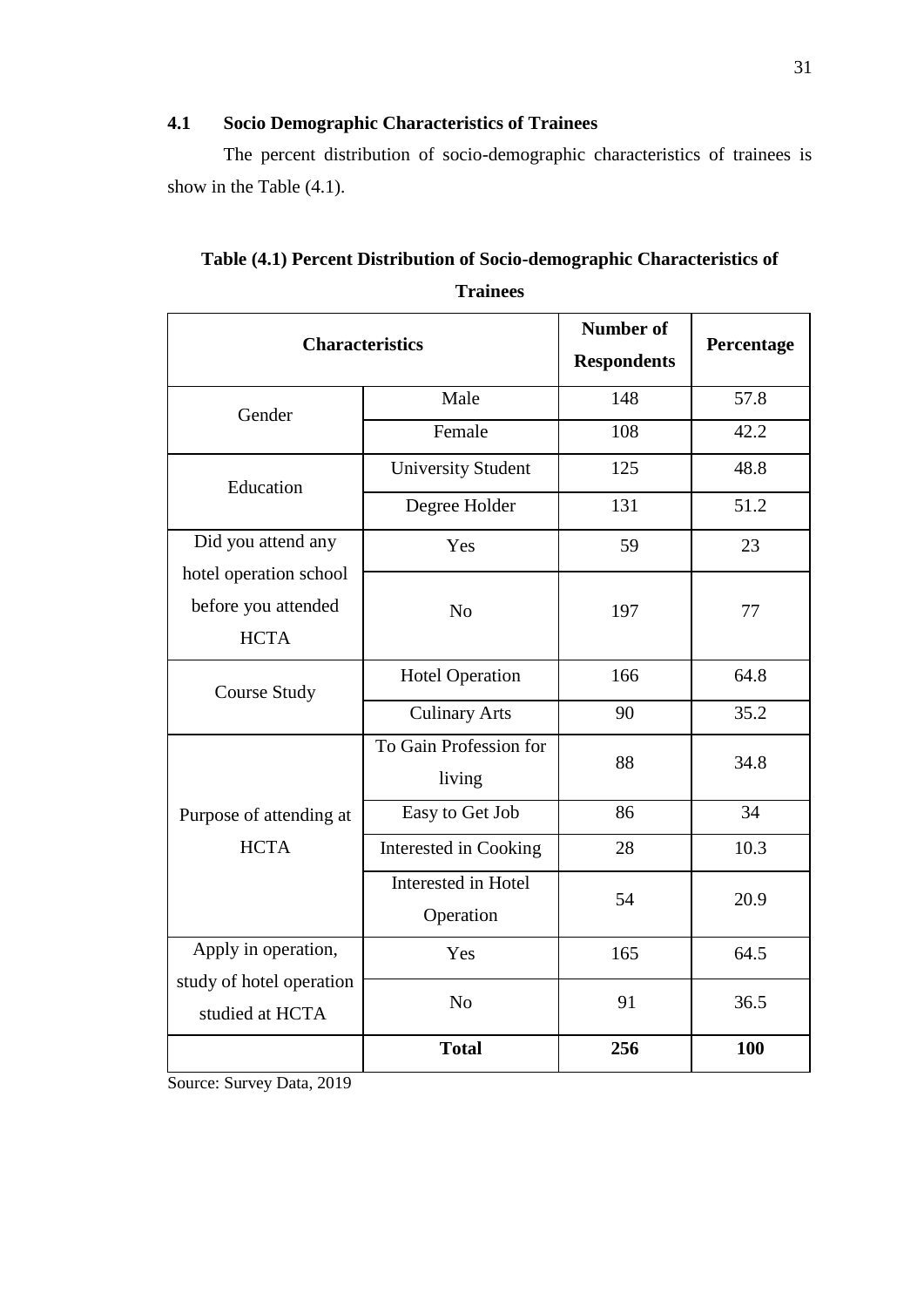According to this study, the result of the respondent by demography characteristics has been studied. 57.8% of the respondents are males and 42.2% of the respondents are female. There are 15.6% more males respondents than females in HCTA.

Concerning the education level, of the respondents there are two group: university student and degree holder. According to the results, 51.2% are degree holder and 48.2% are university students. Among the respondents are 23% of the attended hotel operation school before attending training in HCTA, whereas 77% them have not attend hotel operation before they attended training in HCTA.

 According to course study, 64.8% of the respondents attended the Hotel Operation and 35.2% of the respondents attended Culinary Arts. Most of the respondents (34.8%) are attended the training to gain profession for living and follow by 34% of the respondents attended the training for easy to get job, the respondents 10.3% of the respondents are interested in cooking and 20.9% of the respondents are interested in hotel operation. Moreover, it is found that 64.5% of the respondents can apply in hotel operation studied at HCTA in their career and 36.5% of the respondents can't apply in hotel operation studied at HCTA.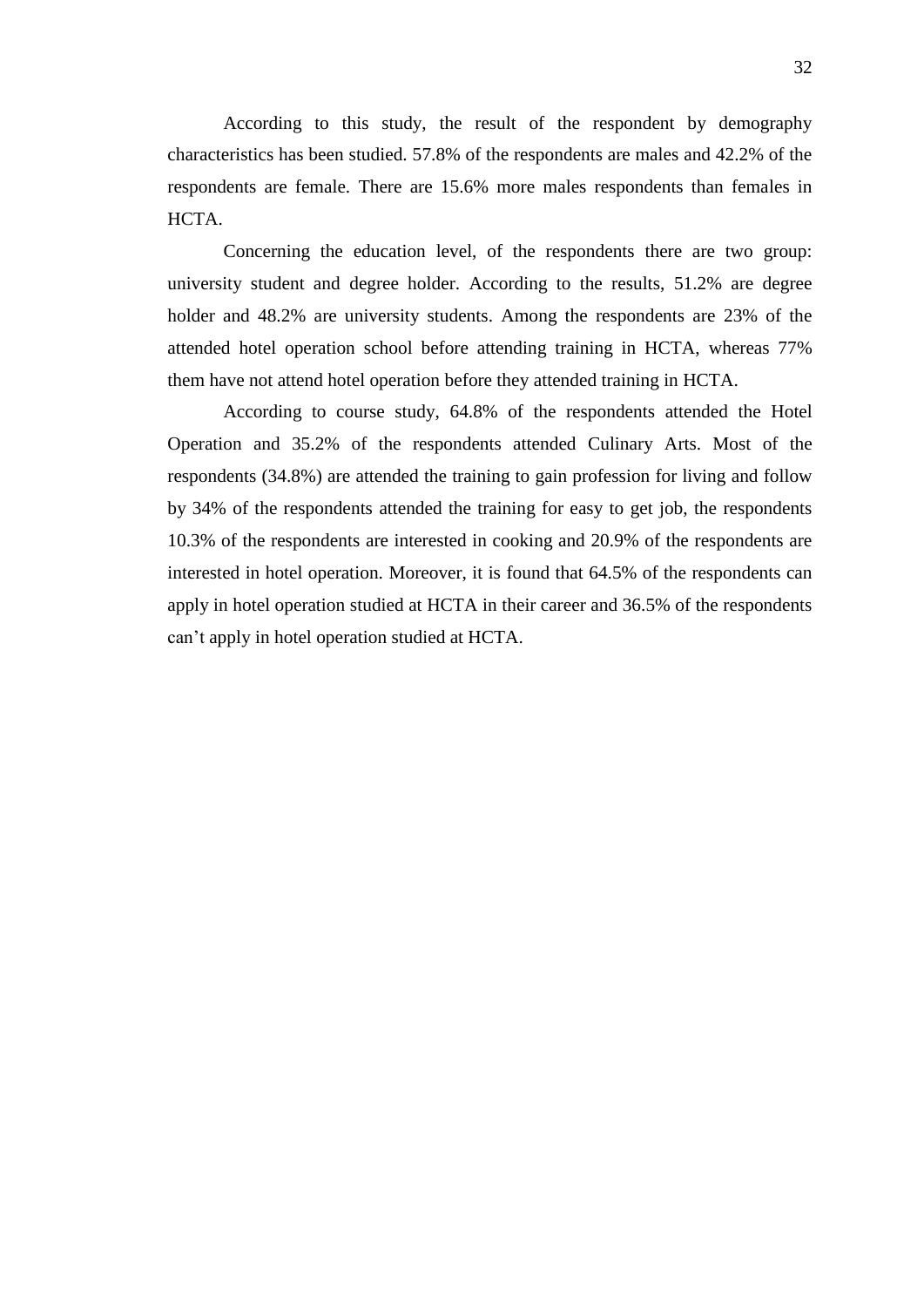### **Employment of Trainees'**

 The percentage of the respondents in HCTA of employment profile of the percentage is described in the Table (4.2).

| <b>Characteristics</b> |                        | <b>Number of</b>   | Percentage         |
|------------------------|------------------------|--------------------|--------------------|
|                        |                        | <b>Respondents</b> |                    |
| After internship       | Got a Job              | 203                | After internship   |
| working                |                        |                    | working            |
|                        | Didn't Got a Job       | 53                 |                    |
| Still working in hotel | Yes                    | 155                | Still working in   |
| operation              |                        |                    | hotel operation    |
|                        | N <sub>o</sub>         | 101                |                    |
| Type of hotel your     | One to Two Star        | 50                 | Type of hotel your |
| work                   | Hotel                  |                    | work               |
|                        | Three Star Hotel       | 47                 |                    |
|                        | <b>Five Star Hotel</b> | 59                 |                    |
|                        | Other                  | 100                |                    |
| Which Position are you | Kitchen & Pastry       | 57                 | Which Position are |
| working your work      |                        |                    | you working your   |
|                        |                        |                    | work               |
|                        | <b>Hotel Operation</b> | 97                 |                    |
|                        | <b>Job Apply</b>       | 51                 |                    |
|                        | Other Job              | 22                 |                    |
|                        | Own Hotel              | $\overline{2}$     |                    |
|                        | Oversea                | $\overline{2}$     |                    |
|                        | <b>Students</b>        | 25                 |                    |
|                        | <b>Total</b>           | 256                |                    |

**Table (4.2) Employment of Trainees'**

Source: Survey Data, 2019

There are four group of respondents. They are after internship working, still working in hotel operation, type of hotel and which working position.

According to the results, 79.3% of the respondents are get a jobs (after internship) and 20.7% of the respondents didn't get job (after internship). It means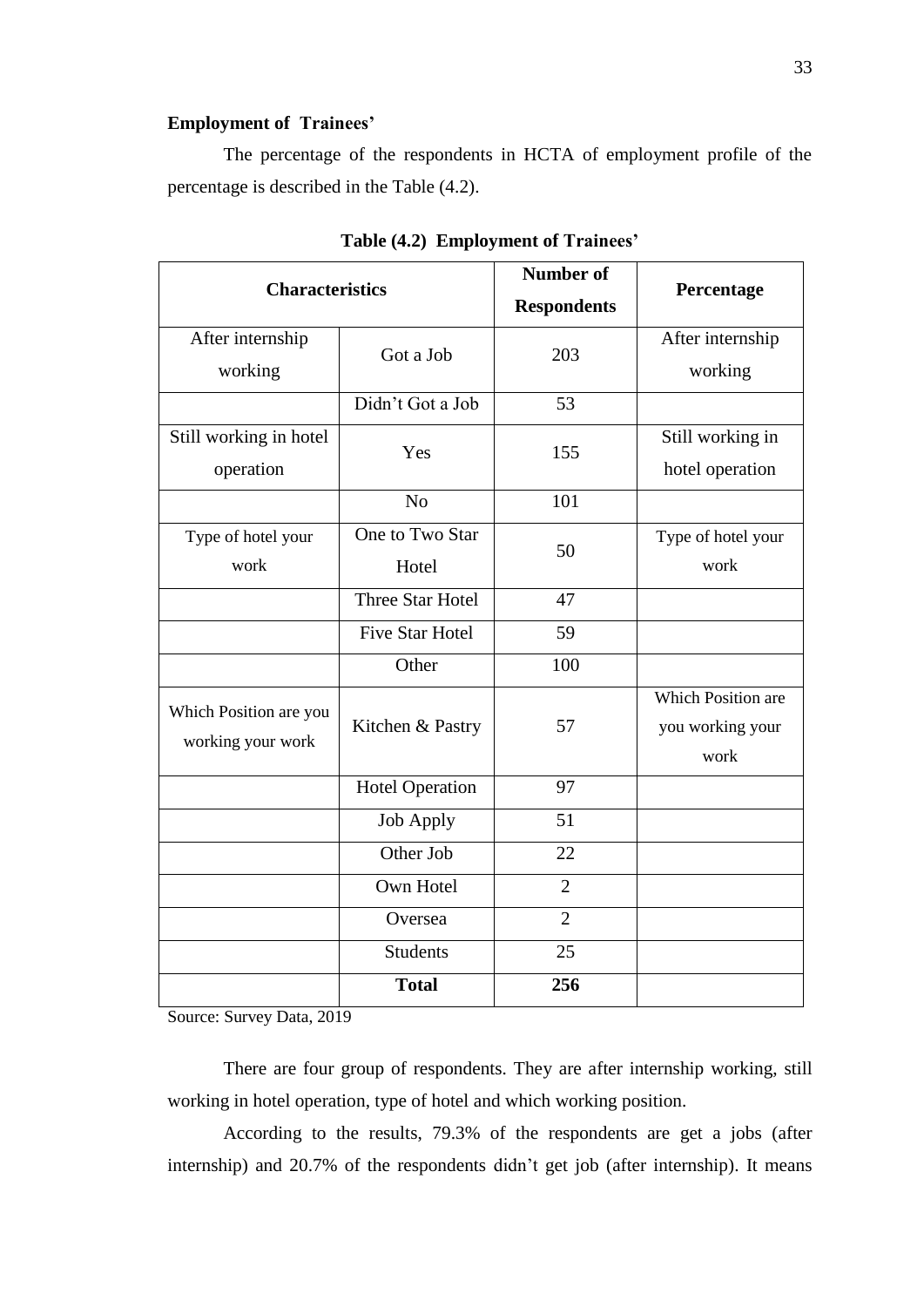that two third of respondents obtain job. Among the respondents 60.5% are still working in hotel operation and 39.5% of the respondents are still working in hotel operation. The percentage of respondents skill working in hotel operation is more than that of non-working trainees. Some of the respondents have worked in hotel operation after studying HCTA, but they quit the job due to attend the university.

According to this study, 19.5% of the respondents are working in One to Two Star Hotel, 18.4% of the respondents in Three Star Hotel, 23% of the respondents in Five Star Hotel and 39.1 of the respondents in others (restaurant, own business, home business, students, other job, job apply and oversea). Due to position result 23.3% of the respondents are working in kitchen and pastry and 38.7% of the respondents in hotel operation (HK, FO and F&B).

#### **Income Level of Trainees'**

 The percentage of the respondents in HCTA of income profile of the percentage is described in the following Table.

| Sr.            | MMK<br><b>Income</b>                   | Number of<br><b>Respondents</b> | Percentage |
|----------------|----------------------------------------|---------------------------------|------------|
| 1              | Between 100,001 - 200,000              | 94                              | 36.7       |
| 2              | Between 200,001 - 300,000              | 33                              | 12.9       |
| 3              | Between 300,001 - 400,000              | 12                              | 4.7        |
| 4              | Between $400,001 - above$              | 15                              | 5.9        |
| $\mathfrak{H}$ | Other Jobs                             | 26                              | 10.1       |
| 6              | Applying Jobs                          | 51                              | 19.9       |
| 7              | <b>Continuing University Education</b> | 25                              | 9.8        |
|                | <b>Total</b>                           | 256                             | 100%       |

**Table (4.3) Income Level of Trainees'**

Source: Survey Data, 2019

In this study, seven categories are classified with the amount of income level. These included income between 100,001 and 200,000, income between 200,001 and 300,000, income between 300,001 - 400,000, income between 400,001 - above. There are also respondents who are finding and applying other jobs and those attending universities. Among the income, Between 100,001 - 200,000 of the respondents are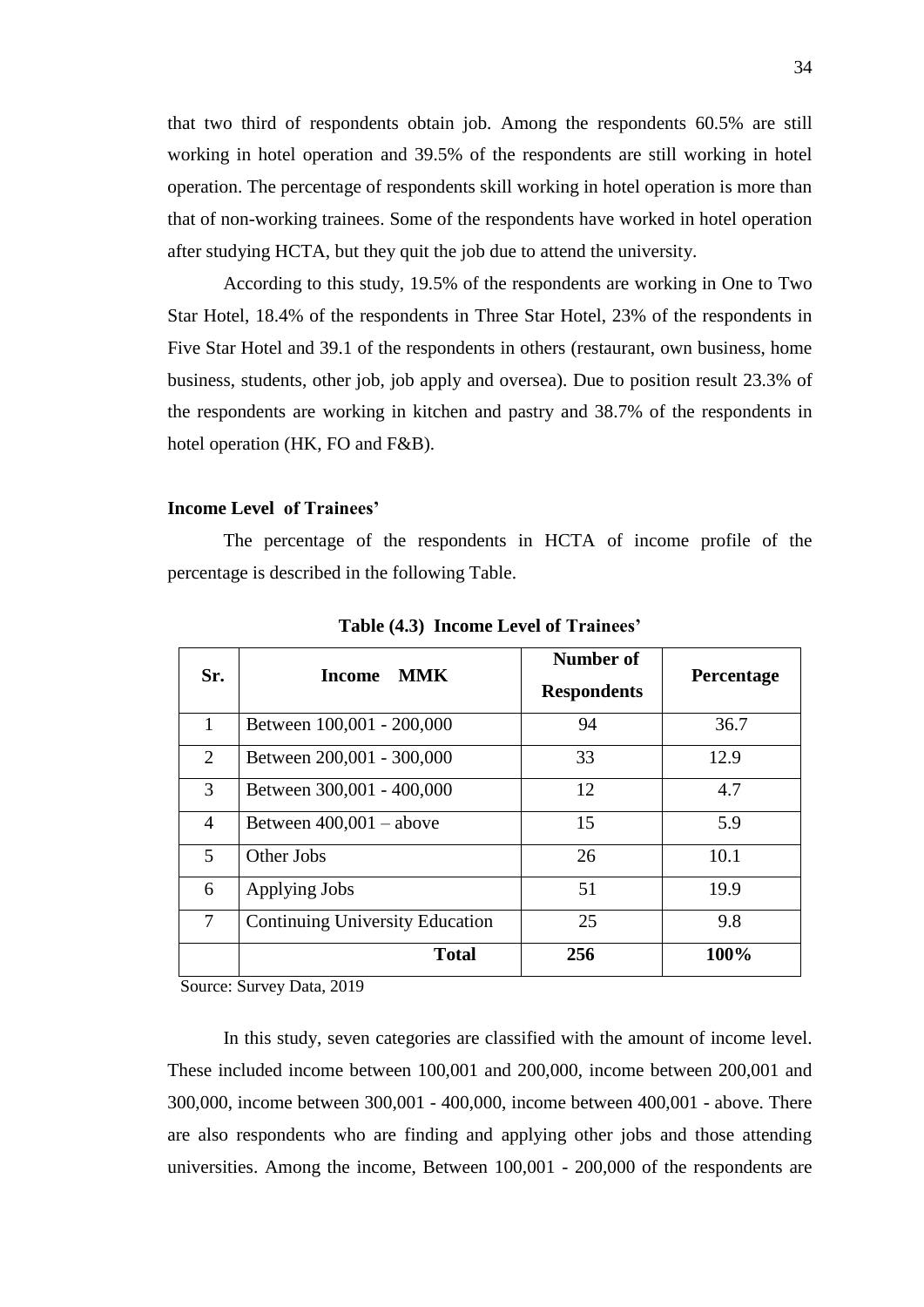36.7% and Between 200,001 - 300,000 of the respondents are 12.9%. Other Job, Appling Jobs and Continuing University Education, these facts were not taken detail as they did not support to this survey.

### **4.2 Satisfaction Level of Trainees' of HCTA**

 In this study, overall satisfaction level of the trainees are investigated based on 256 sample trainees. The satisfaction levels are found based on five – point Likert scale (1= not very satisfied, 2 = not satisfied, 3 = natural, 4 = satisfied, 5 = very satisfied).

 In Table (4.4)**,** Trainee's satisfaction of HCTA are divided into two groups. The average satisfaction score of less than 50 percentage are considered as not satisfied and not very satisfied while the average satisfaction score of 50 percentage and above are considered as satisfied and very satisfied. Among the respondents, 95.3% of them are satisfied and very satisfied on the 4.7% of the respondents are not very satisfied not very satisfied on the training of HCTA. 50 percentage is set as the default. Therefore, it can be said that most of the respondents satisfy on the training of HCTA.

| <b>Satisfaction</b>                     | <b>No. of Respondents</b> | Percentage |
|-----------------------------------------|---------------------------|------------|
| Satisfied and very satisfied            | 244                       | 95.3       |
| Not satisfied and not very<br>satisfied | 12                        | 4.7        |
| Total                                   | 256                       | 100        |

**Table (4.4) Satisfaction Level of Trainees'**

Source: Survey Data, 2019

### **4.3 Factor Analysis of Trainee's Satisfaction of HCTA**

#### **Reliability Analysis**

 This reliability analysis was referred to measure for the accuracy and consistency of collected data. This method was divided into two broad categories, there was external consistency procedures and internal consistency procedures. The reliability statistics results is described in the following table.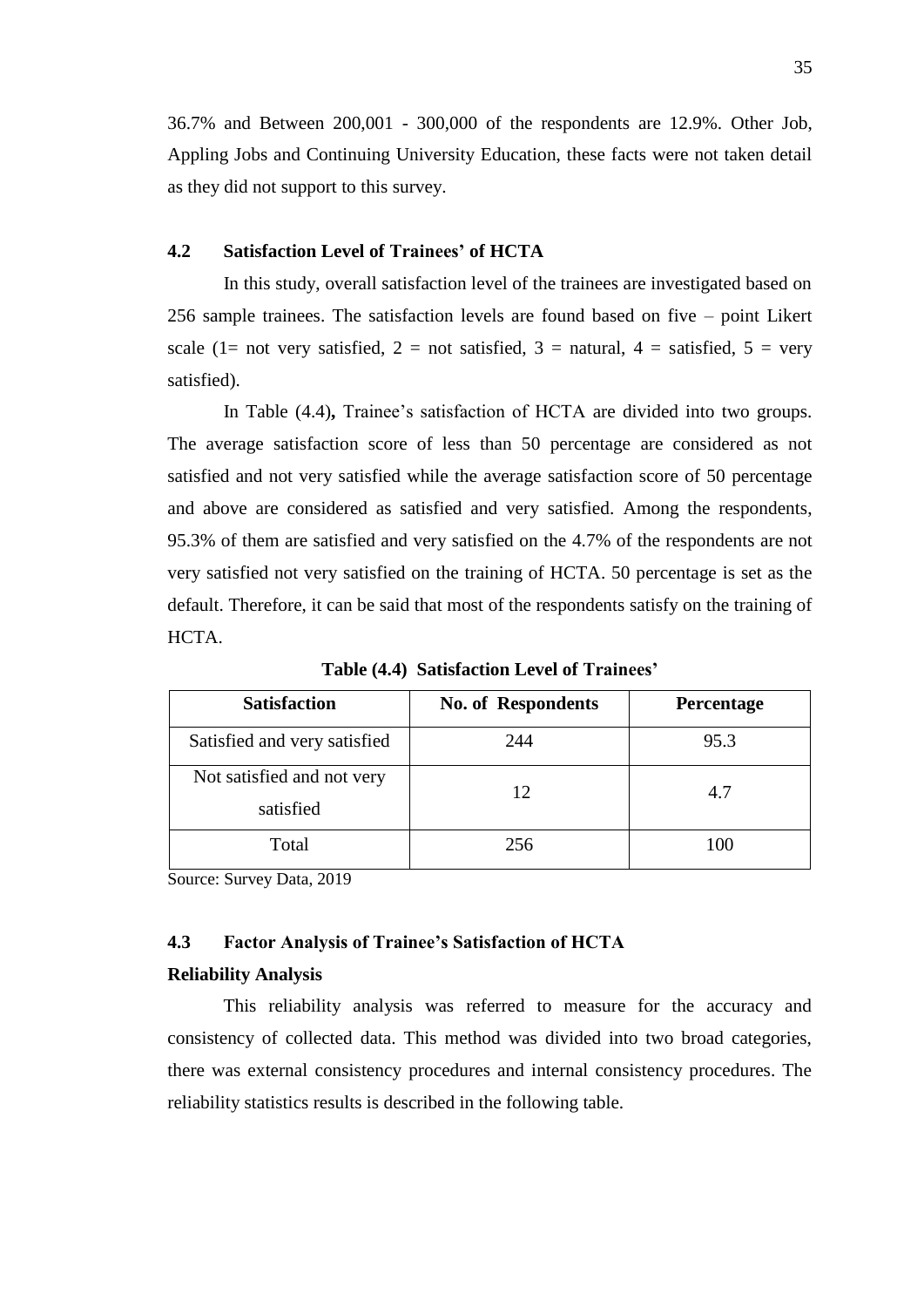| <b>Cronbach's Alpha</b> | <b>No of Items</b> |
|-------------------------|--------------------|
| 0.962                   | 26                 |

**Table (4.5) Reliability Analysis Result**

Source: Survey Data, 2019

Cronbach's alpha reliability coefficient of overall items calculated as 0.962 which was greater than 0.7, excellent level of internal consistency for the overall items.

### **KMO and Bartlett's Test**

 KMO measure sampling adequacy values were 0.949 and Approx. Chi-Square value of 4541.441 and significant of Bartlett's Test of Sphericity is 0.000. KMO values between 0.8 and 1 indicate the sampling is adequate. KMO value greater than 0.5 and a significance level for the Bartlett's test less than 0.05. There is substantial correlation in the data. Therefore, factor analysis investigated as a suitable technique for analyzing factor loading.

| Kaiser-Meyer-Olkin Measure of Sampling Adequacy. |      | 0.949    |
|--------------------------------------------------|------|----------|
| Approx. Chi-Square                               |      | 4541.441 |
|                                                  | Df   | 190      |
| <b>Bartlett's Test of Sphericity</b>             | Sig. | 0.000    |

**Table (4.6) Kaiser Meyer Olkin (KMO) and Bartlett's Test**

Source: Survey Data, 2019

#### **Factor Analysis**

 Factor analysis process use initial solution statistics and KMO and Bartlett's test for sphericity of correlation matrix and also selected Principal components method and extract based on eigenvalues greater than1.Then selected varimax rotation method and selected coefficient absolute value are 0.33. This is suppressing of factors loading values less than0.33.

 In Factor analysis section, output of total variance was presented to extract associated eigenvalues with 3 common factors which was eigenvalue greater than 1. The percentage of total variance was described 59.667%, 6.229% and 5.133% respectively. This was 70.769% of the total variance attributable to 3 factors.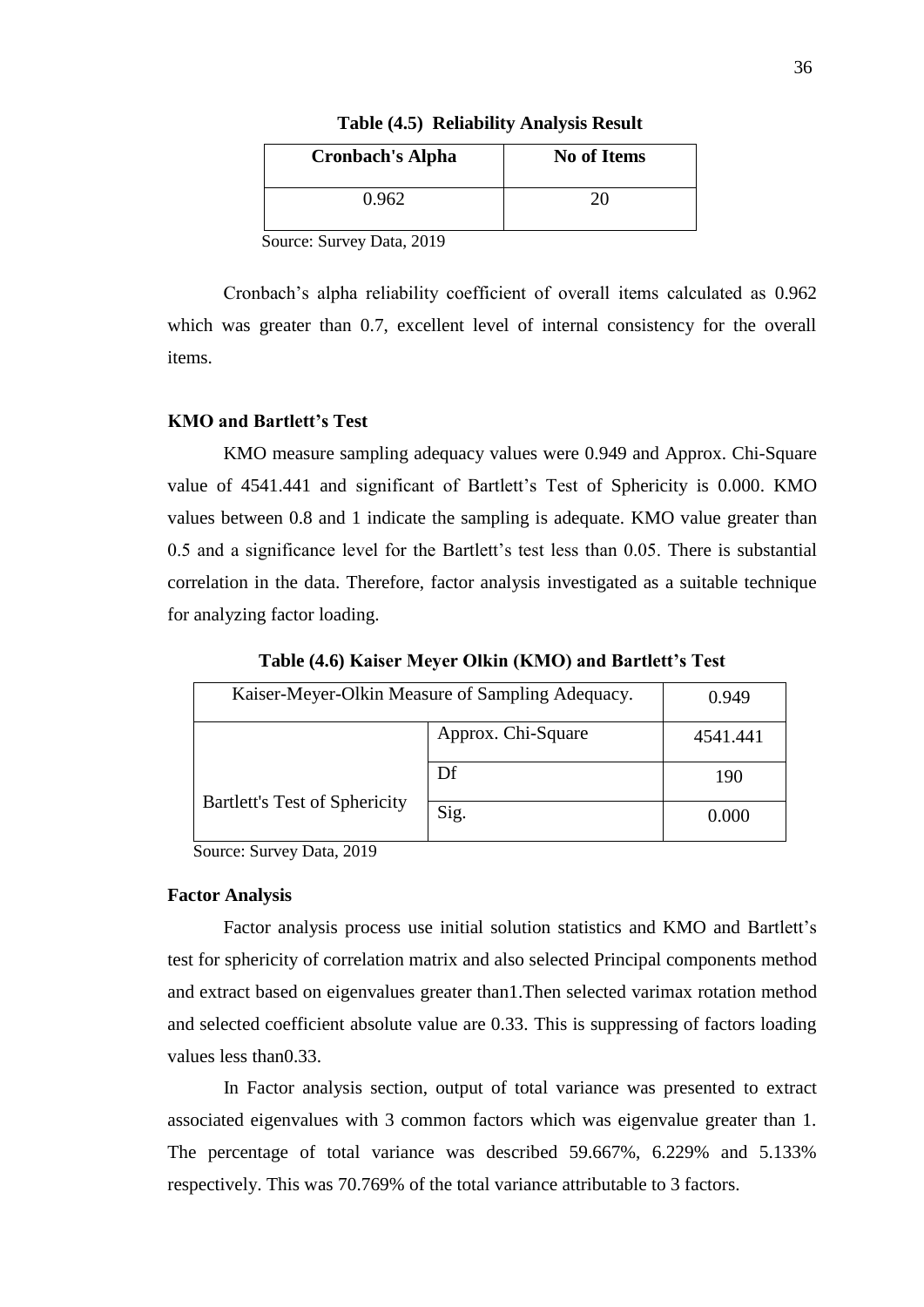### **Communalities**

 In this subsection is to observe the communalities. These communalities indicate the proportion of variance in each variable explained by the factors extracted. If any variable has communally less than 0.5, it is removed that variable from the analysis as the amount variance explained by the factors is less than 50%.

| <b>Variable</b> | <b>Initial</b> | <b>Extraction</b> |
|-----------------|----------------|-------------------|
| Q 13.1          | 1.000          | 0.704             |
| Q 13.2          | 1.000          | 0.743             |
| Q 13.3          | 1.000          | 0.806             |
| Q 13.4          | 1.000          | 0.608             |
| Q 13.5          | 1.000          | 0.752             |
| Q 13.6          | 1.000          | 0.752             |
| Q 13.7          | 1.000          | 0.753             |
| Q 13.8          | 1.000          | 0.747             |
| Q 13.9          | 1.000          | 0.715             |
| Q 13.10         | 1.000          | 0.674             |
| Q 13.11         | 1.000          | 0.630             |
| Q 13.12         | 1.000          | 0.686             |
| Q 13.13         | 1.000          | 0.640             |
| Q 13.14         | 1.000          | 0.526             |
| Q 13.15         | 1.000          | 0.745             |
| Q 13.16         | 1.000          | 0.730             |
| Q 13.17         | 1.000          | 0.699             |
| Q 13.18         | 1.000          | 0.803             |
| Q 13.19         | 1.000          | 0.774             |
| Q 13.20         | 1.000          | 0.675             |

**Table (4.7) Communalities**

Source: Survey Results, 2019

Extraction Method: Principal Component Analysis.

According to Table (4.7), it observed that all communalities are more than 0.5 for this study. Thus, over 50% of the variance in all variables are accounted for by the extracted factors.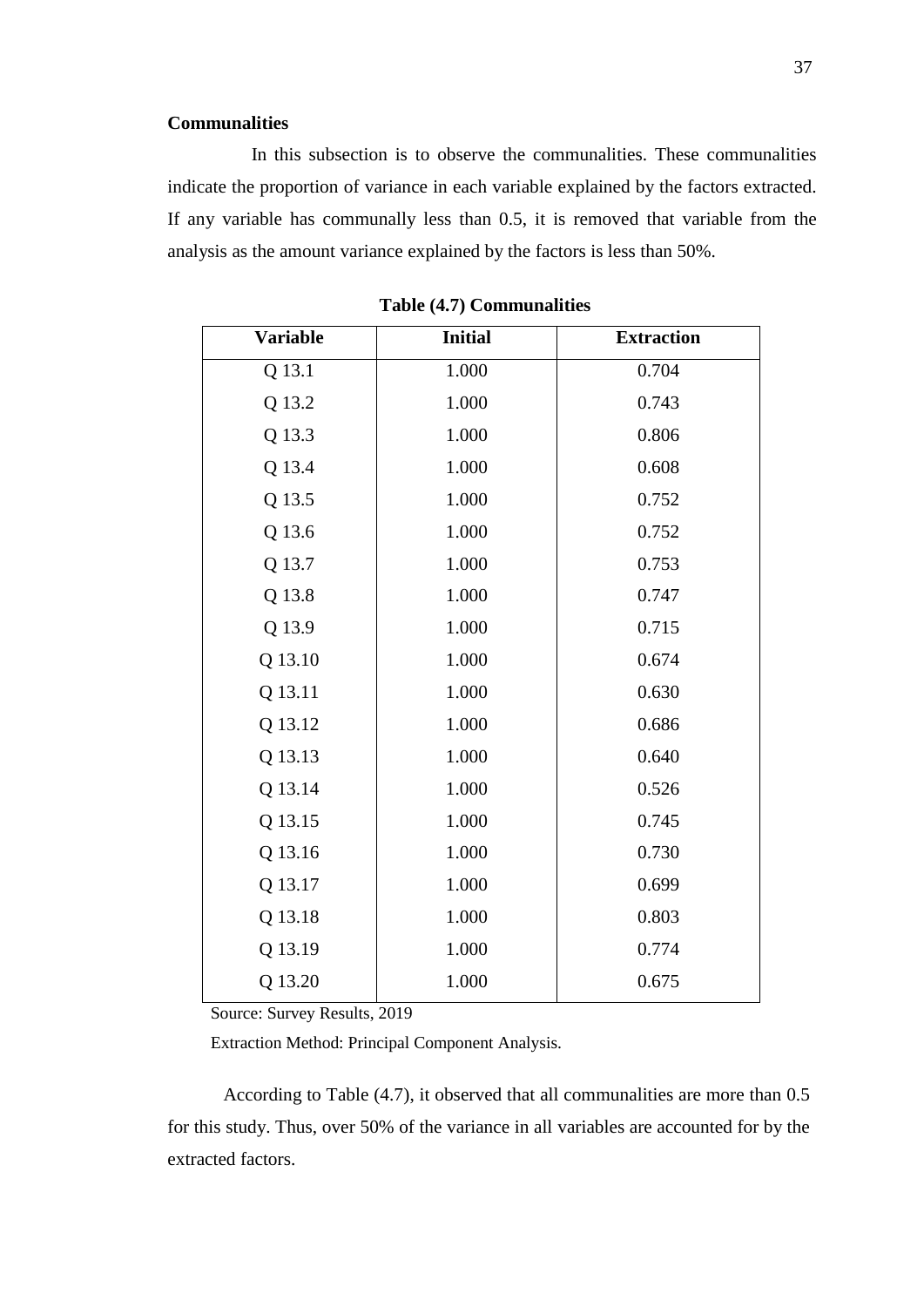#### **Total Variance Explained**

The total variance extracted by the components for all the variables are put together in this selection. Table (4.8) shows the actual factors that are extracted. It can be seen that variance explained is about 51% and the analysis has extracted 3 components by using principle component analysis (PCA) that considers the linear combination of the variables and groups those variables which have maximum relation between them and the second one has next level of variance but lower than the previous one.

 Sometimes, the direction of the data measured for the variables may be different and the direction of the factor extracted may be slightly different. In other words, loading of each variable in a factor can be improved. This problem arises because, some variables loads higher on some factors and loads lower on some others. To overcome this, rotation method, which improved the loading of the variables on each of the factors has been used. Table (4.8) shows the rotated components matrix by using "Varimax".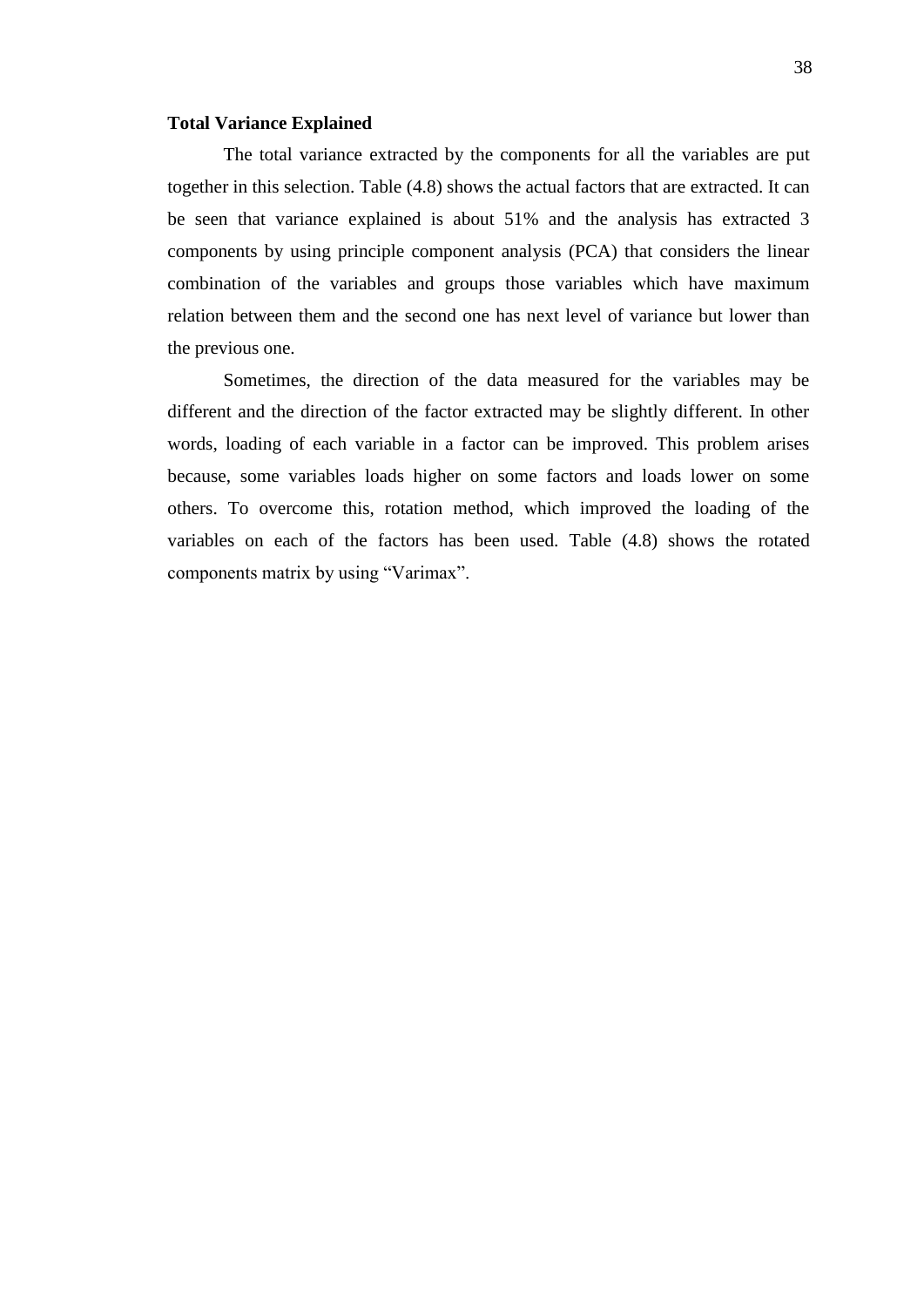|                  |              | <b>Initial Eigenvalues</b> |                  | <b>Extraction Sums of</b><br><b>Rotation Sums of</b> |                           |                                 |              |                           |                                 |
|------------------|--------------|----------------------------|------------------|------------------------------------------------------|---------------------------|---------------------------------|--------------|---------------------------|---------------------------------|
|                  |              |                            |                  |                                                      | <b>Squared Loadings</b>   |                                 |              | <b>Squared Loadings</b>   |                                 |
| <b>Component</b> | <b>Total</b> | $%$ of<br><b>Variance</b>  | Cumula<br>tive % | <b>Total</b>                                         | $%$ of<br><b>Variance</b> | Cum<br>ulative<br>$\frac{0}{0}$ | <b>Total</b> | $%$ of<br><b>Variance</b> | Cum<br>ulative<br>$\frac{0}{0}$ |
| $\mathbf{1}$     | 11.868       | 59.341                     | 59.341           | 11.868                                               | 59.341                    | 59.341                          | 5.877        | 29.383                    | 29.383                          |
| $\overline{2}$   | 1.251        | 6.257                      | 65.598           | 1.251                                                | 6.257                     | 65.598                          | 4.614        | 23.070                    | 52.453                          |
| 3                | 1.040        | 5.198                      | 70.796           | 1.040                                                | 5.198                     | 70.796 3.669                    |              | 18.343                    | 70.796                          |
| $\overline{4}$   | 0.934        | 4.672                      | 75.468           |                                                      |                           |                                 |              |                           |                                 |
| 5                | 0.668        | 3.340                      | 78.808           |                                                      |                           |                                 |              |                           |                                 |
| 6                | 0.635        | 3.174                      | 81.981           |                                                      |                           |                                 |              |                           |                                 |
| $\overline{7}$   | 0.491        | 2.456                      | 84.438           |                                                      |                           |                                 |              |                           |                                 |
| 8                | 0.432        | 2.162                      | 86.600           |                                                      |                           |                                 |              |                           |                                 |
| 9                | 0.377        | 1.885                      | 88.485           |                                                      |                           |                                 |              |                           |                                 |
| 10               | 0.312        | 1.561                      | 90.047           |                                                      |                           |                                 |              |                           |                                 |
| 11               | 0.291        | 1.457                      | 91.504           |                                                      |                           |                                 |              |                           |                                 |
| 12               | 0.282        | 1.412                      | 92.916           |                                                      |                           |                                 |              |                           |                                 |
| 13               | 0.242        | 1.211                      | 94.126           |                                                      |                           |                                 |              |                           |                                 |
| 14               | 0.212        | 1.060                      | 95.186           |                                                      |                           |                                 |              |                           |                                 |
| 15               | 0.204        | 1.018                      | 96.205           |                                                      |                           |                                 |              |                           |                                 |
| 16               | 0.175        | 0.874                      | 97.079           |                                                      |                           |                                 |              |                           |                                 |
| 17               | 0.169        | 0.847                      | 97.926           |                                                      |                           |                                 |              |                           |                                 |
| 18               | 0.163        | 0.814                      | 98.740           |                                                      |                           |                                 |              |                           |                                 |
| 19               | 0.139        | 0.695                      | 99.436           |                                                      |                           |                                 |              |                           |                                 |
| 20               | 0.113        | 0.564                      | 100.000          |                                                      |                           |                                 |              |                           |                                 |

**Table (4.8) Output for Total Variance Explained** 

Source: Survey Data, 2019

Extraction Method: Principal Component Analysis.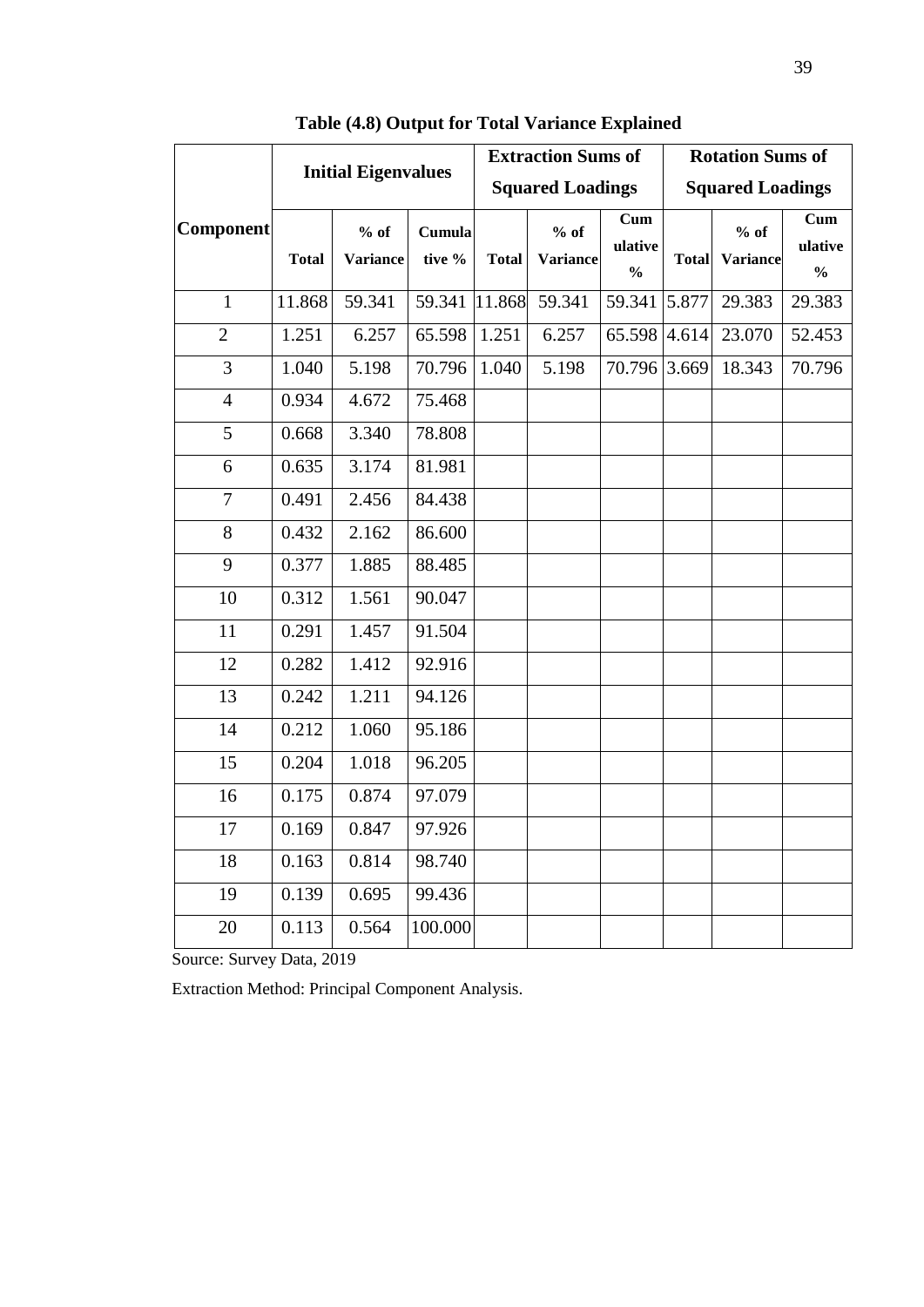### **Component Matrix**

 The component matrix presents the three components extracted with principal component analysis method. Variables Q13.12, Q13.13, Q13.18, Q13.16, Q13.15, Q13.17, Q13.1, Q13.11, Q13.20, Q13.14, Q13.10 and Q13.9 are factor 1, variables Q13.2, Q13.3, Q13.1and Q13.4 are factor 2, Q13.6, Q13.7, 13.8 and Q13.5 are factor 3.

| Component   |              |                |          |  |  |
|-------------|--------------|----------------|----------|--|--|
| Question No | $\mathbf{1}$ | $\overline{2}$ | 3        |  |  |
| Q 13.18     | 0.849        |                |          |  |  |
| Q 13.15     | 0.848        |                |          |  |  |
| Q 13.9      | 0.842        |                |          |  |  |
| Q 13.19     | 0.835        |                |          |  |  |
| Q 13.16     | 0.832        |                |          |  |  |
| Q 13.17     | 0.806        |                |          |  |  |
| Q 13.3      | 0.804        | $-0.379$       |          |  |  |
| Q 13.10     | 0.796        |                |          |  |  |
| Q 13.5      | 0.786        | $-0.344$       |          |  |  |
| Q 13.12     | 0.781        |                |          |  |  |
| Q 13.8      | 0.779        |                | 0.367    |  |  |
| Q 13.7      | 0.756        |                | 0.404    |  |  |
| Q 13.1      | 0.743        | $-0.359$       |          |  |  |
| Q 13.20     | 0.74         |                | $-0.335$ |  |  |
| Q 13.6      | 0.719        |                | 0.391    |  |  |
| Q 13.11     | 0.717        |                |          |  |  |
| Q 13.4      | 0.716        |                |          |  |  |
| Q 13.2      | 0.704        | $-0.467$       |          |  |  |
| Q 13.13     | 0.664        | 0.412          |          |  |  |
| Q 13.14     | 0.644        |                |          |  |  |

 **Table (4.9) Component Matrix**

Source: Survey Data, 2019

Extraction Method: Principal Component Analysis. a 3components extracted.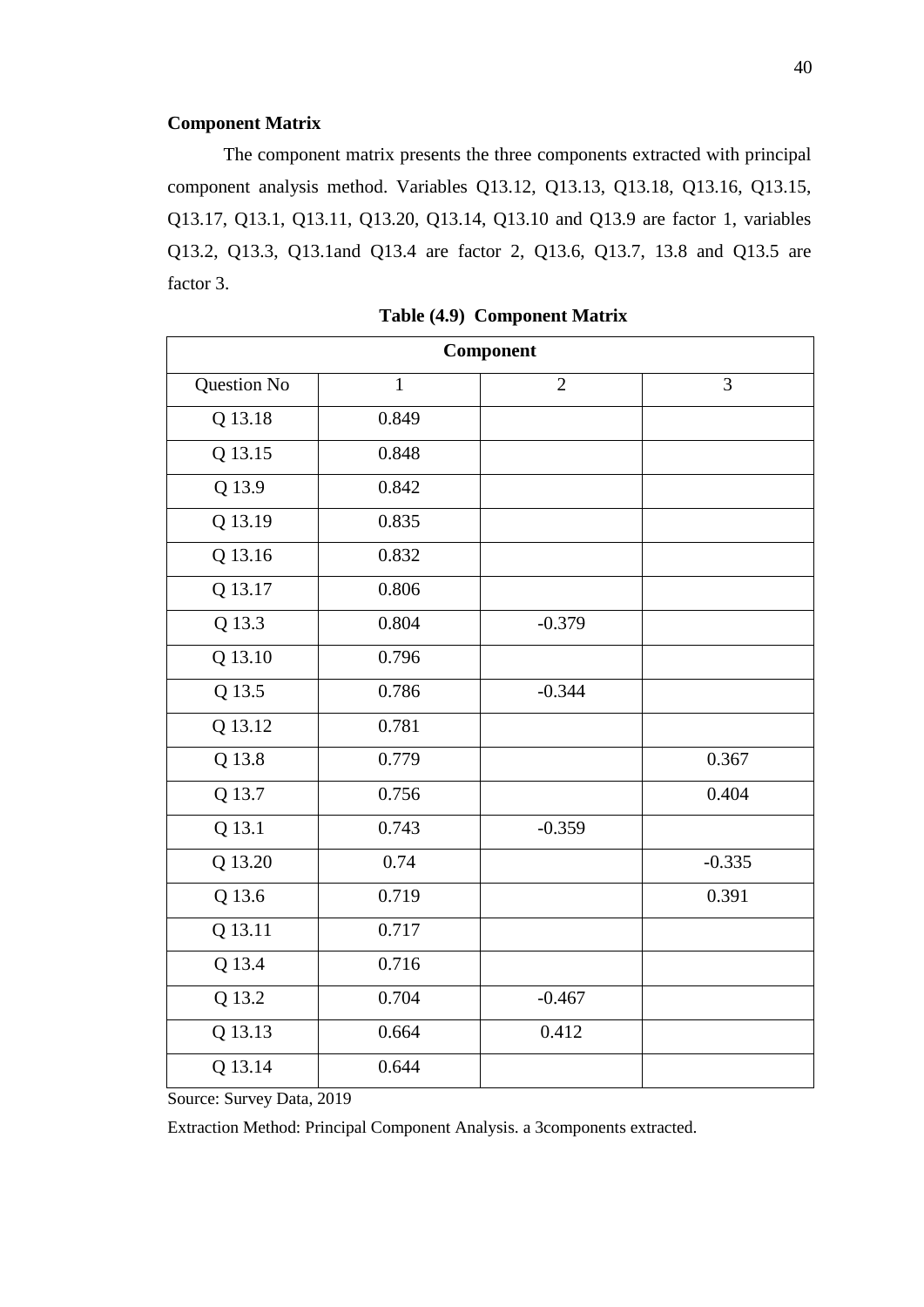#### **Rotated Component Matrix**

The rotated component matrix was described after three iterations rotation converged by using with principal component analysis extraction method and varimax with Kaiser Normalization rotation method. The rotation factor structures were shown in the Table (4.10) Q13.12, Q13.13, Q13.18, Q13.16, Q13.15, Q13.17, Q13.1, Q13.11, Q13.20, Q13.14, Q13.10 and Q13.9 are factor 1, variables Q13.2, Q13.3, Q13.1and 13.4 are Factor 2, Q13.6, Q13.7,13.8 and Q13.5 are Factor 3.

| Component   |              |                |                |  |  |
|-------------|--------------|----------------|----------------|--|--|
| Question No | $\mathbf{1}$ | $\overline{2}$ | $\overline{3}$ |  |  |
| Q 13.12     | 0.72         | 0.333          |                |  |  |
| Q 13.13     | 0.72         |                | 0.348          |  |  |
| Q 13.18     | 0.69         | 0.545          |                |  |  |
| Q 13.16     | 0.688        | 0.42           |                |  |  |
| Q 13.15     | 0.678        | 0.43           | 0.318          |  |  |
| Q 13.17     | 0.675        | 0.435          |                |  |  |
| Q 13.19     | 0.671        | 0.543          |                |  |  |
| Q 13.11     | 0.653        |                | 0.433          |  |  |
| Q 13.20     | 0.624        | 0.532          |                |  |  |
| Q 13.14     | 0.595        |                | 0.404          |  |  |
| Q 13.10     | 0.591        |                | 0.491          |  |  |
| Q 13.9      | 0.526        | 0.459          | 0.477          |  |  |
| Q 13.2      |              | 0.781          | 0.335          |  |  |
| Q 13.3      |              | 0.758          | 0.399          |  |  |
| Q 13.1      |              | 0.726          | 0.34           |  |  |
| Q 13.4      | 0.43         | 0.633          |                |  |  |
| Q 13.6      |              | 0.368          | 0.756          |  |  |
| Q 13.7      | 0.347        |                | 0.742          |  |  |
| Q 13.8      | 0.406        |                | 0.707          |  |  |
| Q 13.5      |              | 0.587          | 0.588          |  |  |

**Table (4.10) Rotated Component Matrix<sup>a</sup>**

Source: Survey Data, 2019

Extraction Method: Principal Component Analysis. Rotation Method: Varimax with Kaiser Normalization. a. Rotation converged in 3 iterations.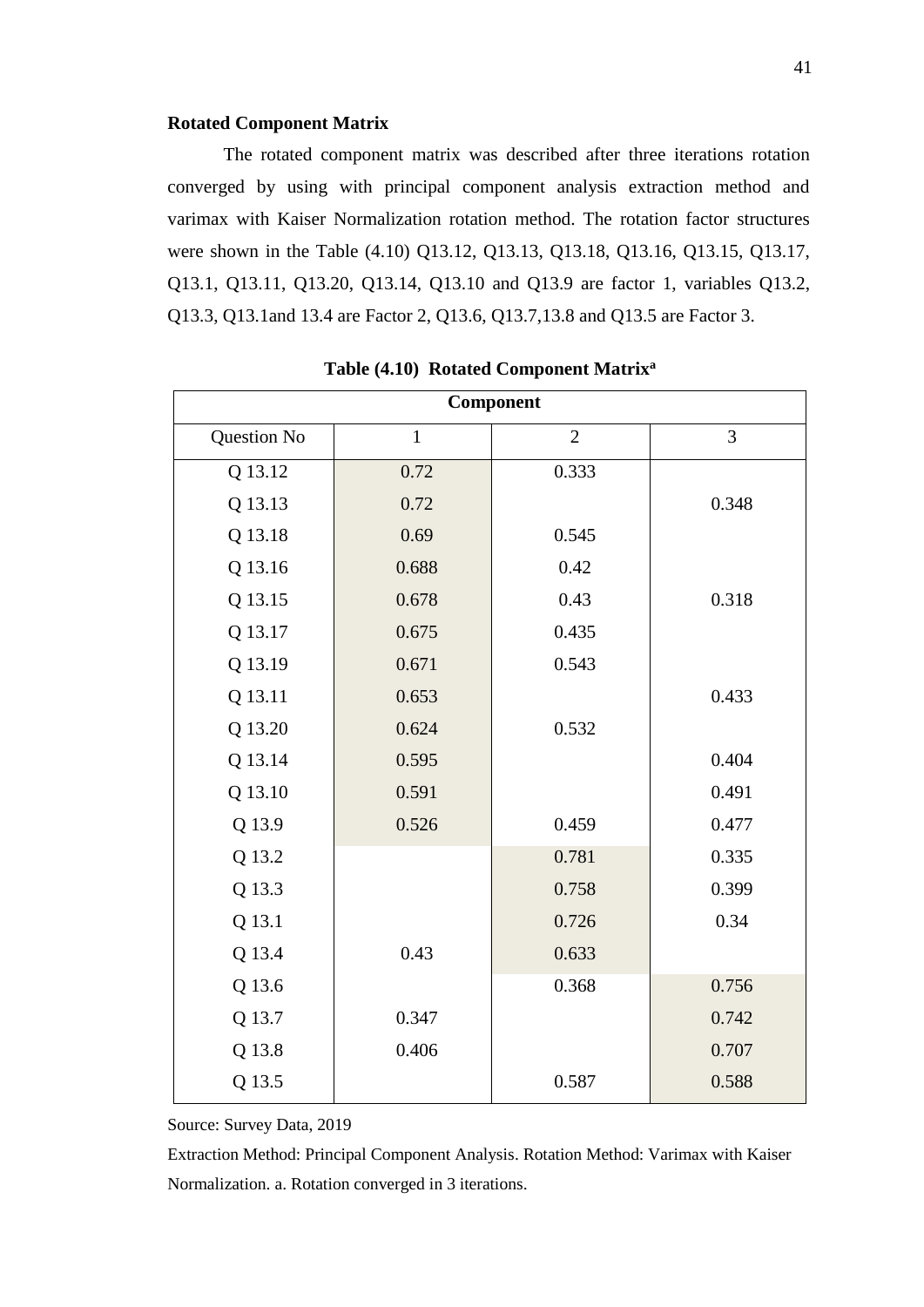#### **Scree Plot**

 Screen Plot is a graph of eigenvalues or singular values that demonstrates the portion of total variance represented by the principal component. A scree plot shows the eigenvalue on the y-axis and number of components on the x-axis. It ways displays a downward curve. The scree plot is shown in Figure (4.1).

| <b>Figure (4.1) Scree Plot</b> |  |  |  |
|--------------------------------|--|--|--|
|--------------------------------|--|--|--|



Sources: Survey Data, 2019

 According to scree plot, the first 3 factors were obtained in figure (4.1), because their eigenvalues are greater than 1. Factor loadings are those values which explain how closely the variables are related to each one of the factors discovered. It is the absolute (rather than the signs, plus or minus) of the loading that is important in the interpretation.

In this study, there are three factors are trainees' satisfaction and factor - I is evident that the variables and factor loadings are 0.720 for Q13.12, 0.720 for Q13.13, 0.690 for Q13.18, 0.688 for Q13.16,0.678 for Q13.15, 0.675 for Q13.17,0.671 for Q13.19 and 0.653 for Q13.11 respectively. The factor consisting of the variable that is continue teaching, effective internship, satisfy the classrooms, curriculum satisfy,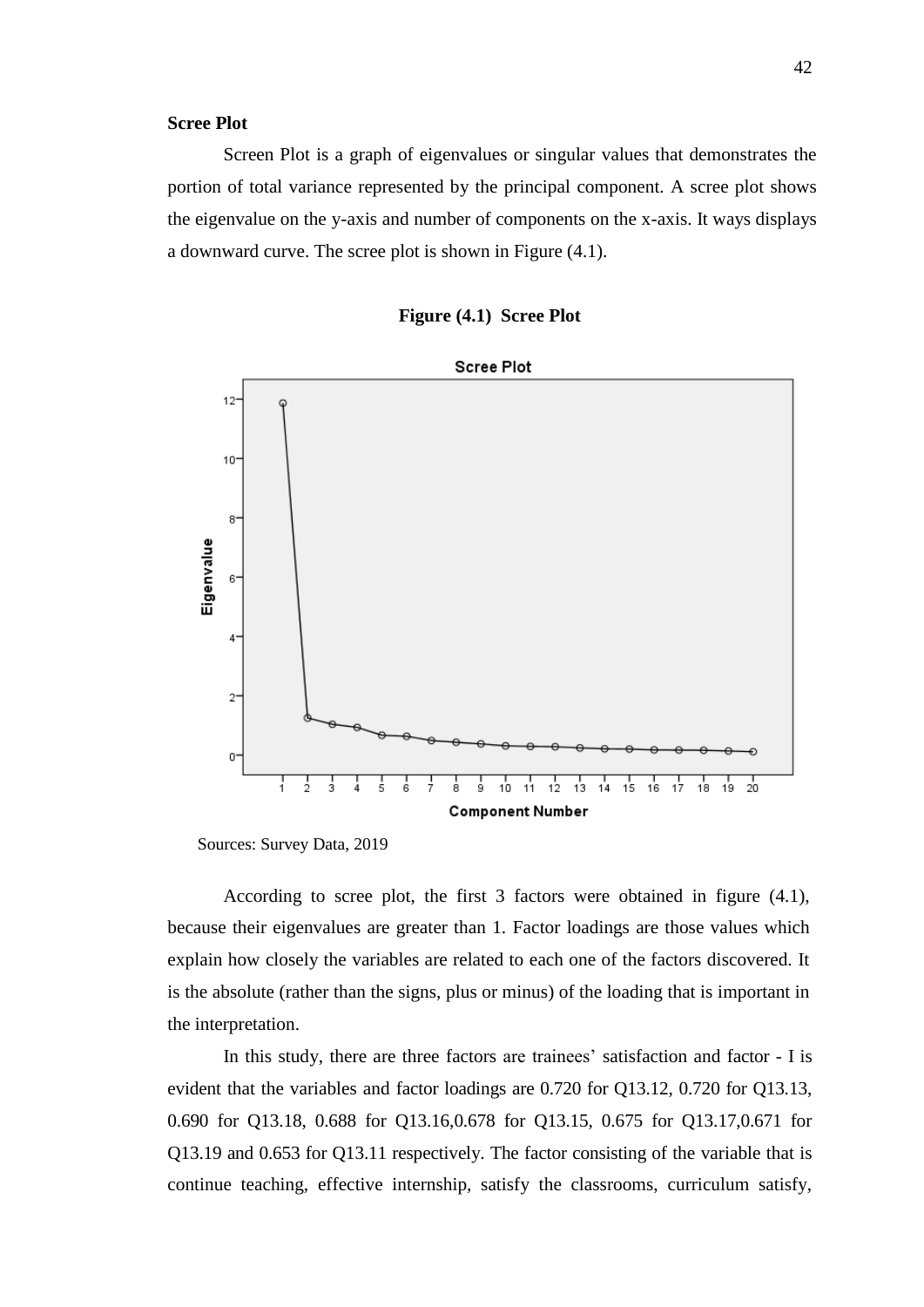lecturer satisfy, practical room satisfy, practical satisfy, apply the knowledge, location satisfy. As the fact factor I can be termed as "Teaching and Leaning Conditions" The variable are shows in Table (4.11).

| Q13.12 | The senior staff continue teaching about the hotel operation at<br>the hotel I work.               | 0.720 |
|--------|----------------------------------------------------------------------------------------------------|-------|
| Q13.13 | At the hotel sent by HCTA, I had got effective internship<br>course.                               | 0.720 |
| Q13.18 | Do you satisfy the classrooms of HCTA?                                                             | 0.690 |
| Q13.16 | Do you satisfy about the knowledge you studied from HCTA?                                          | 0.688 |
| Q13.15 | Do you satisfy about the curriculum of HCTA?                                                       | 0.678 |
| Q13.17 | Do you satisfy the skill of the lectures of HCTA?                                                  | 0.675 |
| Q13.19 | Do you satisfy upon the practical rooms of HCTA?                                                   | 0.671 |
| Q13.11 | The students have a chance to apply the knowledge they learn in<br>hotel operation.                | 0.653 |
| Q13.20 | Do you satisfy the location of HCTA?                                                               | 0.624 |
| Q13.14 | Do you satisfy the method of teaching HCTA?                                                        | 0.595 |
| Q13.10 | I have a chance to do practical lecture from oversea and local<br>guest lecturers.                 | 0.591 |
| Q13.9  | The students practice repeatedly in each practice, they can<br>memorize perfectly to every lecture | 0.526 |

**Table (4.11) Factor - I**

Source: HCTA Survey Data 2019

 Factor - II is evident that the variables and factor loadings are 0.781 for Q13.2, 0.758 for Q13.3, 0.726 for Q13.1 and 0.633 for Q13.4, respectively. The factor consisting of the variable that is lecturer knowledge well, lecturer facility, sharing knowledge lecturer. As the fact factor II can be termed as "Expertise of Lecturers" variable are shows in Table (4.12).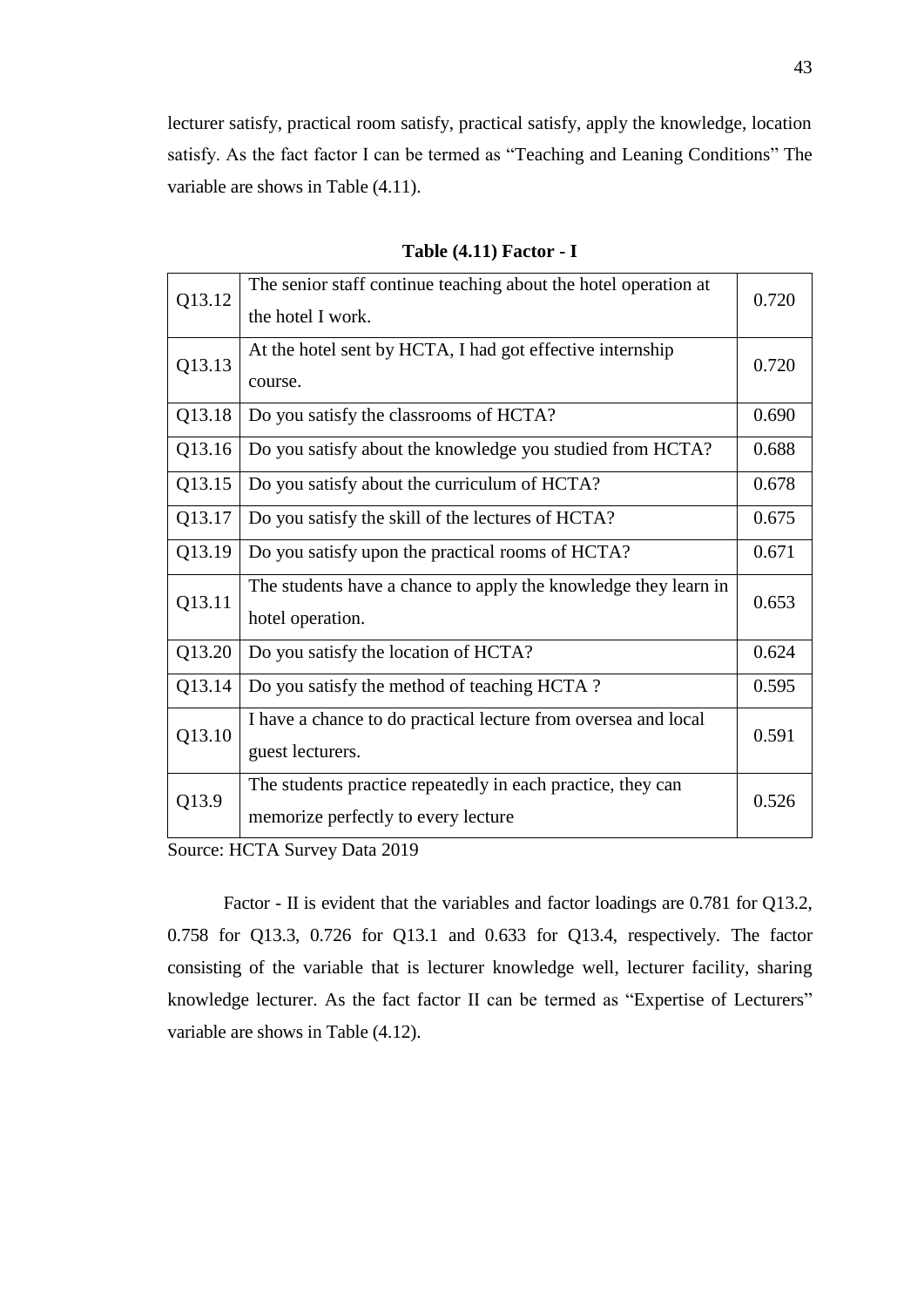| Q13.2 | The lecturers use (CCA) method for effective teaching.                                                                                                                                                | 0.781 |
|-------|-------------------------------------------------------------------------------------------------------------------------------------------------------------------------------------------------------|-------|
| Q13.3 | The lecturers can share their knowledge well.                                                                                                                                                         | 0.758 |
| Q13.1 | The lecture use projectors, text book, language lab and well<br>preparation for the lecture                                                                                                           | 0.726 |
| Q13.4 | Since the guests lecturers from both local and oversea come and<br>share occasionally. I have the chance to participate in workshop,<br>practical lecture and knowledge sharing about hotel industry. | 0.633 |

**Table (4.12) Factor - II**

Source: HCTA Survey Data 2019

Factor – III is evident that the variables and factor loadings are 0.756 for Q13.6, 0.742 for Q13.7, 0.707 for Q13.8 and 0.588 for Q13.5, respectively. The factor consisting of the variable that is hotel operation and kitchen equipment, lecturer facility, happy learn trainees. As the fact factor III can be termed as "Teaching Facilities" The variable are showed in Table (4.13).

| Q13.6 | Practical rooms like hotel rooms, receptions, restaurants, bars<br>and kitchen are the same as real hotel operation.                                                                 | 0.756 |
|-------|--------------------------------------------------------------------------------------------------------------------------------------------------------------------------------------|-------|
| Q13.7 | Sine kitchen utensil, tables and other hotel operation equipment<br>are good enough for the students.                                                                                | 0.742 |
| Q13.8 | The Lecturers' teaching are very good and I am happy in<br>operation very well.                                                                                                      | 0.707 |
| Q13.5 | Since it is fully equipped with facilities of hotel like lobby,<br>bars, stoves and beds that are good enough for students<br>capacity, we can learn practically from the lecturers. | 0.588 |

**Table (4.13) Factor-III**

Source: HCTA Survey Data 2019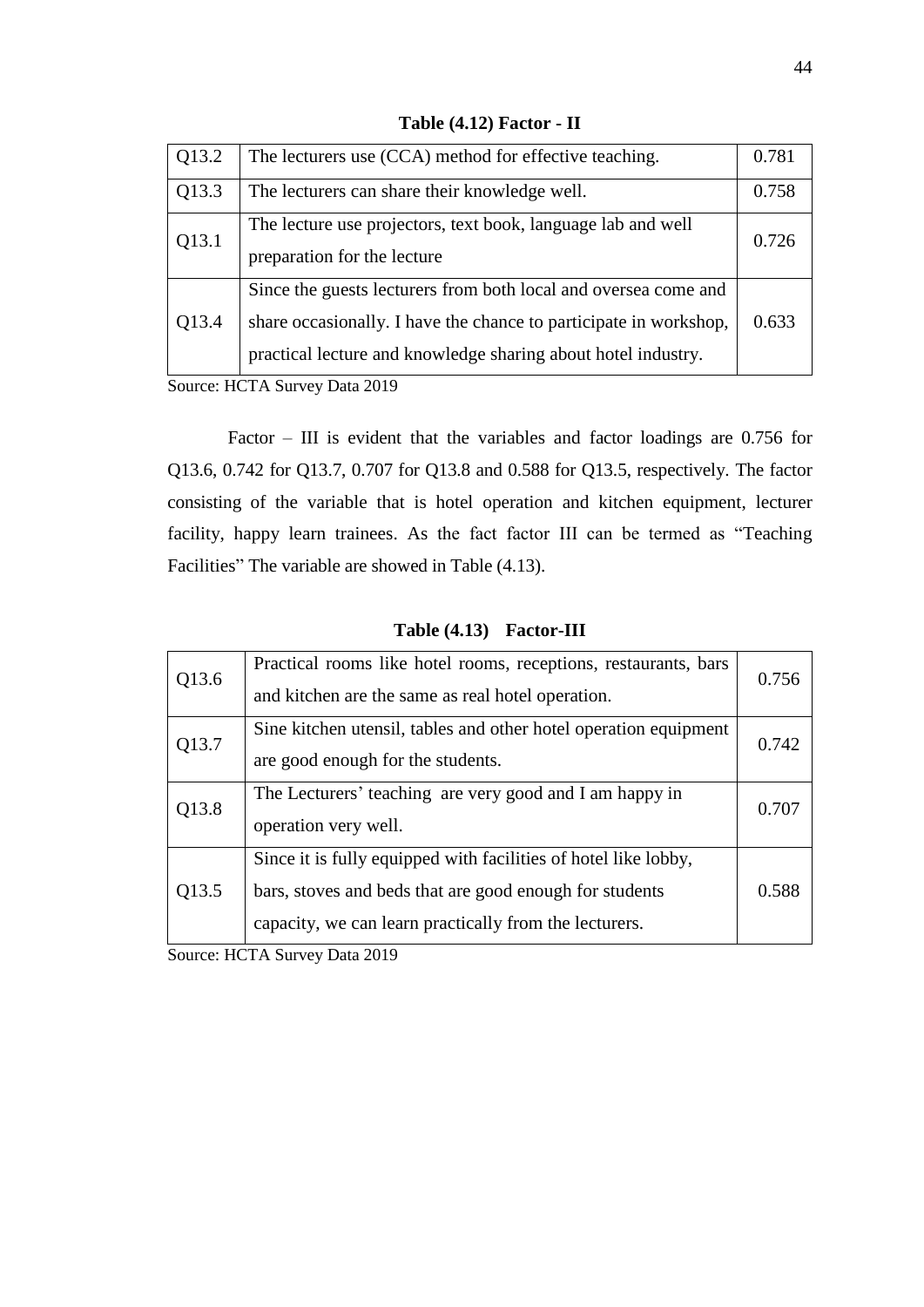| <b>Questions</b> | <b>Teaching and</b>        | Proficiency of   | <b>Teaching</b>   |
|------------------|----------------------------|------------------|-------------------|
|                  | <b>Learning conditions</b> | <b>Lecturers</b> | <b>Facilities</b> |
| Q 13.12          | 0.720                      |                  |                   |
| Q 13.13          | 0.720                      |                  |                   |
| Q 13.18          | 0.690                      |                  |                   |
| Q 13.16          | 0.688                      |                  |                   |
| Q 13.15          | 0.678                      |                  |                   |
| Q 13.17          | 0.675                      |                  |                   |
| Q 13.19          | 0.671                      |                  |                   |
| Q 13.11          | 0.653                      |                  |                   |
| Q 13.20          | 0.624                      |                  |                   |
| Q 13.14          | 0.595                      |                  |                   |
| Q 13.10          | 0.591                      |                  |                   |
| Q 13.9           | 0.526                      |                  |                   |
| Q 13.2           |                            | 0.781            |                   |
| Q 13.3           |                            | 0.758            |                   |
| Q 13.1           |                            | 0.726            |                   |
| Q 13.4           |                            | 0.633            |                   |
| Q 13.6           |                            |                  | 0.756             |
| Q 13.7           |                            |                  | 0.742             |
| Q 13.8           |                            |                  | 0.707             |
| Q 13.5           |                            |                  | 0.588             |

**Table (4.14) Factors Affecting of Trainees' Satisfaction of HCTA**

Source: Survey Data, 2019

 In this study, there are 20 variables considered, teaching and learning conditions factor, proficiency of lecturers factor and teaching facilities factor are found as main factors which are related to impacts on trainees' satisfaction of Hospitality and Catering Training Academy (HCTA) in Kawhmu Township.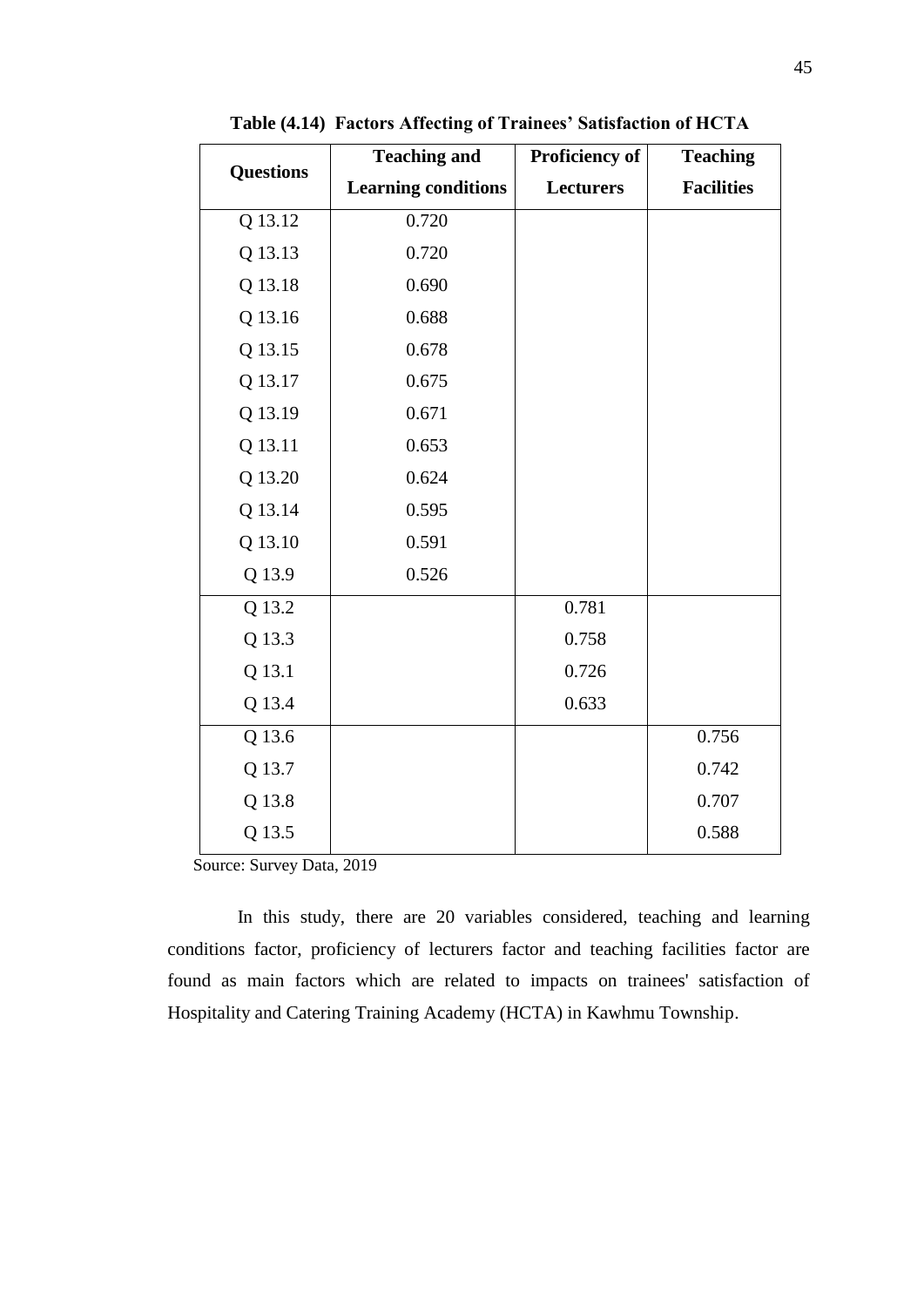# **CHAPTER V CONCLUSION**

### **5.1 Findings**

 This study aims to investigate the factors influencing the satisfaction of trainees who attended at Hospital and Catering Training Academy (HCTA). In Myanmar, there are many vocational training school. Among them, this study focuses on the HCTA training schools Kawhmu Township, in Yangon Region. In this study, 256 trainees are chosen as the study samples that is 34% of the population by using stratified random sampling method. The data was collected by using a structured questionnaires. This findings of the study shows that the majority of the respondents were satisfied in the training of HCTA.

 The results of the study shows that 57.8% of the respondents are males and 42.2% of the respondents are female. Among the respondents, 23% had attended hotel operation school before attending HCTA. Nearly 50% of the respondents are university students and more than half of them are degree holders. Almost two third of the respondents are chosen hotel operation course whereas more than one-third of the respondents attended culinary arts. Among the respondents, more than one-third of them attended the training to gain profession for living, more than one-third of them attended the training easy to get job and almost one-third of them attended the training interested in cooking and hotel operation. Nearly two-third of the respondents can apply the operation in the hotels after studying at HCTA.

After internship, 79.3% of respondents get job. This percentage is more than that of unemployment. The number of staff who are still working in hotel operation is also more than half of unemployment. The number of five star hotel is 23% and others are 39.1%. There are also trainees working in one to two star hotel and three stat hotel. Among them, some are working in kitchen and pastry and most are working in hotel operation. The income level of 36.7% respondents is from  $100,001$  to 200,000 kyats and 12.9% of them get between 200,001 and 300,000 kyats. The percentage of satisfaction on HCTA is 95.3and 4.7% is not satisfied and not satisfied and not very satisfied.

In term of reliability analysis, the Cronbach's alpha is 0.962; which is higher than the normal value 0.70 level. Therefore, it can be concluded that higher reliability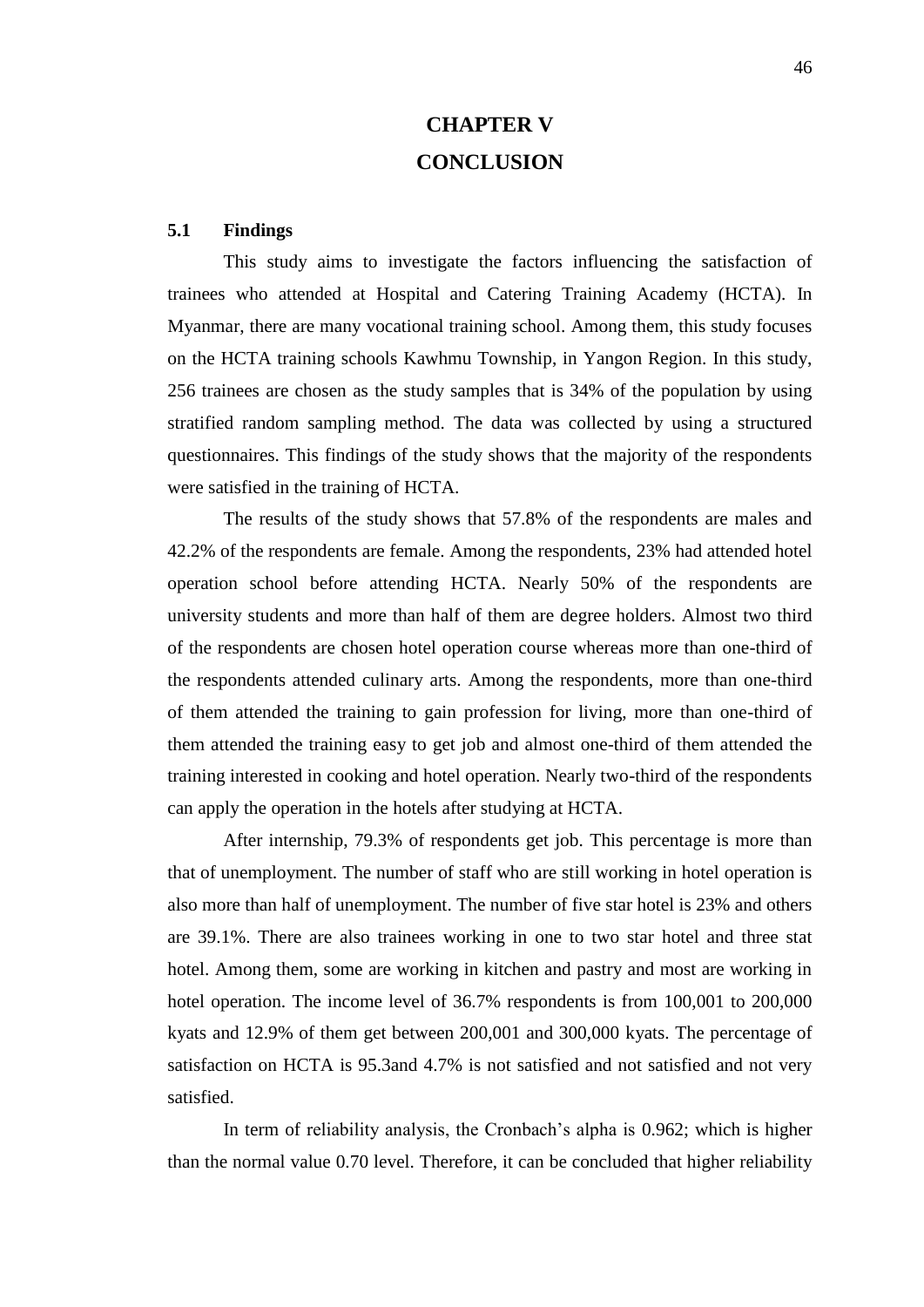of the items can measure the trainee's satisfaction. Thus, the contrast reliability for all items is deemed to be acceptable. According to the KMO and Bartlett Test of Sphericity, test sampling adequacy values were 0.949 which value are greater than 0.6 and it is significant at 0.000 that is p-value less than the level of significance 0.05. Thus, the sample can be considered as adequate to conduct factor analysis. In the scree plot, the first three factors were obtained because their eigenvalues are greater than 1.

 To sum up, the study has identified the factors that contribute to Trainees' satisfaction, on private vocational education training, HCTA in the Kawhmu Township. The results indicated that benefits and salary, organization social support including co-workers and working conditions which support employees' career development, enhance the job satisfaction of the trainee's. Factor validity is usually assessed using either the exploratory or the confirmatory modes. Being able to attend HCTA provides job opportunities and income. It is a vocational training and they can go abroad and there are many jobs in the country. So, there are very pleased to have attended HCTA. Exploratory factor analysis (EFA) was conducted due to uncertainty about the dimensionality of factors that involved in measuring trainees' satisfaction. Consequently, it was found that consisted of three factors known as trainees' effect of good facilities, proficiency for the trainee's and teaching technique. Coordination and Facility, Reward & Future Opportunities, Vision of the Hospitality and Catering Training Academy, Work Process, Empowerment, Peer Relationship was homogeneously loaded to the different factors. This means that each of the three dimensions loaded into related factors are all related to trainees satisfaction on HCTA.

### **5.2 Recommendations**

 The following recommendations are made from the findings and the conclusions of the study. From the findings, it can be recommended that the management of private should consider formulating a convenient and valuable reward and benefit to the employees so that they will remain satisfy with their job. Improvisation in the compensation policy will enhance their commitment to training school. It is recommended that schools should try and provide teaching for their teachers. From the research findings, it is clear that this job factor of work environment and working conditions had the lowest mean. Therefore, lecture and teaching should have comfortable and spacious staff rooms to allow a "breathing"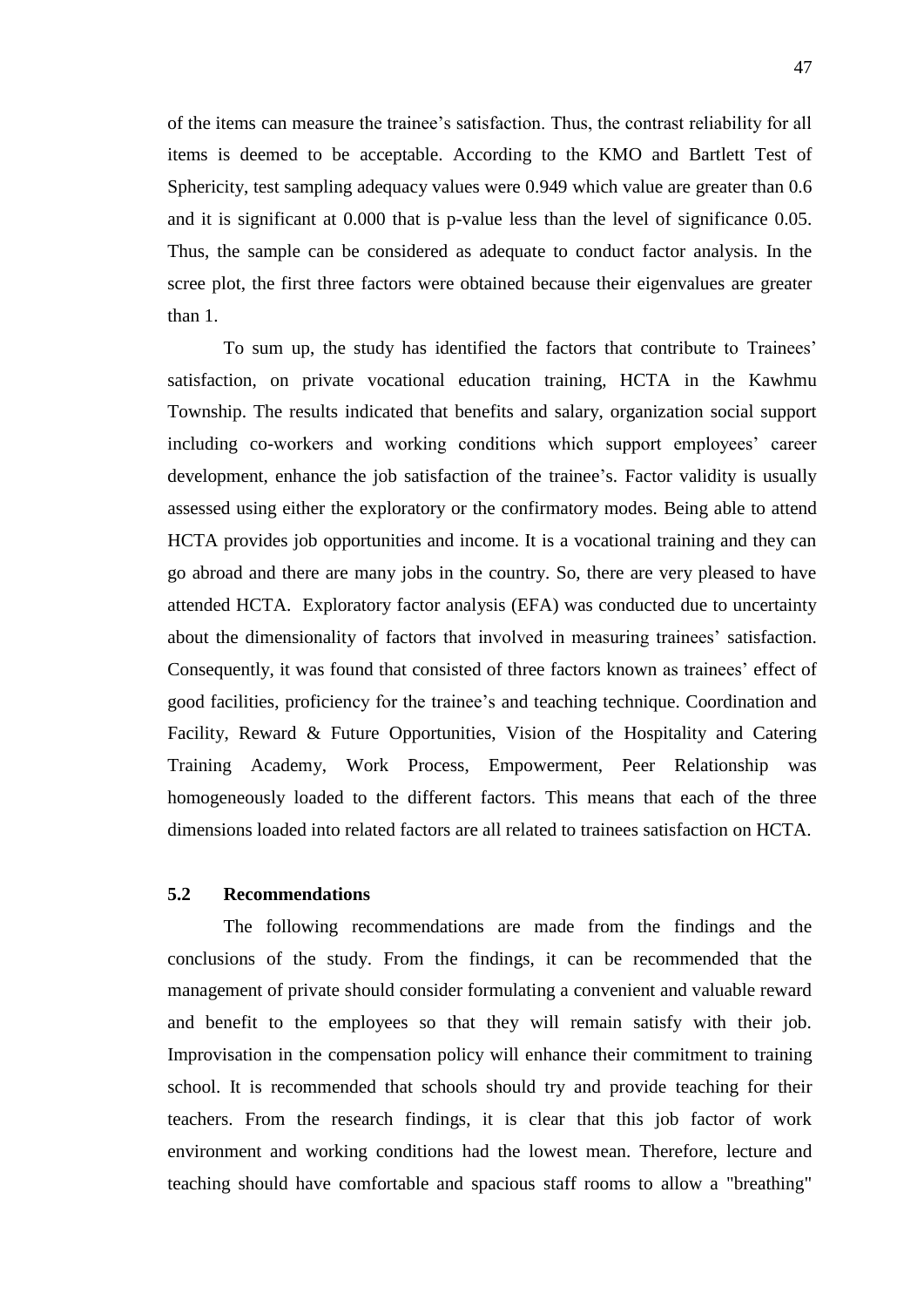space for the teacher. The teachers complained of congestion and discomfort wherever they were preparing for their next lessons. Its important that the inspectorate inspects a school's buildings before giving facility to operate to ensure that the classrooms are large enough and there are enough compounds to accommodate both trainees' and teacher.

Vocational training can also give applicants an edge in job searches, since they already have the certifiable knowledge they need to enter the field. Myanmar needs to expand the current vocational training environment and intensify the system if it wants to successfully overcome the scar city of skilled labour in industries and avoid the future economic woes that may result from the implications of long-term labour shortage and the recruitment of un-professionalized or unprepared staff in the workforce.

 Especially in South East of Myanmar, local people in search of employment mainly migrate to Thailand. The local work force vacuum is filled by internal migrants from other parts of Myanmar who mostly work as day labourers in agriculture, construction and basic services. Due to a lack of capital and poor infrastructure only few manufacturing establishments provide job opportunities. This makes it necessary to extend skills development. Credible vocational certificates can also improve the opportunities and minimize the risks for those persons who have to rely on migration for income generation. The local stakeholder more job opportunities must be created to employment depends on the economic development of the country.

 The vocational training centers where suppose the hospitality and catering and other vocation are needed more and more in Myanmar. So, private or government need to support abundant of vocational schools or training centers like (HCTA). The development of the world today does not rely on its natural resources and prosperity, but on the quality of it shaman resources.

 Many opportunities are open up, but many challenges are also hidden on the way. There are many new things in this rapidly progressing world that we haven't had opportunity to learn and study ever before. It is seemed and recognized as an important contribution to local economic and social development, both by young people and small business. For females to reach higher levels of the occupation all adder in those modern industries where hey mainly work in low paid, low-skills jobs.

Last but not least, approaches that facilities access to skills development such asvocationaltrainingareimportantinstrumentsthatensurethatdisadvantagedpersons are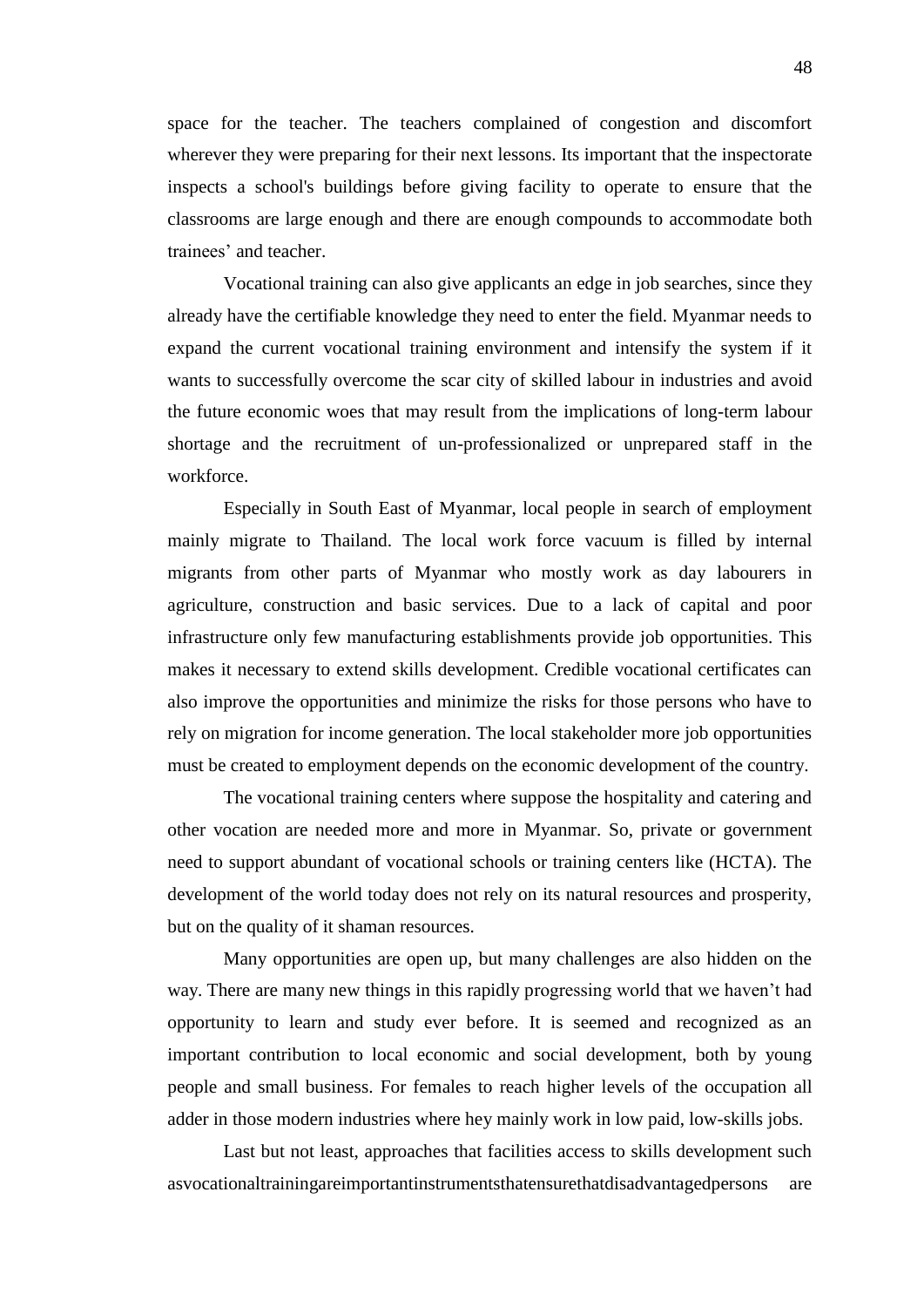not excluded from the country's development, particularly in remote rural areas. Vocational skills development for the sector as well as measures to ensure decent working conditions and health of the workforce will be necessary. Hope to have more hospitality and catering training academy and school in all states and regions for youths.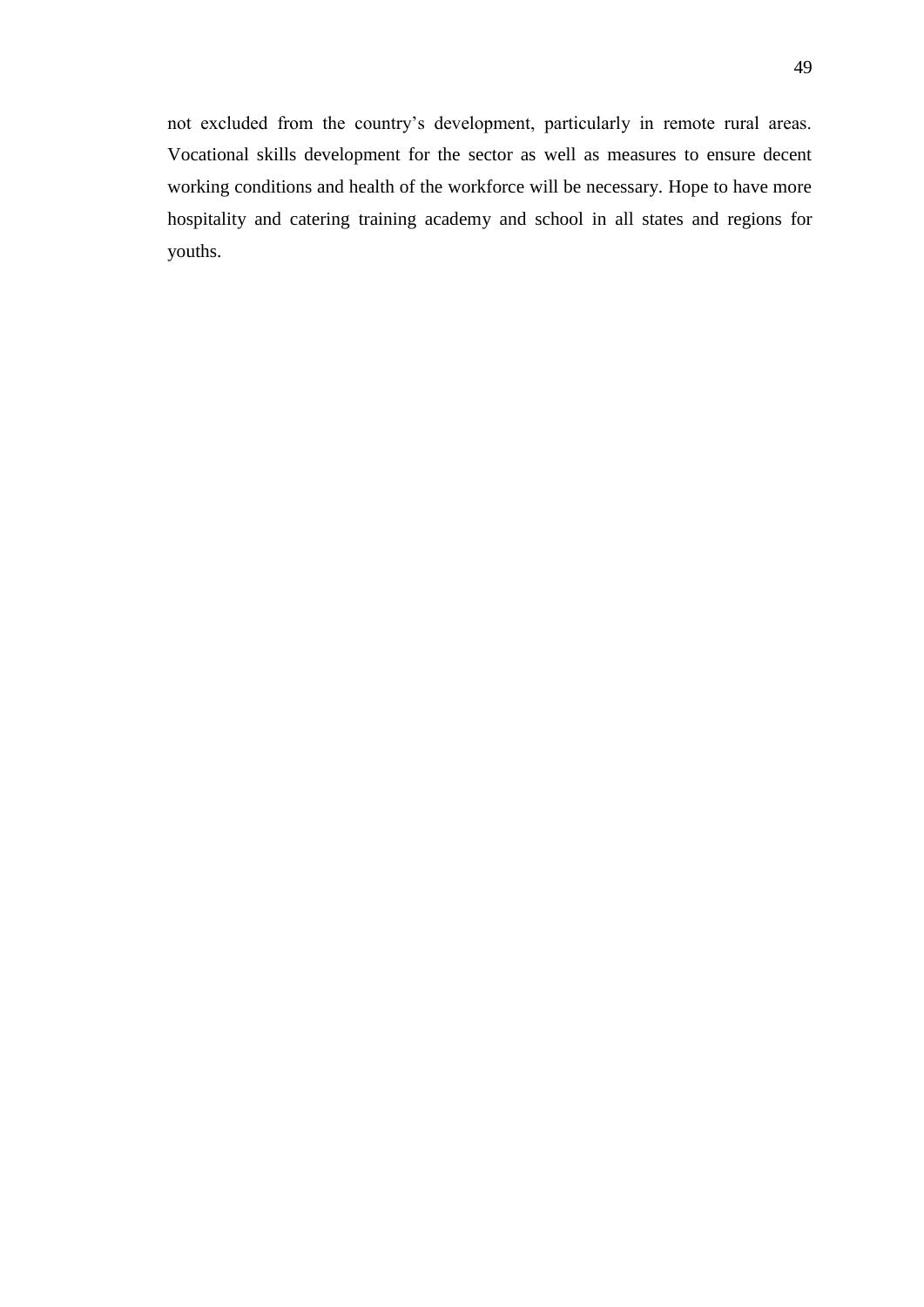### **REFERENCES**

- Noor Alam, N. 0The Role of TVET in Human Development: Pakistan as a Reference Point. *European Scientific Journal, 11 (10).*
- Alkale. (2007). Caring for Our Children- Child Care Aware of North Dakota.
- Bernard Mironikinyua (2014), Determinants of Job Satisfaction among Teachers of Learners With Special Education Needs in Integrated Public Primary Schools in Kirinyaga Country.
- Boella. (2000). The Economic Importance of Hospitality Industry Touris Essay.
- Boonler Somchit, Dato, (2007), "Vocational Education & Training (VET) Challenge-The PSDC Perapective.
- Cochran, W.G. (1963), *Sampling Technique*, 2nd Ed…, New York : John Wiley and Sons.Inc.
- Danish. (2016) Trade Council for International Development and Cooperation. Labour Market Profile in Myanmar.
- DeCoster, J. (1998). Overview of Factor Analysis. University of Alabama: Department of Psychology.
- Dressel (1959) and Meluin L. B. (1982). (n.d). General Education and Vocational Education. Wiley Online Library.
- Esther M (2017), Socio-Economic Factors influencing on Students' Access to Youth Polytechnics in Lakamega Country,Kenya. Research Paper. University of Nairobi.
- German Development Cooperation (GIZ). (2015) Strengthening the Vocational Training System.
- Hair, et al. (2014). Multivariate Data Analysis. United of America: Pearson education Limited.
- HCTA. (2019) Website and Facebook and Library.
- Ho, R. (2014). Handbook of Univerate and Multivariat Data Analysis with IBM SPSS, Second Edition. NY: CRC Press.
- Johnson, R. A., & Wichern, D.W. (1992). Applied Multivariate Statistical Analysis (fifth Edition). United State of America: Pearson Prentice Hall.
- Luxembourg, (2011), The Benefits of Vocational Education and Training.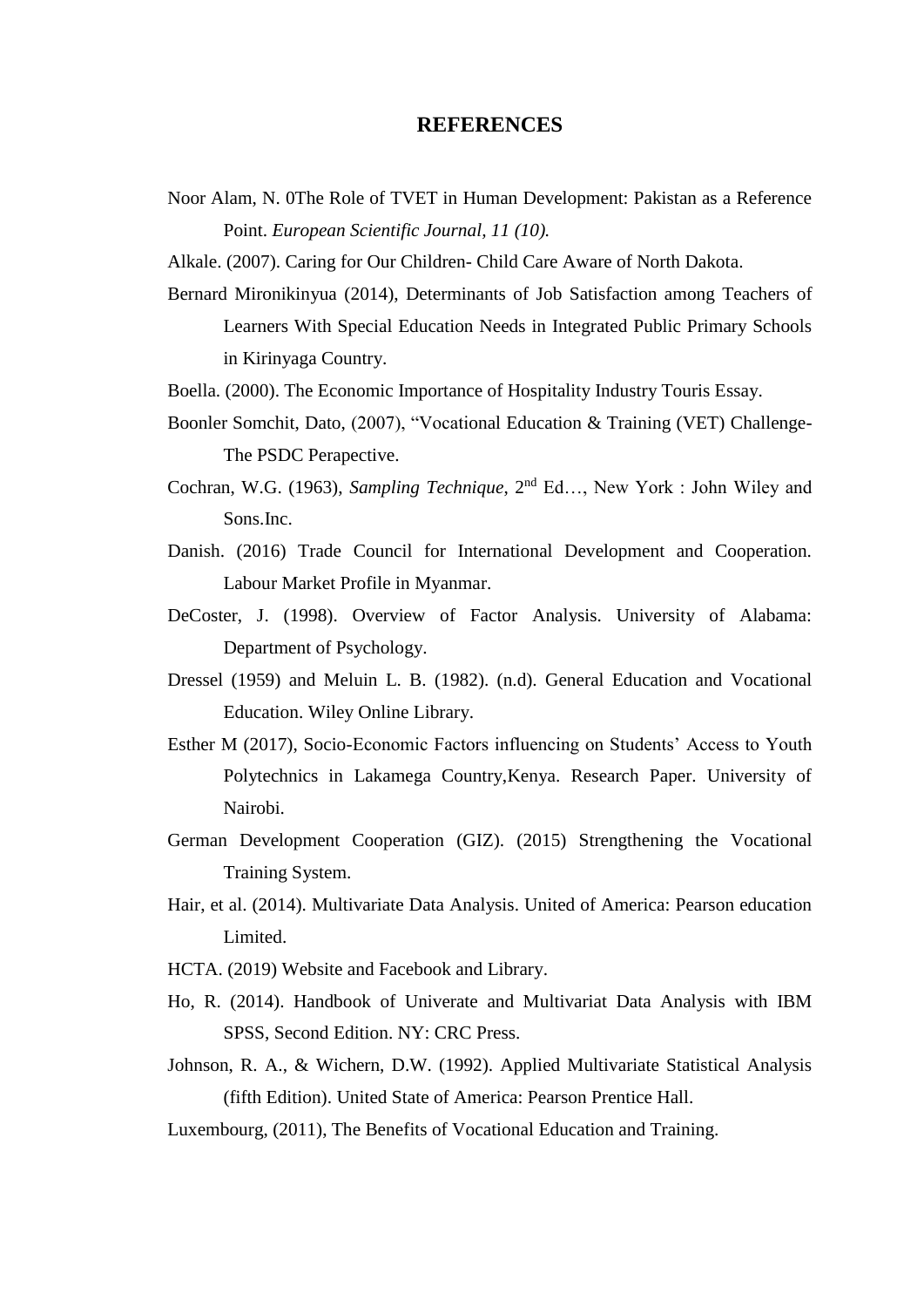- Myint Myint Shein,. (2012), A study on the role of vocational education and training in human resource development (case study: Government Technical High School, Ywama), Department of Economic, Yangon University of Economic.
- Nattawut. (2016) Seniority and Hierarchyin Thai Work Environment An Additional International Hotel Chain in Thailand.Robert E. Norton (2013) Promoting learning for the world of work, e-Forum Discussions UNESCO.
- Rorbet E. Norton. (2013) Promoting learning for the world of work, e-forum Discussions UNESCO-UNEVOC.
- Sandar Linn .(2018). Factor Influence on employee's job satisfaction of Myawaddy Bank Limited in Yangon. Unpublished Master Thesis, Department of Statistics, Yangon University of Economics.
- UNDP. (2014). Vocational Training Expands Opportunities for Myanmar Youth and Women.
- Win Ei Mon Khinw . (2017) The Study of Impacts on vocational skills.
- Schwab K. (2012) The Global Competitiveness report 2012-2013. Geneva: development training in Mon and Kayin State (2014-2016), Master of University of Economics.
- Yu Lwin Aung, (2007), "Vocational Training System in Myanmar" (China ASEAN High Level Seminar on Human Resource Development).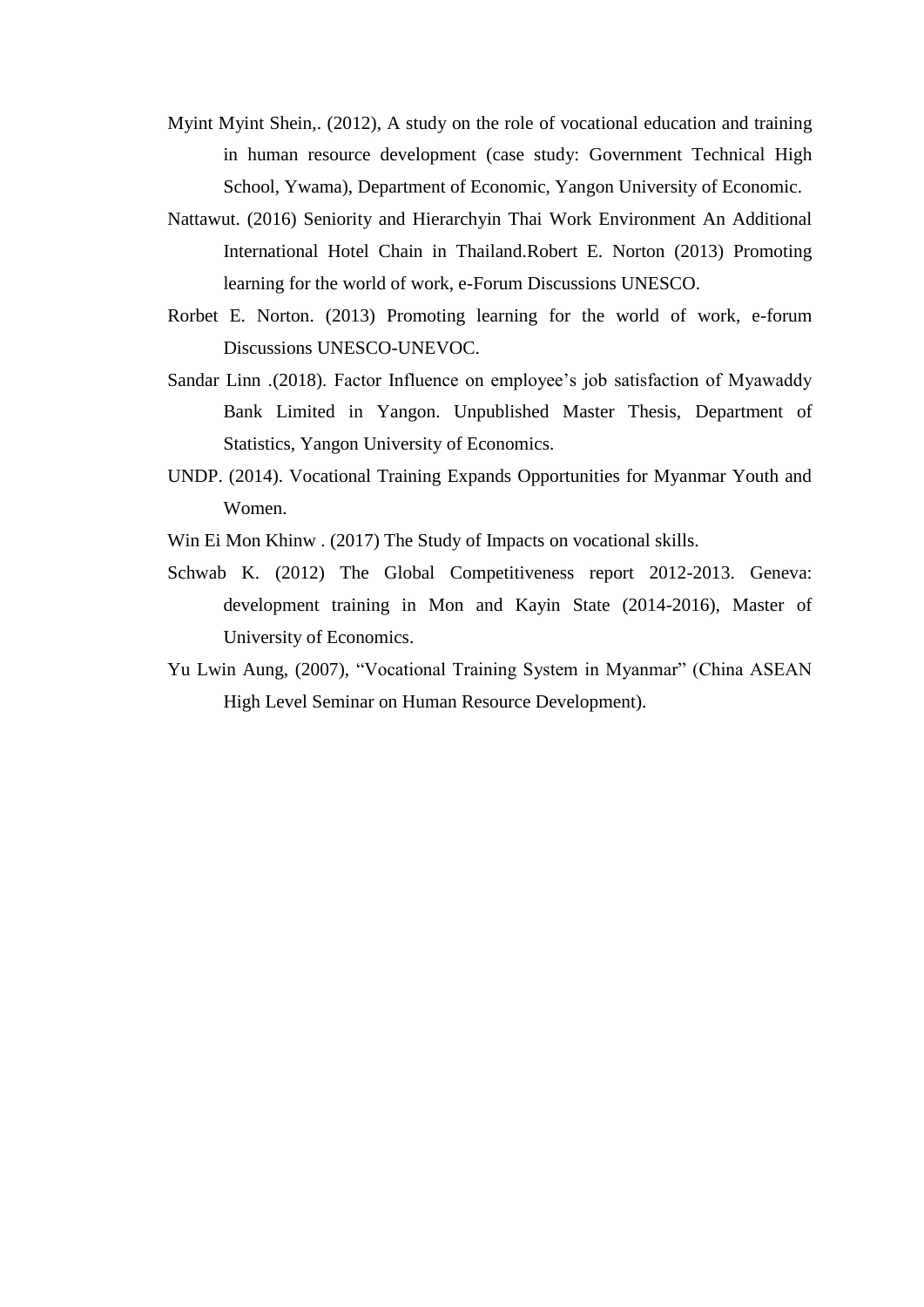### **APPENDIX**

### **Questionnaire**

"Trainees' Satisfaction of Hospitality and Catering Training Academy" (HCTA) My name is Aye Myat Mon. I am studying the Master of Applied Statistics (MAS) programme of Yangon University of Economics. I would like to get information from the questionnaires which will be used only for thesis purpose. The following questions are for MAS (Master of Applied Statistics) of the Yangon University of Economic. This survey is not concerned with any government use, political or tax case all. This is to apply any for thesis to master. I'd like to request you to answer the following question –

1. Gender

| Male ------------------ 1 |  |
|---------------------------|--|
| Female -------------- 2   |  |

2. Did you attend any other hotel operation school before you attended Hospitality and Catering Academy (HCTA). Yes ----------------- 1

No ------------------ 2

3. Your education background University student ------------------ 1

Degree holder ----------------------- 2 Other ----------------------------------- 3

- 4. Which course did you study at Hospitality and Catering Academy (HCTA)? Hotel Operation (FO, HK, F&B) -------------------------------------------- 1 Culinary Arts (Culinary Arts, Pastry & Bakery) -------------------------- 2
- 5. The purpose of attending at HCTA It is to gain profession for living ------------------------------------------- 1 It is easy to get job ------------------------------------------------------------- 2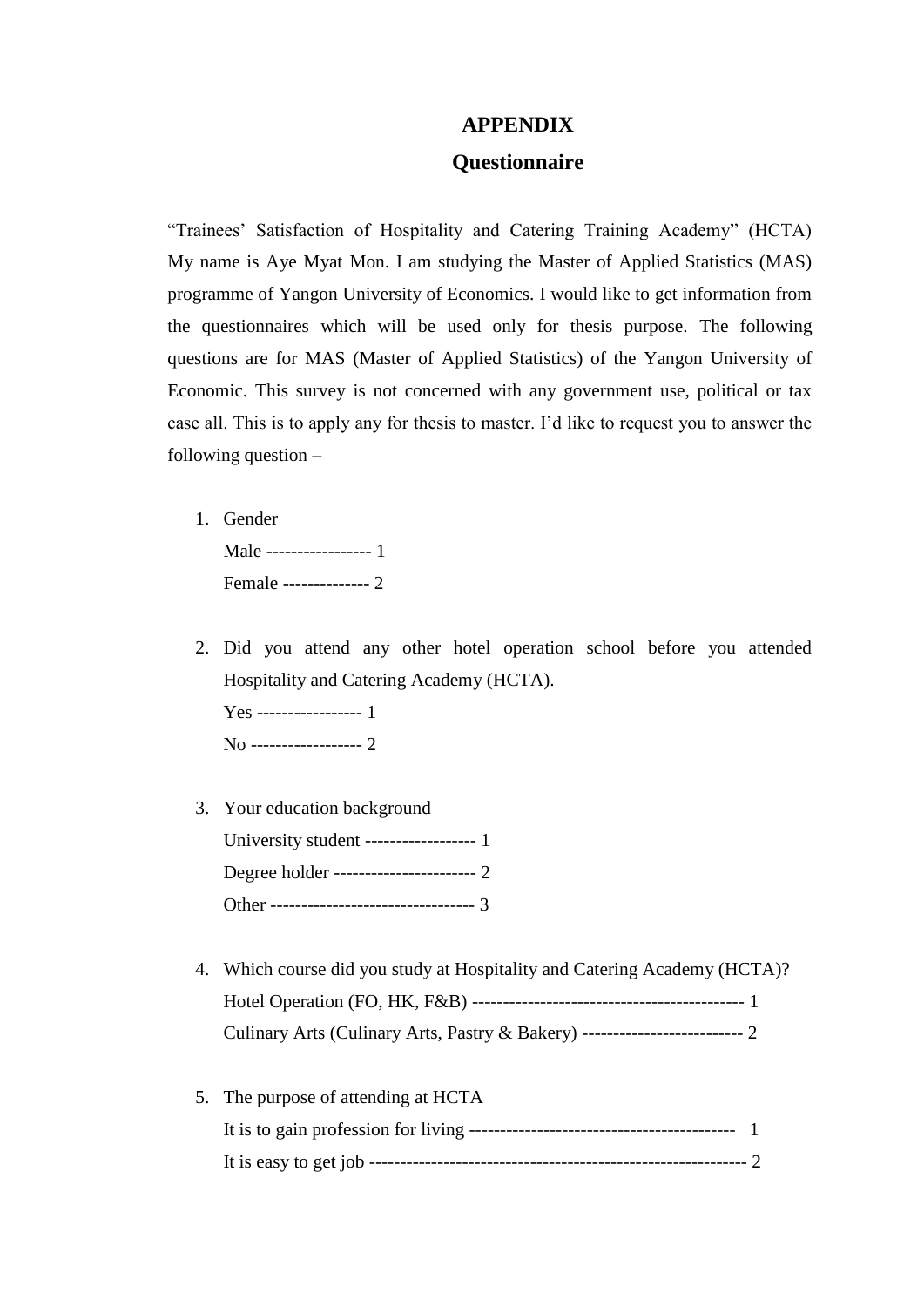| 6. | In which batch did you attend at HCTA. Please specify your batch.            |
|----|------------------------------------------------------------------------------|
|    | 7. After internship                                                          |
|    |                                                                              |
|    | I didn't get a job --------------------------- 2                             |
| 8. | Are you still working in hotel operation?                                    |
|    |                                                                              |
|    |                                                                              |
| 9. | Could you apply in operation . The study of hotel operation studied at HCTA? |
|    | 10. Please mention the type of hotel your work.                              |
|    |                                                                              |
|    |                                                                              |
|    |                                                                              |
|    |                                                                              |
|    | 11. In which position are you working at hotel?                              |
|    | 12. The estimate income in each monthly                                      |
|    |                                                                              |
|    |                                                                              |
|    |                                                                              |
|    |                                                                              |